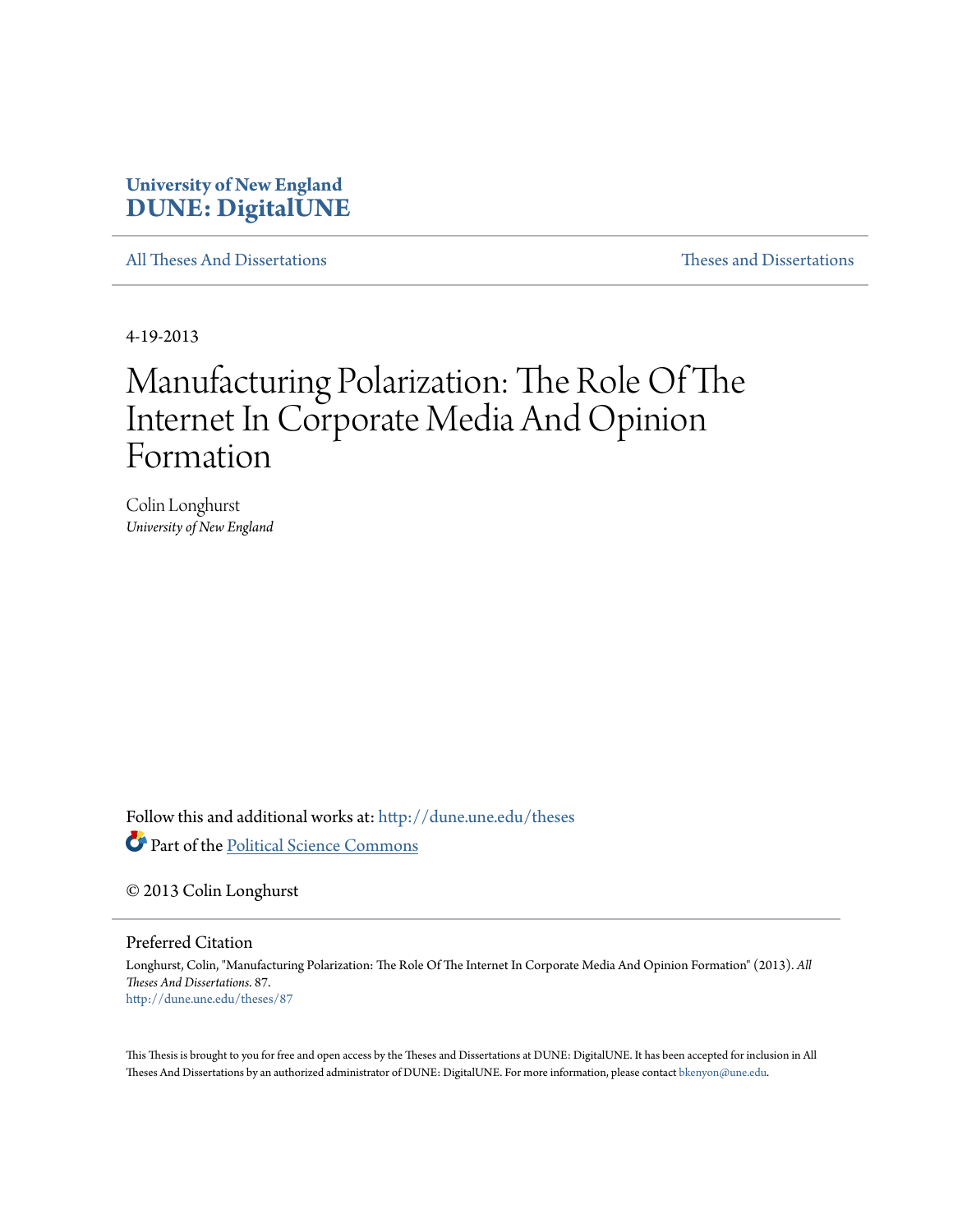Manufacturing Polarization: The Role of the Internet in Corporate Media and Opinion

Formation

Colin Longhurst

PSC 491

Ali Ahmida

Brian Duff

April 19<sup>th</sup>, 2013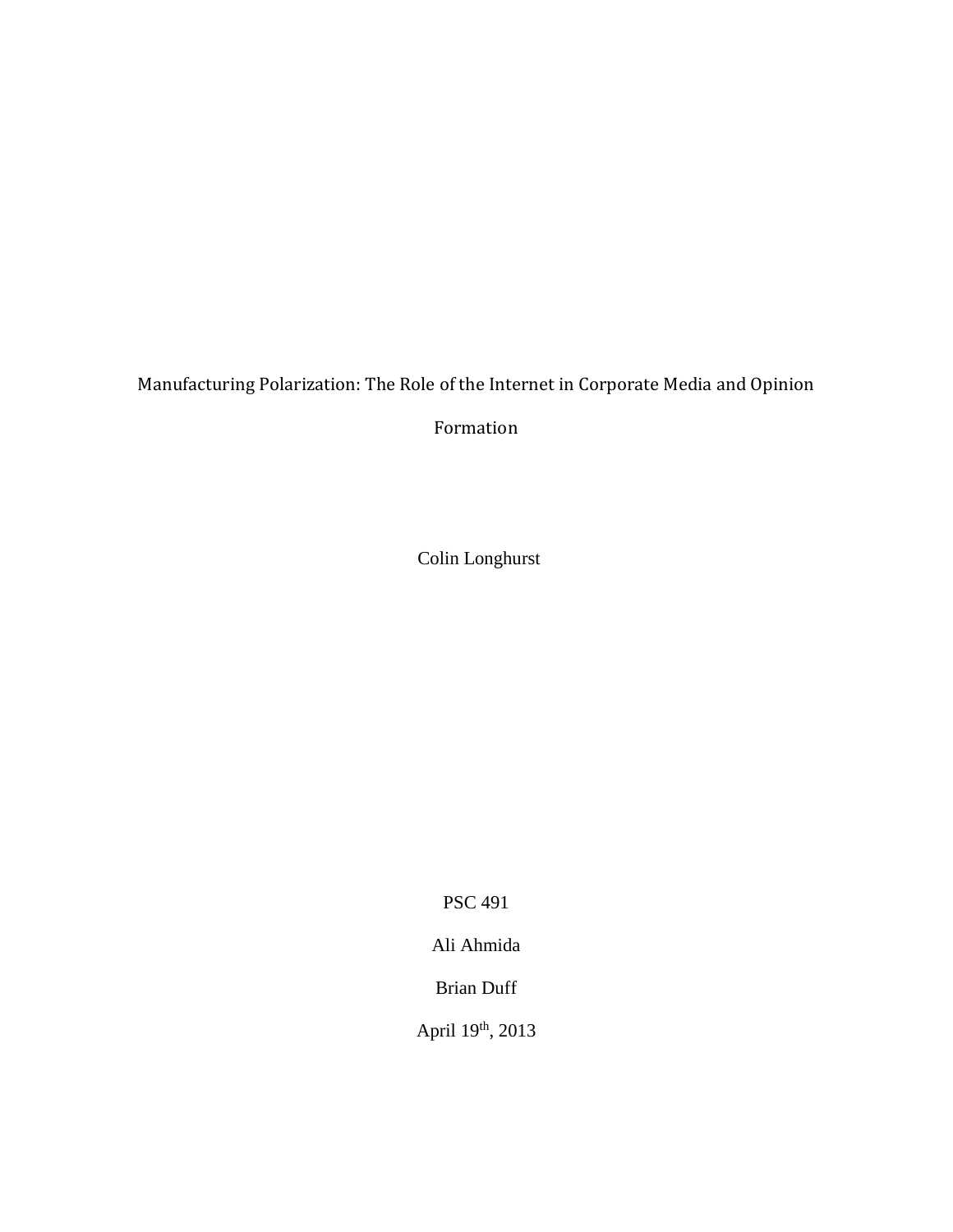## **Introduction**

The primary concern of this thesis is tracing and articulating the political consequences of the Internet as applied to the formation of public opinion. This thesis will present a critical interpretation of a larger theoretical problem while concentrating on two related empirical cases. The broad question that this thesis will ultimately address is this: how, and to what extent has the Internet provided a new platform for the continued ideological hegemony of the American elite? Can an empiric relation be drawn between the rise of Internet-based technologies and contemporary political polarization in public opinion? How has the digital market for media affected the content as well as the production of the news? By reevaluating two lead accounts of news media production and opinion formation, this thesis will argue that the market forces of the digital environment have pushed the American people to the political extremes, which has provided the elite with an unexpected opportunity to further solidify their philosophy as the dominant American ideology. In addressing this argument, this thesis will also explore an unexpected commonality between two different political scientists, Noam Chomsky and John Zaller, in which their two different models actually work to complement one another's broader conclusions.

In 1988, Noam Chomsky coauthored a book with Edward Herman titled *Manufacturing Consent: The Political Economy of the Mass Media*, in which they detailed the ideological domination of the media by the American corporate elite. Four years later in 1992, John Zaller wrote his seminal work *The Nature and Origins of Mass Opinion* in which he develops a theory to explain how people convert political messages into political opinions. Though some may doubt that Zaller, a mainstream empirical political scientist,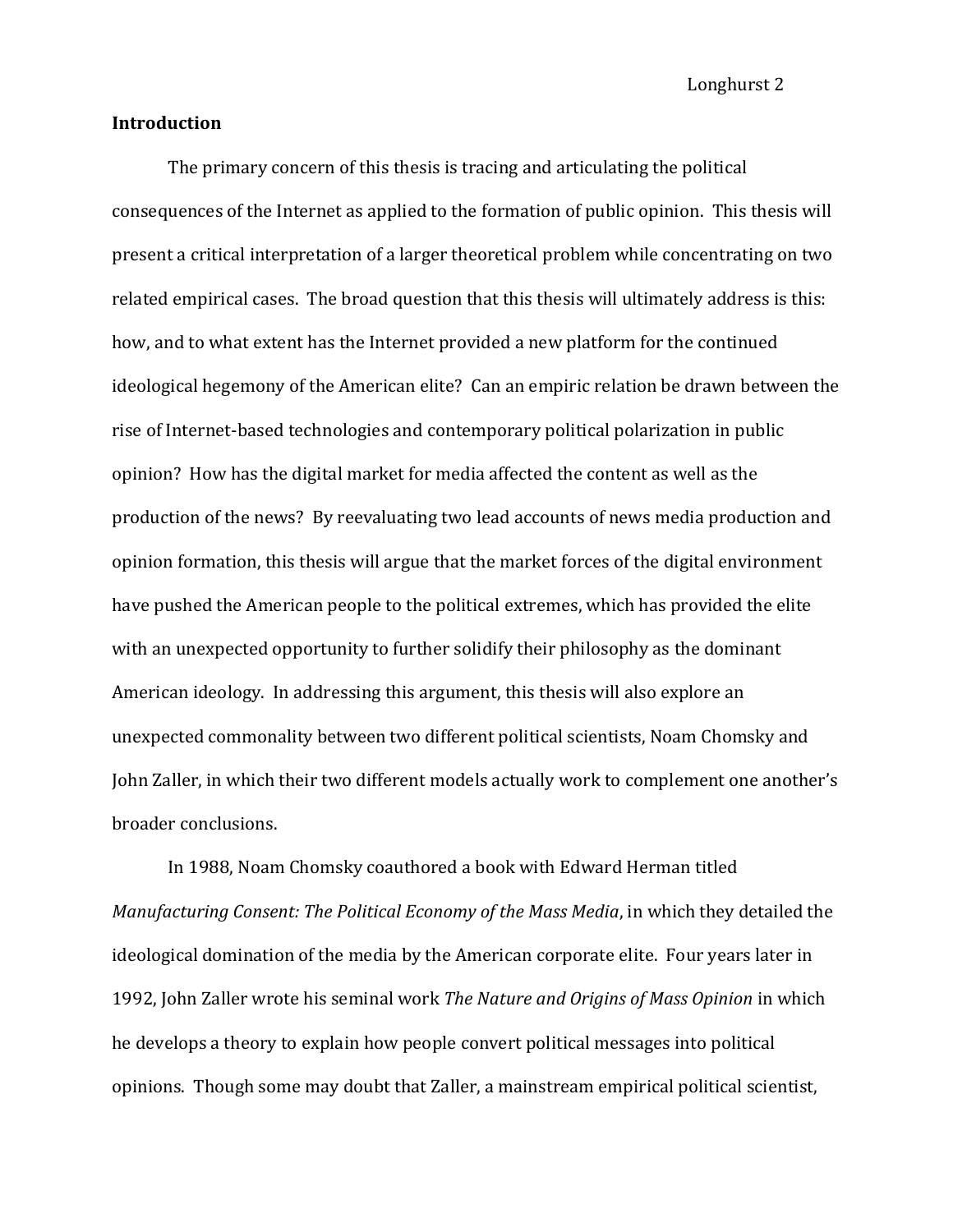and Chomsky, a public intellectual, have much in common, I will argue that their two books come together in working to explain the entire picture of American mass media, from elite production down to mass consumption. The union of the two works is their similar conclusions regarding elite domination of public opinion. While Chomsky explicitly investigates this domination, Zaller takes a much subtler approach to the question. But what about the broader implication of the models, to what extent has the Internet exacerbated the way in which news is produced or consumed?

To investigate the conclusions drawn from the authors, this essay will evaluate the two book's methods, one for the production of mass media and the other focusing on the consumption of that same media. On the side of production, this thesis will be using the Chomsky/Herman Propaganda Model to understand the nature of corporate media. On the side of consumption, Zaller's RAS (Receive-Accept-Sample) Model will be used to understand and interpret public opinion. Although the nature of these models is seemingly dichotomous, the two are not mutually exclusive. Chomsky/Herman's Propaganda Model uses five distinct filters to explain the "self-censorship" of corporate media while Zaller's RAS Model uses a quantitative analysis to explain the mechanism behind how a person constructs the political 'opinions' that they report to pollsters, including their own layer of personal censorship based on partisan predispositions. Despite that Chomsky and Herman originally wrote that mainstream media was under the thumb of the elites; they remained optimistic that future technological developments would promote the growth of an independent media. On the other hand, Zaller, who found that political opinions are strongly dependent on exposure to elite communications, came to the pessimistic conclusion that people's opinions tend to be unstable and susceptible to manipulation.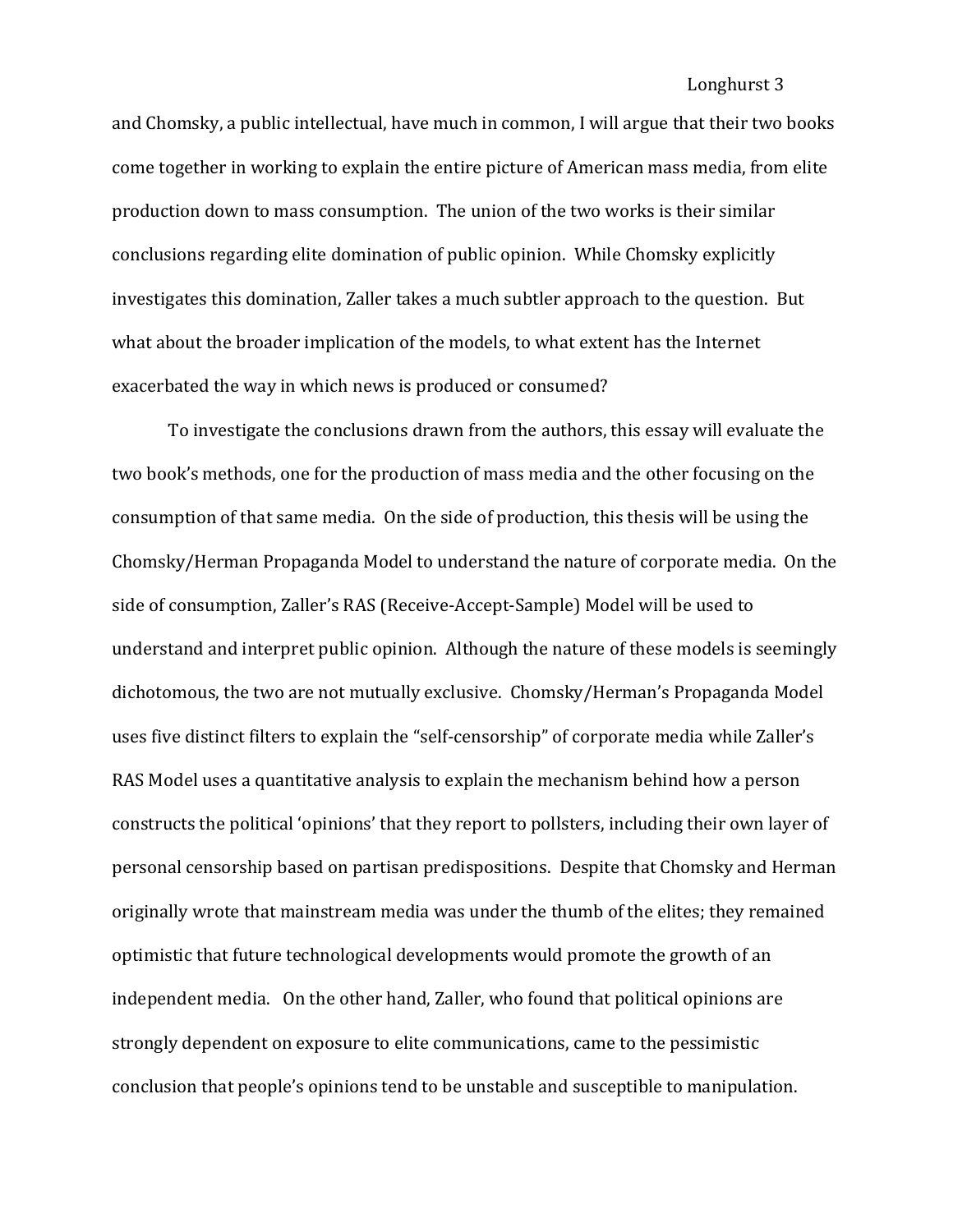Surprisingly, both works confirmed the ubiquity of elite domination in mass media yet they differed significantly in their assessment of the implications of this domination. While Chomsky thinks that elite domination is the root of America's problems, Zaller disagrees in that he believes that elite domination is natural and, more or less, unavoidable. But to what extent are the authors' arguments affected by the technological developments that have characterized the last two decades? Are their conclusions still valid?

To address this question, this essay will first look to discuss some important developments that have taken place in the twenty years since the models' original publication. This thesis will first look to address the extent to which American's use the Internet to consume news media. Second, this thesis will look to understand how the news industry has adapted to a digital marketplace. Other developments that are significant to my arguments are the processes by which people choose which news to consume, the paradigm of partisan press outlets, and finally, the polarized environment that has now come to characterize American politics.

The last two sections of the paper will be dedicated to examining the models through a contemporary lens. The first of these sections will apply Zaller's model to today's digital environment and will then develop a theory to explain the recent trend of political polarization using contemporary political scholarship. The latter section will look into the applicability of Chomsky/Herman's model to online corporate media, address their optimistic predictions about technology and ultimately explain where the authors went wrong in their original analysis of the future.

The primary purpose of this paper is to apply the Propaganda Model and the RAS Model to this new, "cyber" America. The analysis will focus extensively on evaluating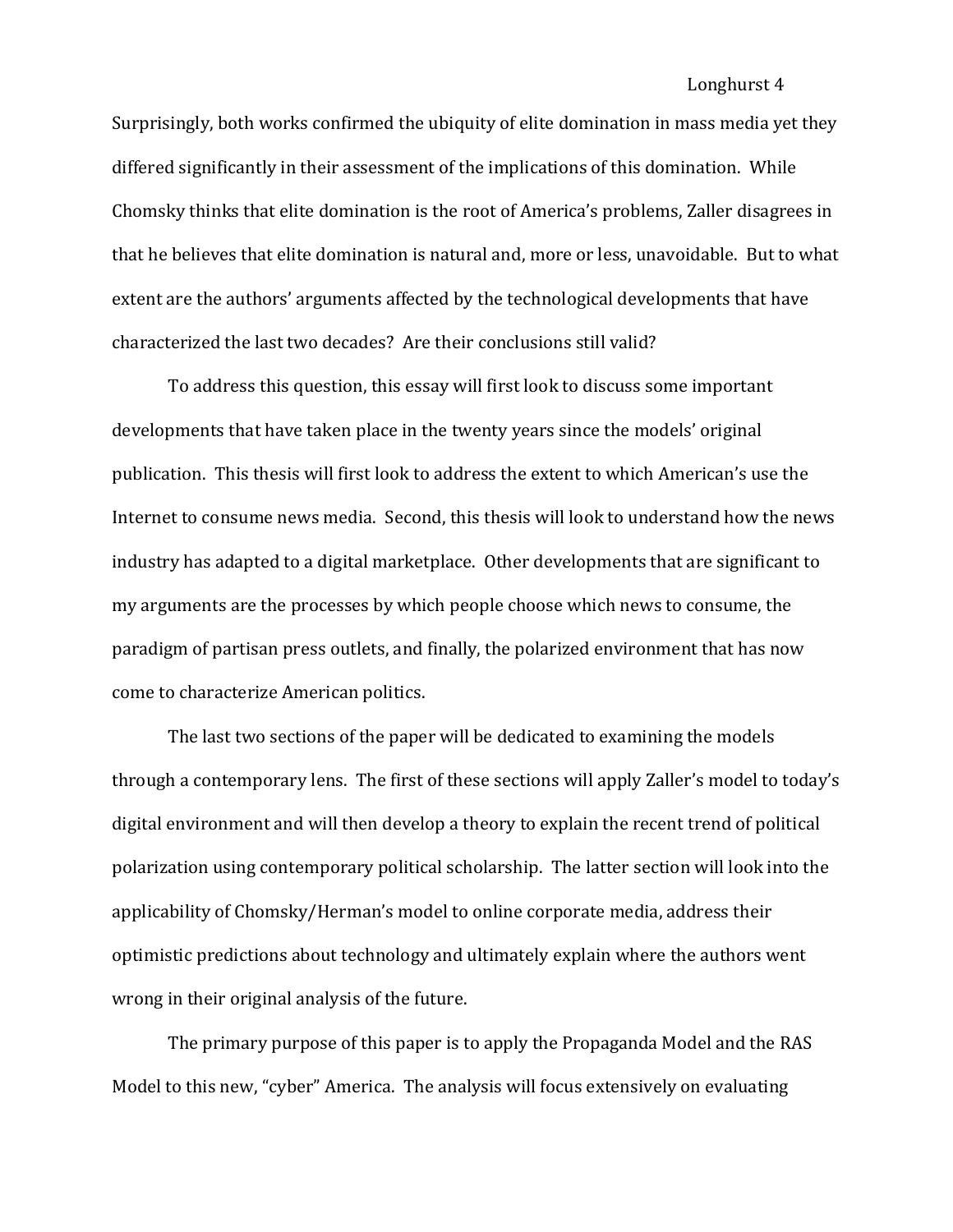which model better predicted, and better explains, the political environment of today. By using Zaller's model, this thesis argues that technology is the driving force behind contemporary political polarization. Using Chomsky's model, this thesis will also argue that it is the elite-driven market forces that turned the Internet into this force behind polarization. Together, these two models provide the critical framework for understanding how the Internet has become the newest platform by which elites can manufacture our news, opinions, ideologies, identities and more.

## **The Production of Media: A Propaganda Model**

An interesting similarity between both Zaller and Chomsky's approach to their questions is that both recognize the top-down nature of the issue. Chomsky's model, which deals with the production of mass media, helps us to understand the role of the "top." While Zaller, who deals with consumption, helps us to understand the "bottom" half of the relationship between media and public opinion. This section will summarize Herman and Chomsky's methods and conclusions regarding the top-down production of corporate news.

First published in 1988, Chomsky and Herman's *Manufacturing Consent* had the opportunity of investigating corporate media at a particularly interesting moment in American history. The Vietnam War had ended, the American public had adopted the Civil Rights Movement and Ronald Reagan's presidency was coming to a close. Most importantly however, advances in technology had allowed majority of Americans to own television sets and thus furthered the trend of Americans choosing televised news over traditional print. Noam Chomsky, professor Emeritus of linguistics and co-author professor of finance Edward Herman wrote their book in response to what they saw as a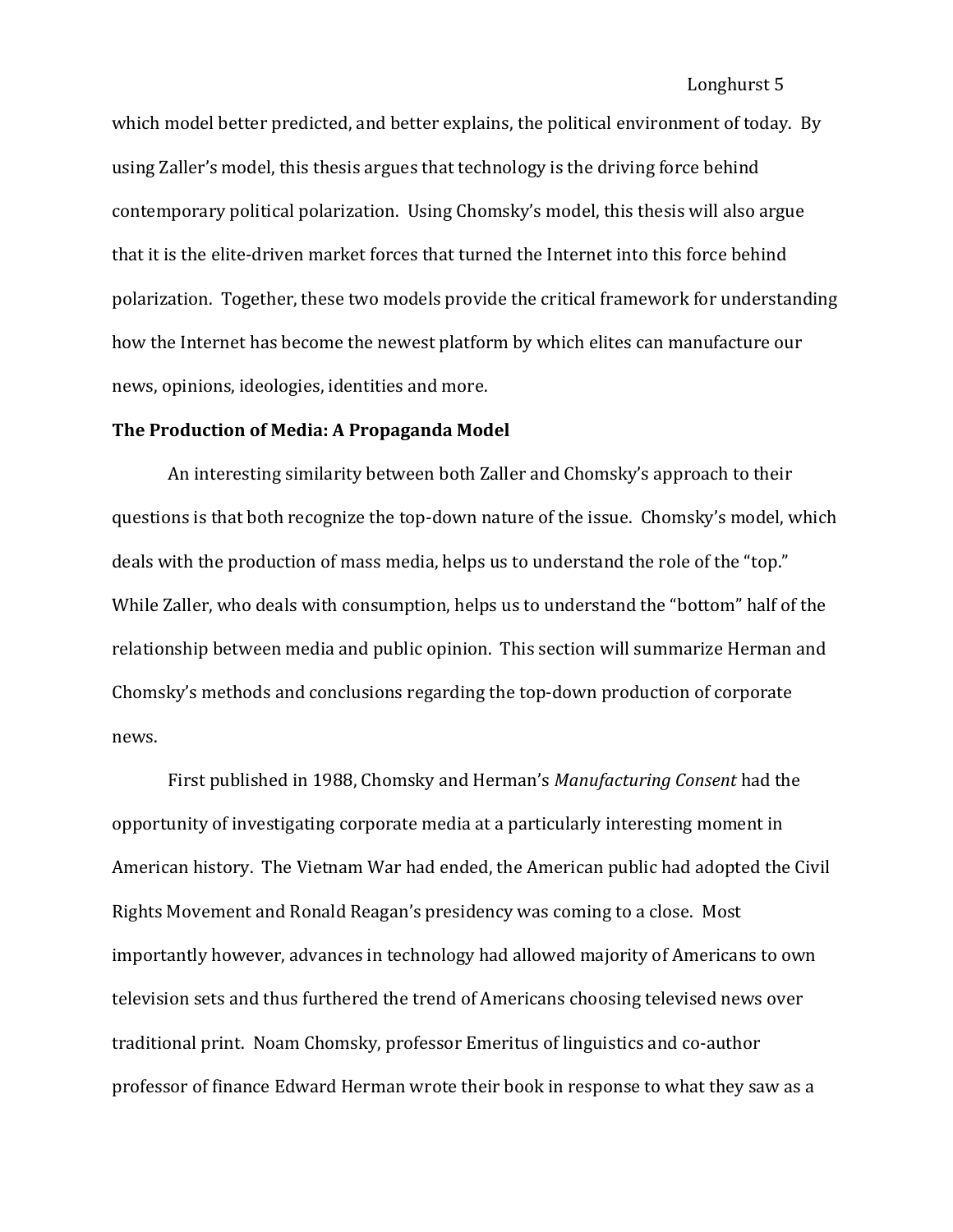covert subversion of "free" press. The book's central argument is that corporate media serves "to mobilize support for the special interests that dominate the state and private activity, and that their choices, emphases, and omissions can often be understood best . . . by analyzing them in such terms" (p. liv).

To account for the innate complexities of corporate mass media, Chomsky and Herman developed a multi-dimensional model that categorizes and explains the processes behind which factual events get translated into the script of the news anchor. The first filter of understanding the nature of the press is to understand who actually owns the media companies themselves. In the late 1980s, the authors found that 29 companies were accountable for close to half of all media output, translating to roughly 13,000 media entities in all (p. 4). However, since the original publication of their work, the authors (2002) have updated the figures such that "two dozen firms control nearly the entirety of media experienced by most U.S. citizens," and this statement factors into account many Internet media-outlets as well. Moreover, they argue that of the nine largest companies "that now dominate the media universe, all but General Electric have extensively conglomerated within the media, and are important in both producing content and distributing it" (p. xiii). When the majority of the population's news source is produced by a handful of companies, the inherent dangers should be clear.

The second filter of the Propaganda Model addresses the source of profits for press outlets, namely income brought in by selling advertisement spots. The idea is that because press outlets rely on their funding from selling ad space, they must do all they can to attract the attention of companies looking to advertise. To accomplish this, outlets must "help advertisers optimize the effectiveness of their network" by planning their programs such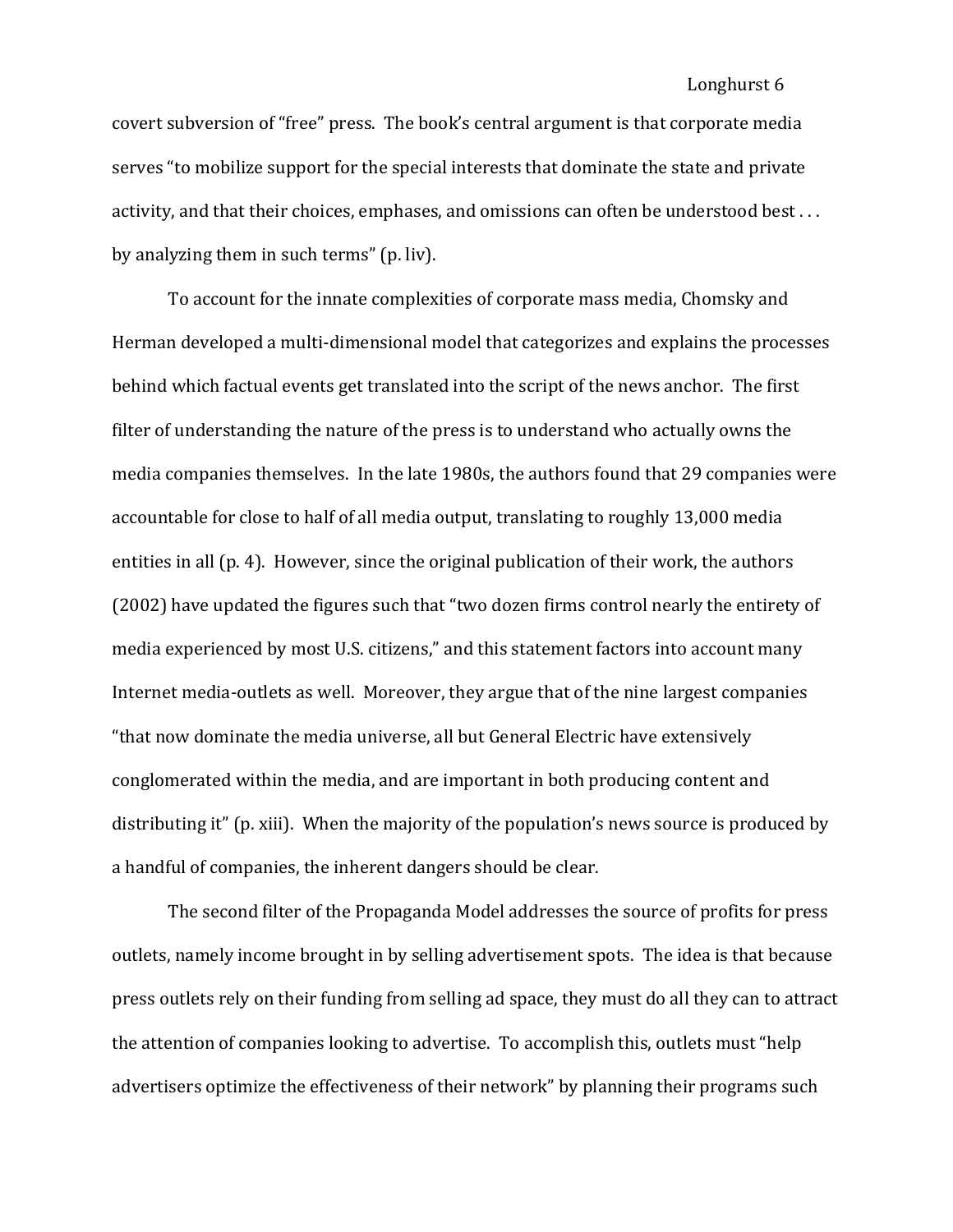that it attracts as many viewers as possible (p. 16). Unfortunately, it is no longer the quality of journalism or news coverage which determines the success of a media outlet but rather it is the "advertisers' choices [that] influence media prosperity and survival" (p. 14). This particular filter played a significant part in their overall analysis of the production of mass media, and as this paper will later address, its role has only grown stronger since the Propaganda Model was first conceived.

The third filter of Chomsky/Herman's model is titled the "Sourcing of Mass-Media News," and implies just what its title suggests. Before an explanation of the filter is given, it should be noted that of all filters, it is precisely this one that draws corporate media "into a symbiotic relationship with powerful sources of information by economic necessity and reciprocity of interest" (p. 18). Despite media's deep entwinement with big business (recall the second filter), it is this filter that makes the media apparatus fully dependent upon powerful American institutions. The idea is that corporate media outlets cannot afford to send journalists all over the world fact checking, so instead, they rely on government and corporate sources for the information that they then deliver to the public. This filter holds a significant position in the production of mass media in that it diminishes the role of press from truth-seeking, whistle-blowers to that of the middlemen who simply report what they are told. Economically, it makes sense for press outlets to rely on "informative" reports because "taking information from sources that may be presumed credible reduces investigative expense" (p. 19). As well as affecting the production of news, this filter also figures into the equation of the publics' consumption of that news. As the next section explores, this filter is of particular significance to Zaller's analysis in that it gives elites an easy route to manipulate opinions. Because people tend to believe at least some of what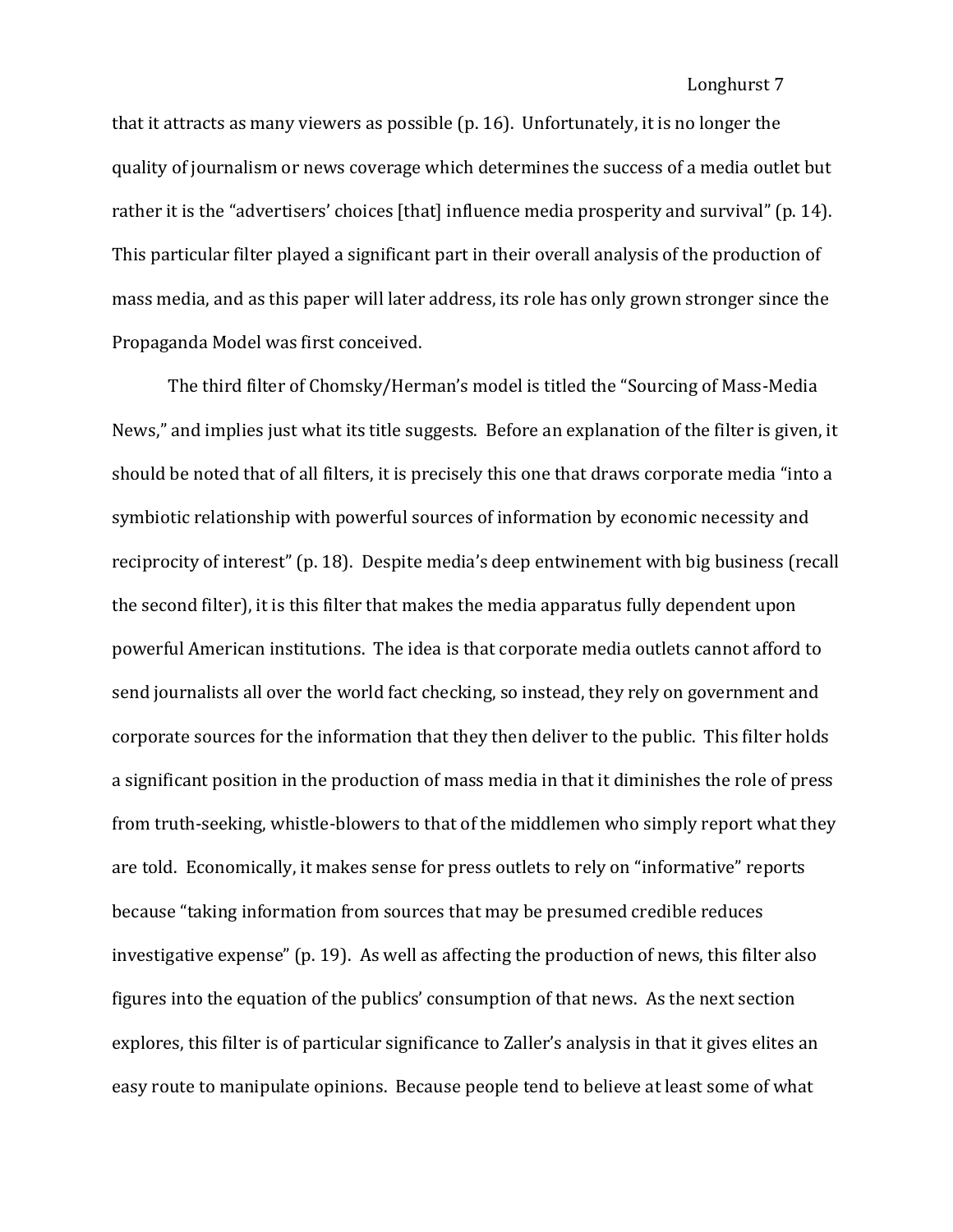they hear (or read), those who produce the raw data (i.e. government reports) have a disproportionate effect on people's opinion because their findings tend to be reported as the "objective" truth by the press.

The fourth filter of the model is corporate media's aversion to flak, where flak refers to "negative responses to a media statement or program" (p. 36). Economically, flak can be a serious financial consequence to press outlets in that parts of their audience may boycott their programming in response to something they find offensive. Moreover, if a company or foundation takes offense to a particular story or program, that organization will likely not choose that particular outlet to advertise on. Regardless of pulling their business from these outlets, the real danger is that an offended organization may file a lawsuit against that press outlet, as was the case with Westmoreland and CBS in 1977 (p. 27). The flak apparatus wields a disproportionate amount of authority in the production of mass media, by "regularly assailing, threatening, and 'correcting' the media" this apparatus is able to consistently deter press outlets from reporting contrarian stories (p. 28).

The final filter of the Propaganda Model was originally titled "Anticommunism As A Control Mechanism," and is the only filter to speak directly to the ideology of the elite. In America, it is the role of corporate media to "identify, create, and push into the limelight" the dominant American ideology, which during the late 1980s was anticommunism (p. 31). To be seen as a respectable source of news, press outlets must be obedient to this dominant ideology and report stories that promote, not discourage, the many messages inherent in the ideology of the elite. And as this thesis will later show with Zaller's model, more often than not, this is the ideology that gets inculcated into the American public.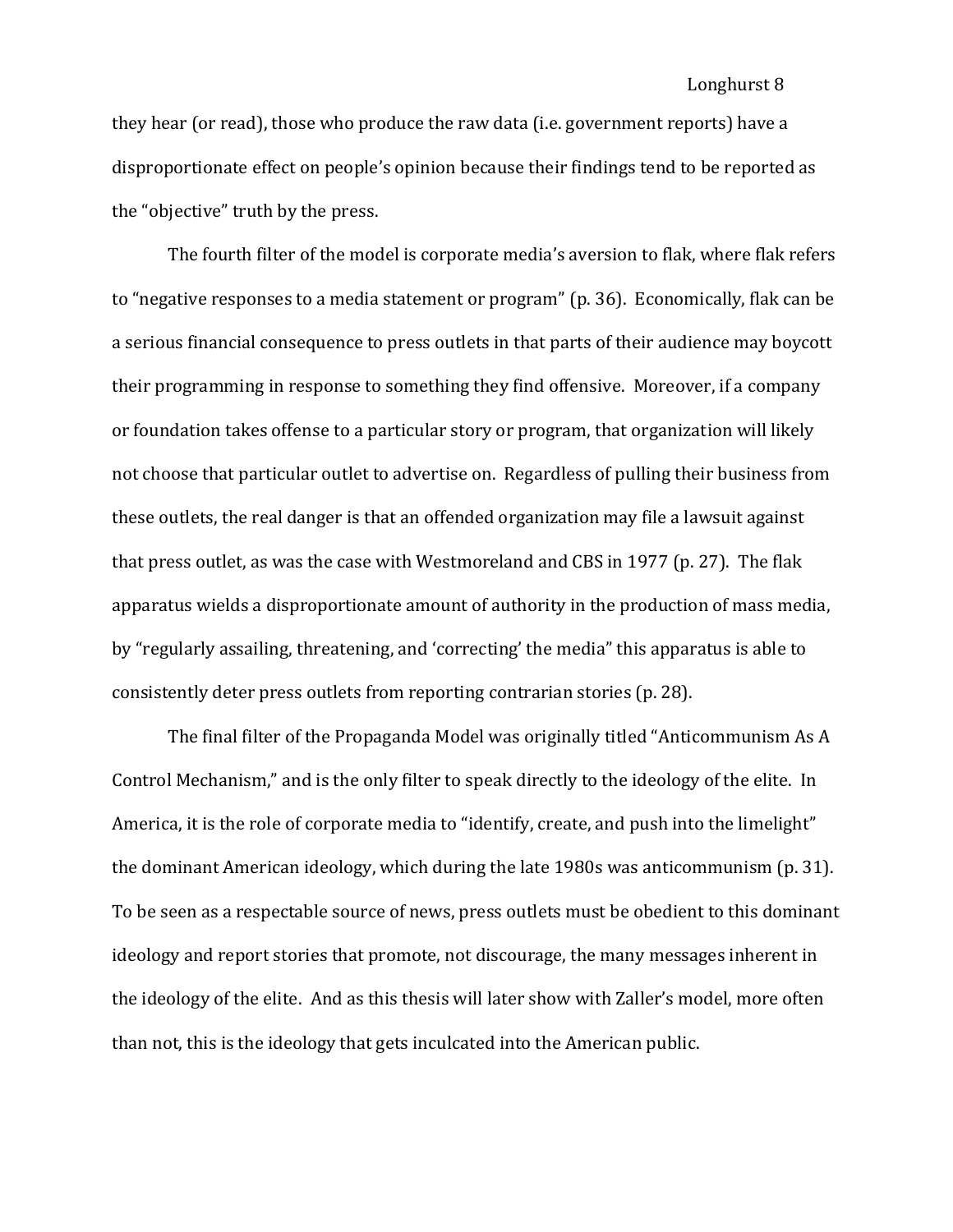Taken together, these five filters provide an interesting perspective on how to interpret the daily news. Regardless of how effective the model was at explaining the production of news in the late 1980s, the real question is the predictive power of the model, and whether or not Chomsky and Herman's predictions about the future of mass media were validated or not. But what exactly were the conclusions and predictions that the authors drew from their models?

In their book's conclusion, Chomsky and Herman reinforced their argument that corporate media serves to "inculcate and defend the economic, social, and political agenda of privileged groups that dominate the domestic society and the stage" (p. 298). Despite this grim prognosis of American media, the end of their concluding chapter takes an optimistic note as the authors begin to describe the "counterforces at work with a potential for broader access." They go on to explain how the increased availability of cable and satellite communications "has weakened the power of the network oligopoly" and detail a growing number of locally produced programs. The authors go on to encourage "grassroots and public-interest organizations" to make use of this new technology (p. 307). Although it is not explicitly written (the widespread use of the Internet had not quite occurred), it can be assumed that the authors would have also encouraged these organizations to make use of the Internet in order to avoid the corporate monopoly of network television. At this point in our history, both Chomsky and Herman had hope that the production of mass media was on the verge of dramatic change. Emergent technology was allowing for more independent news startups and people were beginning to understand the extent to which their nightly news reports were "manufactured." Even after a multi-million public-relations campaign on behalf of the US government, "elite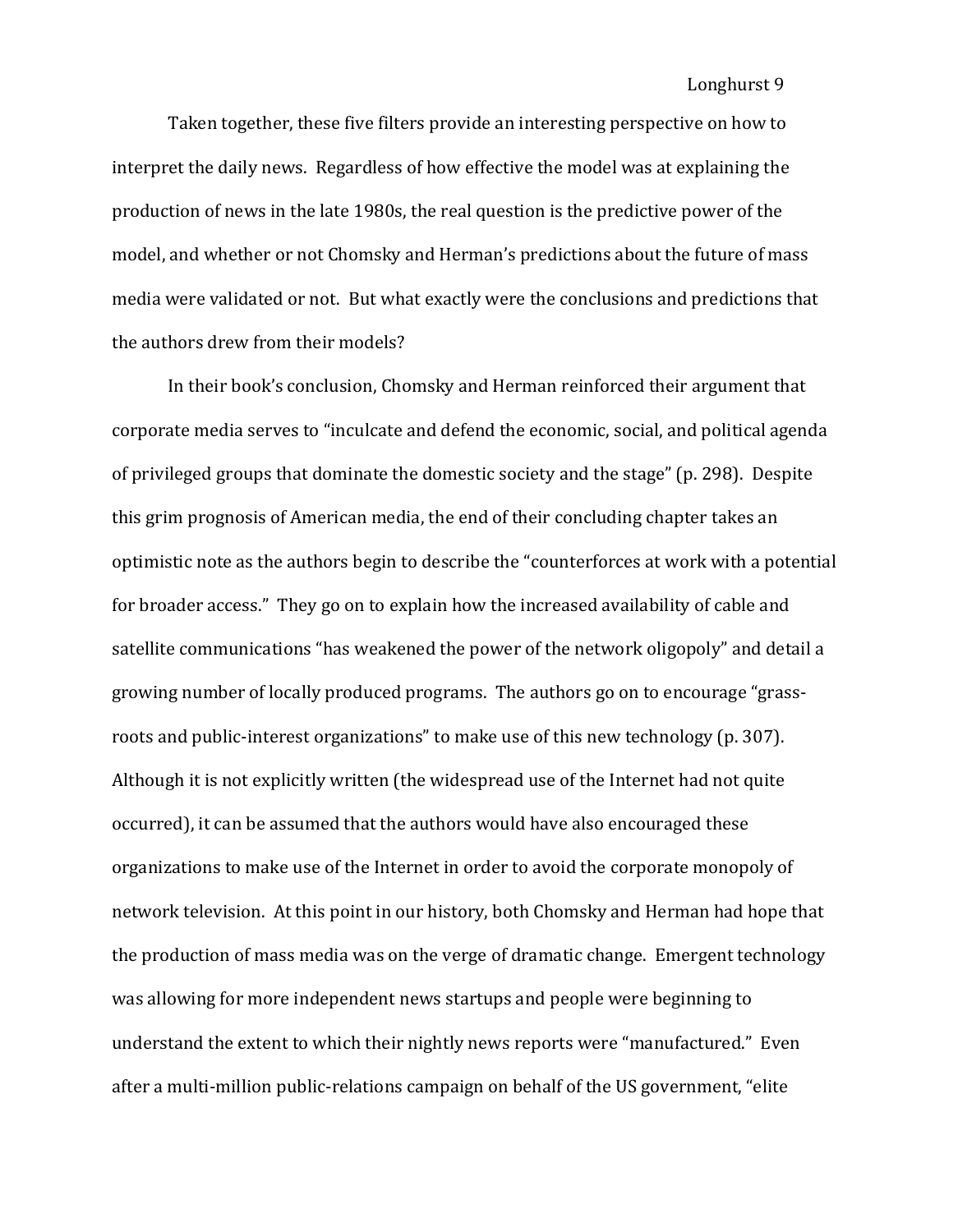domination of the media [had] not succeeded in overcoming the Vietnam syndrome and public hostility to direct U.S. involvement in the destabilization . . . of foreign governments" (p. 306). The corporate media apparatus was strong, but not unbeatable. Chomsky and Herman remained hopeful that by exposing how processed mainstream media was, the American people would begin to demand a more democratized and independent press. Finally, it is interesting to note that though Noam Chomsky is regarded as an advocate of the common man, his analysis of elite domination largely overlooks the effects of mass media on the people themselves. On the other hand, Zaller's book, which is described as analysis of the institution of public opinion, is much more concerned with the effects of communications on a personal level while largely ignoring the broader implications. Ironically it is Chomsky who has faith in the people yet doubts the elites and Zaller who doubts the people yet trusts the elites. But why, and to what extent, does Zaller not put his faith in the common man?

## **Consumption of Mass Media: The RAS Model**

As discussed in the introduction, the study of mass media and public opinion is an interdisciplinary field that requires dynamic approaches from all sides. So far, this essay has outlined Chomsky and Herman's approach to understanding the *production* of mass media, but now this thesis will begin to examine the *consumption* of manufactured media and the ways it is transformed into public opinion. Although there have been many notable works that examine how mass media affects public opinion (V.O. Key's *Public Opinion and American Democracy*, Philip Converse's *The American Voter*), this study will focus on an ambitious, modern book written by professor John Zaller. In his book, *The Nature and Origins of Mass Opinion*, Zaller develops a unique model to interpret how people consume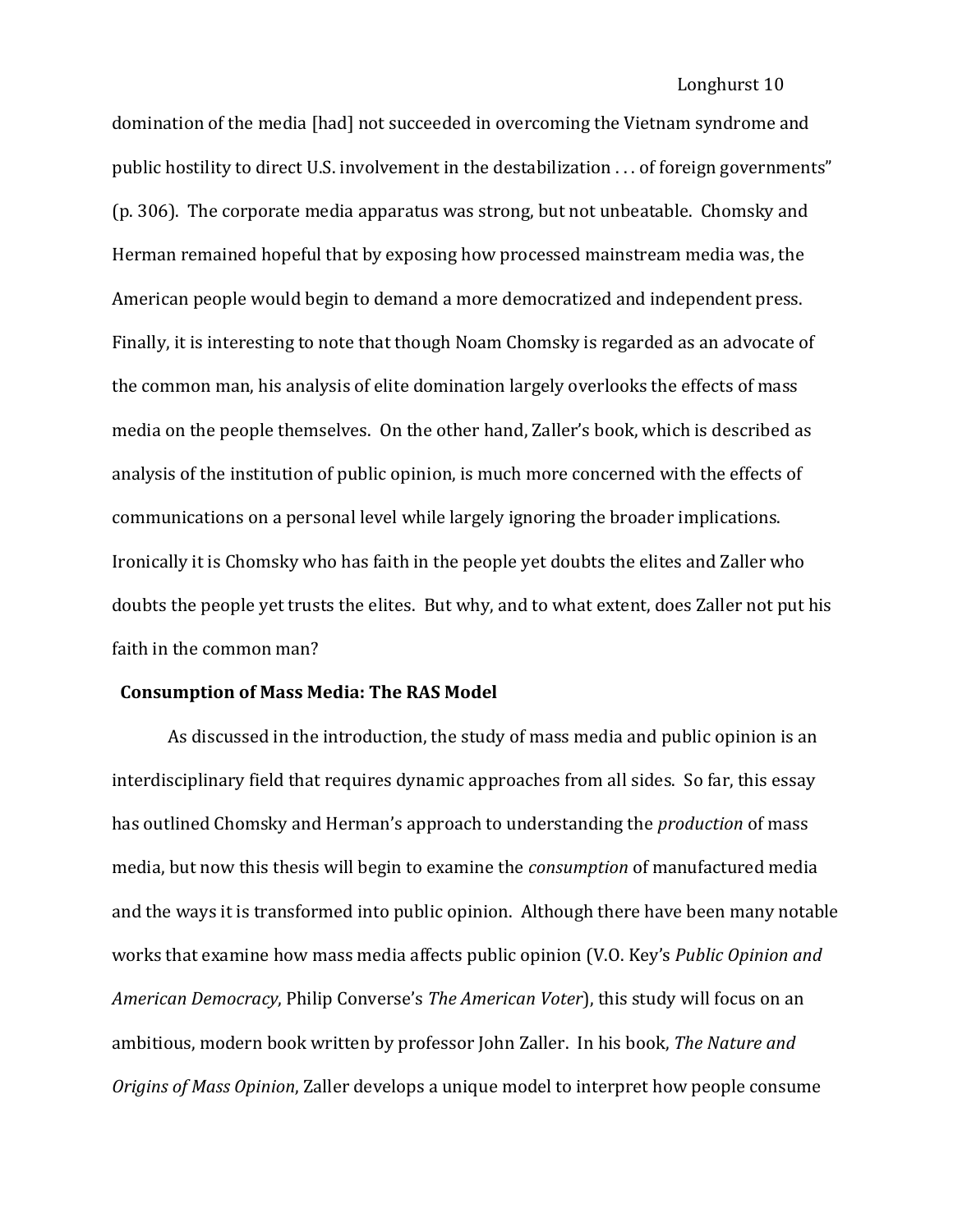political messages and come up with the opinions they express to pollsters. Written in 1992, Zaller's work had the advantage of being written at a time when there were many decades worth of survey datasets that he could base his research from<sup>1</sup>. Conveniently, by reviewing Zaller's analysis twenty years after its original publication, this thesis is in a position to address the model's applicability to American public opinion today.

Echoing Chomsky and Herman's work, Zaller prefaces his model by holding that "the information that reaches the public is never a full record of important events and developments in the world" and that public opinion data must be understood in light of this fact (p. 7). Zaller openly admits that media is manufactured in the top down manner earlier suggested by Chomsky and Herman yet chooses to only focus his analysis on the lower half of the mass media puzzle. The model Zaller developed to understand how people react to abridged news is titled the 'RAS Model' where RAS is an acronym for receive, accept and sample. The model seeks to understand how the public consumes mass media and how this consumption of media then gets translated into "opinions" that are later reported to political pollsters. It needs to be noted that the independent variables of the model are the amount of coverage devoted to an issue by the press (topic saturation) and the individual's level of political awareness.

The best way to understand the nature and applications of the model is to understand the model's tenets. The first of four axioms of the RAS Model is the "Reception Axiom" which holds that "the greater a person's level of cognitive engagement with an issue, the more likely he or she is to be exposed to . . . political messages concerning that message" (p. 42). In practicality this axiom holds that people who watch, read or hear

 $\overline{\phantom{a}}$ 

<sup>1</sup> Zaller primarily relies on data from the Center for Political Studies and National Election Studies at the University of Michigan (Zaller 1992: xiii).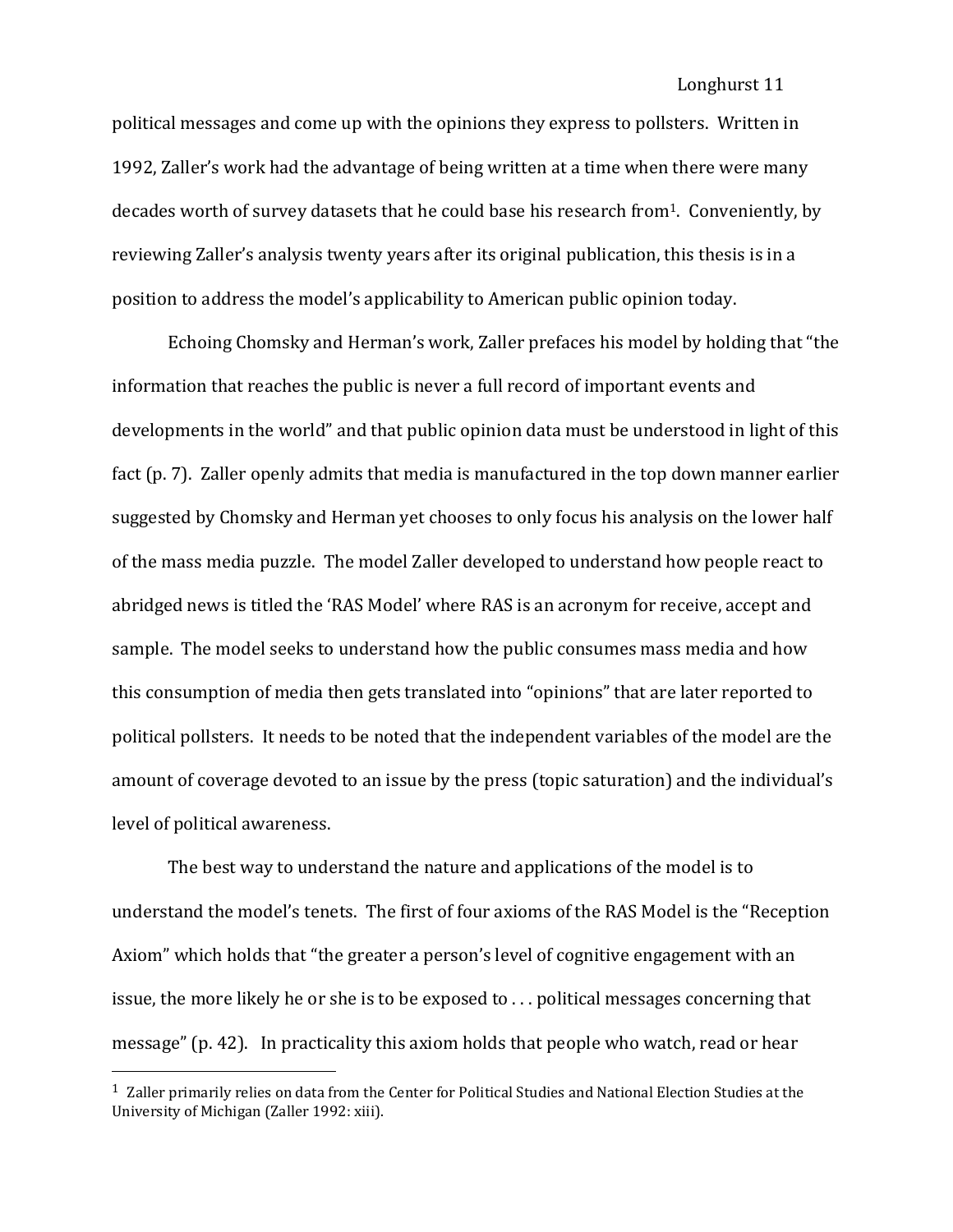more news receive more political messages and thus tend to be more politically aware. The second part of the model is the "Resistance Axiom" which says that "people tend to resist arguments that are inconsistent with their political predispositions" but only to the extent that they are politically aware enough to do so (p. 44). Here it needs to be noted that it is with great care that Zaller chooses the word "predispositions" opposed to 'beliefs' or 'opinions.' As he writes in the beginning of his book, "people do not have fixed attitudes on every issue" (p.3). Zaller, and his model, refute the idea that people have a static political philosophy that leads to fixed political opinions, what they do have is a partisan predisposition likely inherited from their upbringing. It is precisely these first two axioms that will later be applied to the case of digital news consumption.

The first two parts of his model are concerned with the reception of messages, but the latter two parts are dedicated to understanding the transition between receiving and processing those political messages. The third axiom is the "Accessibility Axiom" which states, "the more recently a consideration has been called to mind or thought about, the less time it takes to retrieve that consideration . . . and bring [it] to the top of the head for use" (p. 48). Zaller's notion with this axiom is that information that a person recently received is much more salient to them than similar information they received in the past. The final component of the model is the "Response Axiom," which states "individuals answer survey questions by averaging across the considerations that are immediately salient or accessible to them" (p. 49). It is chiefly this axiom that speaks directly to the mechanism behind how people answer political pollsters and express their political opinions. Now that the basic structure of the model has been identified, it is time that the use, significance and practicality of the model be explained.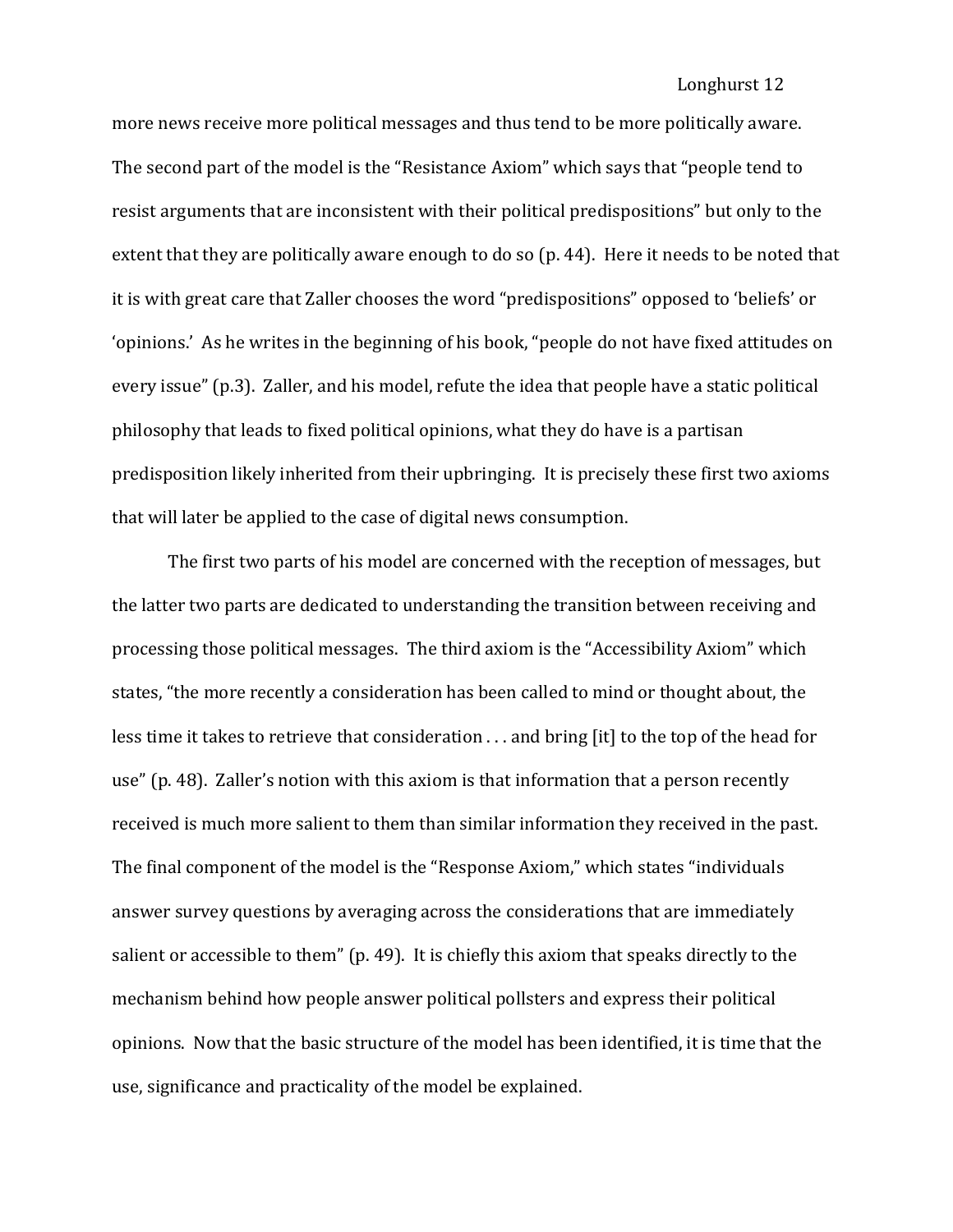In essence, the model can be understood like this: people are constantly exposed to political messages through a variety of mediums (headlines, conversations, social media, classrooms etc.), they then either accept those messages or refute them according to their previous political predispositions. This means that people's political "opinions" are nothing more than the sum of all these messages that they have received (where newer messages hold more influence over these "opinions"). The significance of the RAS Model is that it provides a mechanistic understanding of the 'trends' in public opinion that are so often referred to by political pundits.

An important consequence of the model is that politically aware people "are substantially more stable in their attitude reports" than less aware people and that these same politically aware people tend to have more extreme opinions (Zaller 1992: 43, 85). What these deductions lead to is arguably the most important implication of Zaller's analysis, which is that there is a direct correlation between political polarization and political awareness in situations where there are competing partisan messages (i.e. gun control), and that this relationship is amplified by topic-saturation by the press. It is interesting to note that where Zaller approaches the question of message-consumption by delineating between the two mainstream competing messages (Democratic or Republican), Chomsky treats the issue differently. To Chomsky and Herman, it is arbitrary to define the message as "liberal" or "conservative" because despite the content of the message, it is going to fundamentally reflect the ideology of the elite. Both Zaller's deductions, and Chomsky's critical approach, will be of considerable significance when later evaluating how digital technologies have affected the basic empirical structure of Zaller's model and Chomsky's interpretation of digital news production.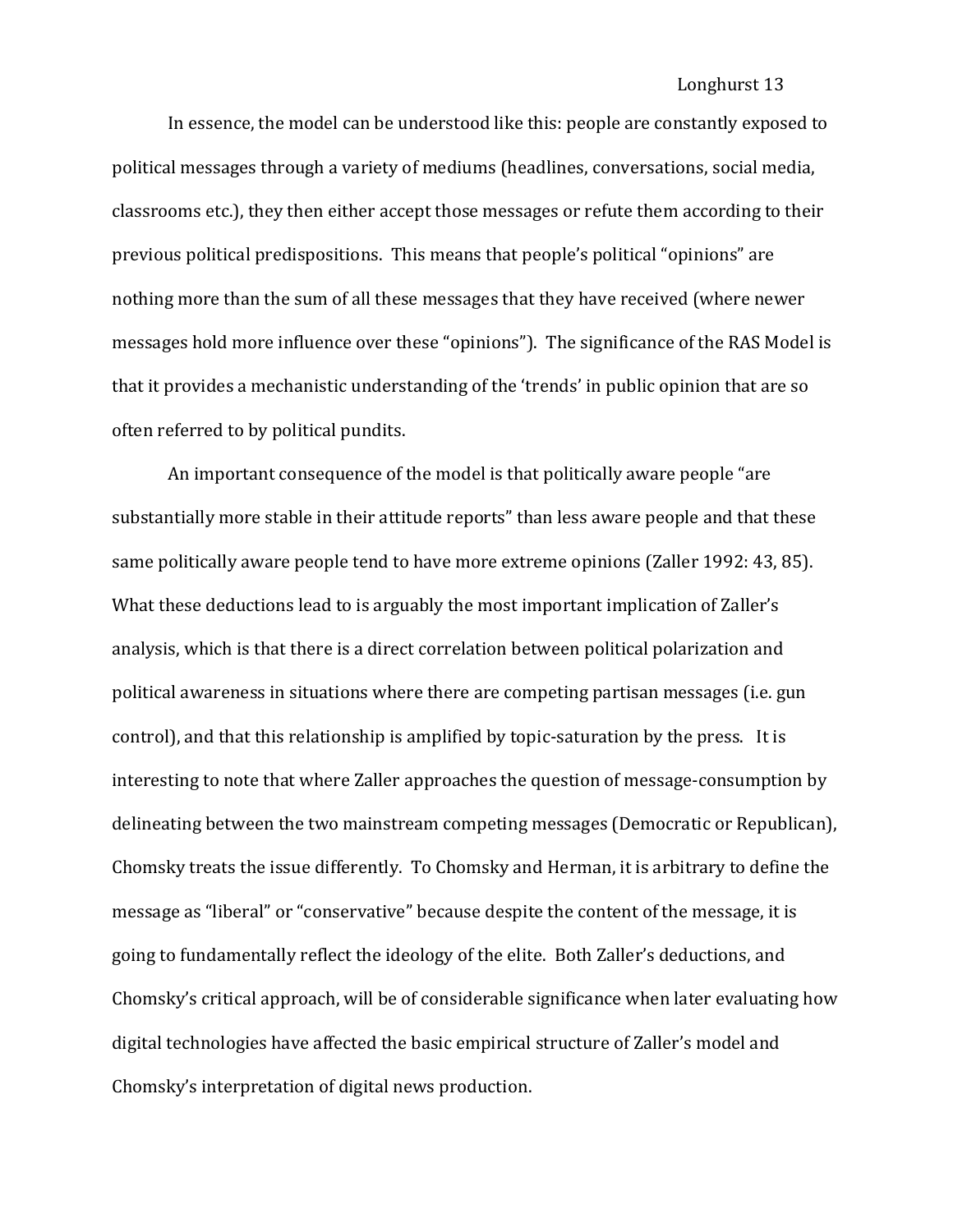By describing how media produced messages can polarize the American public and the role that the press plays in shaping public opinion, Zaller is able to explain the underlying mechanism behind the consumption of mass media. But some of Zaller's assumptions seem untenable due to changes of the last twenty years. In the development of his model, Zaller (1992) points out that:

Most people, this research maintains, are simply not so rigid in their information-seeking behavior that they will expose themselves only to ideas that they find congenial. To the extent selective exposure occurs at all, it appears to do so under special conditions that do not typically arise in situations of mass persuasion. (p. 139)

As this thesis will explore, although this idea may have been true in the early 1990s, it does not apply today. People do not simply turn on the nightly news, but rather they turn on *their* nightly news. But what about Zaller's predictions, to what extent have they been confirmed or disproved by technological developments?

Unlike Chomsky and Herman who predicted that new technologies in the field of communication would enable the growth of independent press, Zaller's conclusions were much less optimistic. Regarding his model, Zaller did not offer any predictions on how the Internet was going to change how people processed political messages. On the other hand, he did offer predictions on the larger picture of public opinion. In his conclusion, Zaller (1992) writes that, "the argument of this book is . . . scarcely encouraging with respect to domination of mass opinion by elites" and that even highly aware citizens tend to "respond to new issues mainly on the basis of the partisanship and ideology of the elite sources of their messages" (p. 311). He finds that in cases of elite consensus, there is little press coverage on the topic eliciting little to no public opinion on the subject. But when there does exist disagreements among the elites and their experts, "the result will be a polarization of the general public along lines that mirror the elite ideological conflict" (p.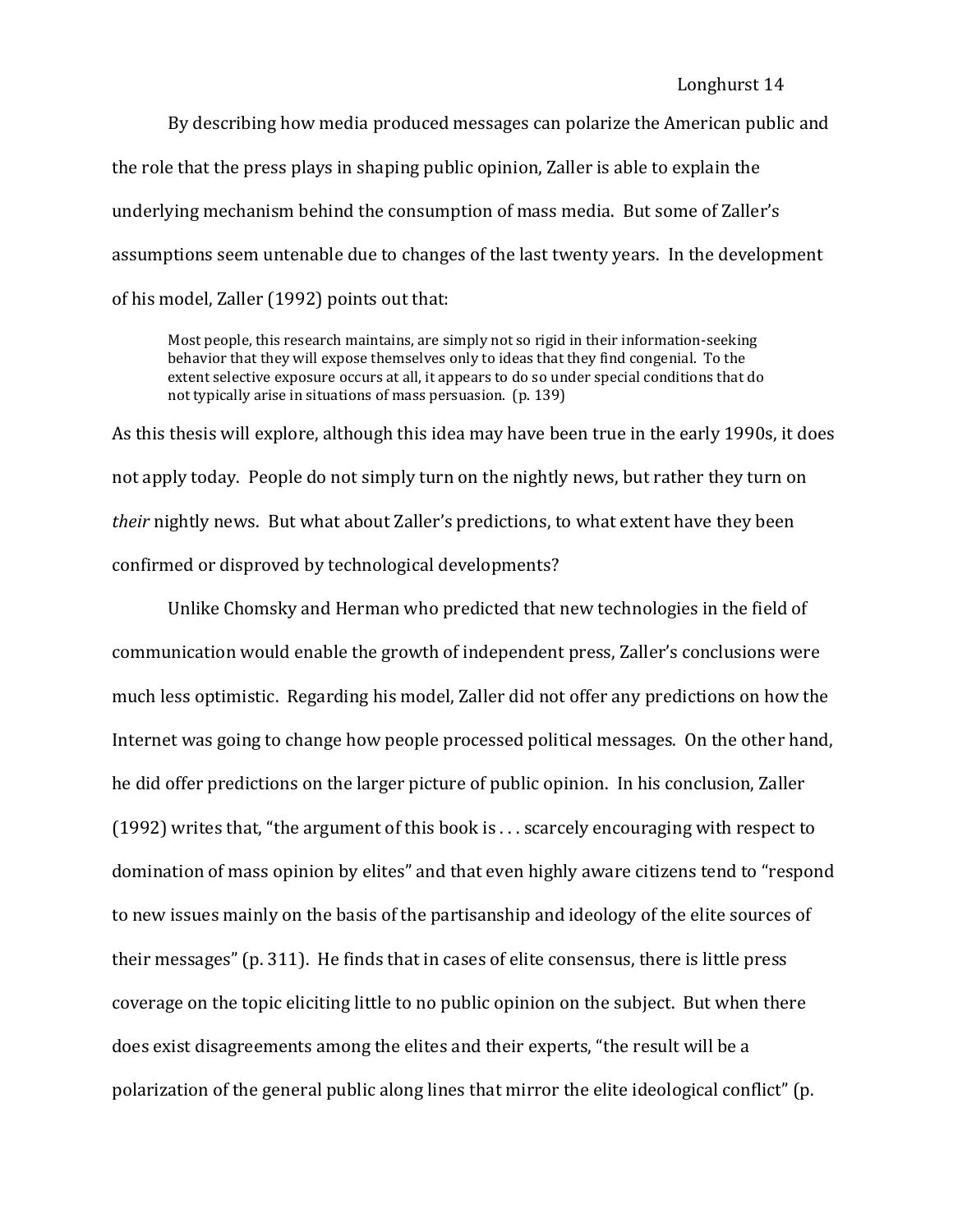327). Although he could not have known the extent that this idea would be played out in years to come, this may have been the RAS Model's most applicable prediction for American public opinion.

Unfortunately, even during the time-period in which the book was originally written, the RAS Model's overarching finding is that majority of people are easily influenced by elite messages, thus making their political opinions highly accessible for the media to manipulate. Without intending to do so, Zaller completed what Chomsky and Herman began. Chomsky explained the oligarchic production of media, and Zaller showed that it is precisely this media that shapes the public's political opinion. But both these models were designed to address questions related to them two decades ago, can either model be considered relevant to today's world? I argue yes; applying Zaller's model to the digital environment of today allows one to understand how digital news consumption led to political polarization.

## **The Polarization Effect**

One of the dominant goals of this thesis is to apply the central ideas of the RAS Model to the new media environment in hopes to better understand political polarization. To understand this connection, one must first understand how Zaller himself addressed the topic of polarization and how his model is designed to process partisanship. His fundamental finding was that "increases in political awareness are associated with more polarized" opinions in the presence of competing ideological messages (Zaller 1992: 110). By quantitatively exploring what he called the "polarization effect," Zaller was able to provide numerical evidence that as people's political awareness increased, so too did the partisanship of their responses to political surveys. To explain this trend, Zaller writes that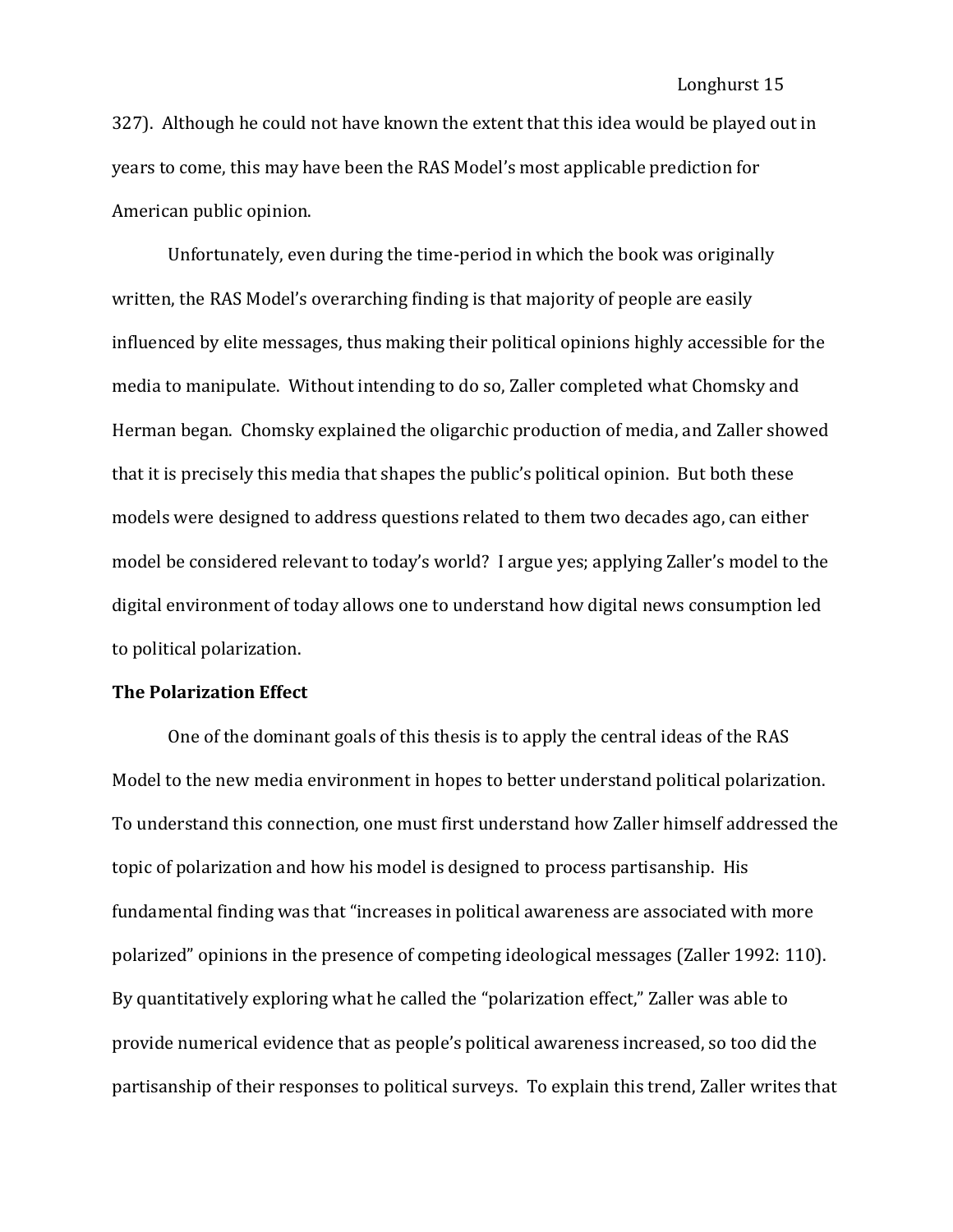"Democrats and Republicans tend to reject messages from the opposing party, and liberals and conservatives reject persuasive communications that are inconsistent with their ideologies" (p. 267). The idea is that the more politically aware a person is, the more messages they encounter; but also the more suited they are to discern between "liberal" or "conservative" messages and reject them accordingly2. And although few people are certain of all the beliefs that delineate a "liberal" from a "conservative," most are able to "stake out roughly comparable positions on a series of seemingly unrelated left-right value dimensions" which allows them to create the "ideology" by which they identify themselves (p. 27). After describing the above trends, Zaller does not explore any implications that the "polarization effect" may have on American public opinion. Instead he chooses instead to frame the "polarization effect" in terms of elite domination, a theme that will be developed in later sections.

In an early effort to explain the mechanics behind how the "polarization effect" shapes public opinion, Zaller set up a basic table to explain the RAS tenets<sup>3</sup>:

|                                     | <b>Level of Awareness</b> |        |      |  |  |
|-------------------------------------|---------------------------|--------|------|--|--|
|                                     | Low                       | Middle | High |  |  |
| <b>Probability of Reception</b>     | .10                       | .50    | .90  |  |  |
| Probability of Acceptance Reception | .90                       | .50    | .10  |  |  |

<sup>&</sup>lt;sup>2</sup> By "liberal" and "conservative" messages, it is meant to refer to the political philosophies defined by the commonly held notions assigned to the "right" and "left" by the political elite (government officials, journalists, lobbyists, experts etc).

 $\overline{\phantom{a}}$ 

<sup>3</sup> Exact table replicated from Zaller (1992): 125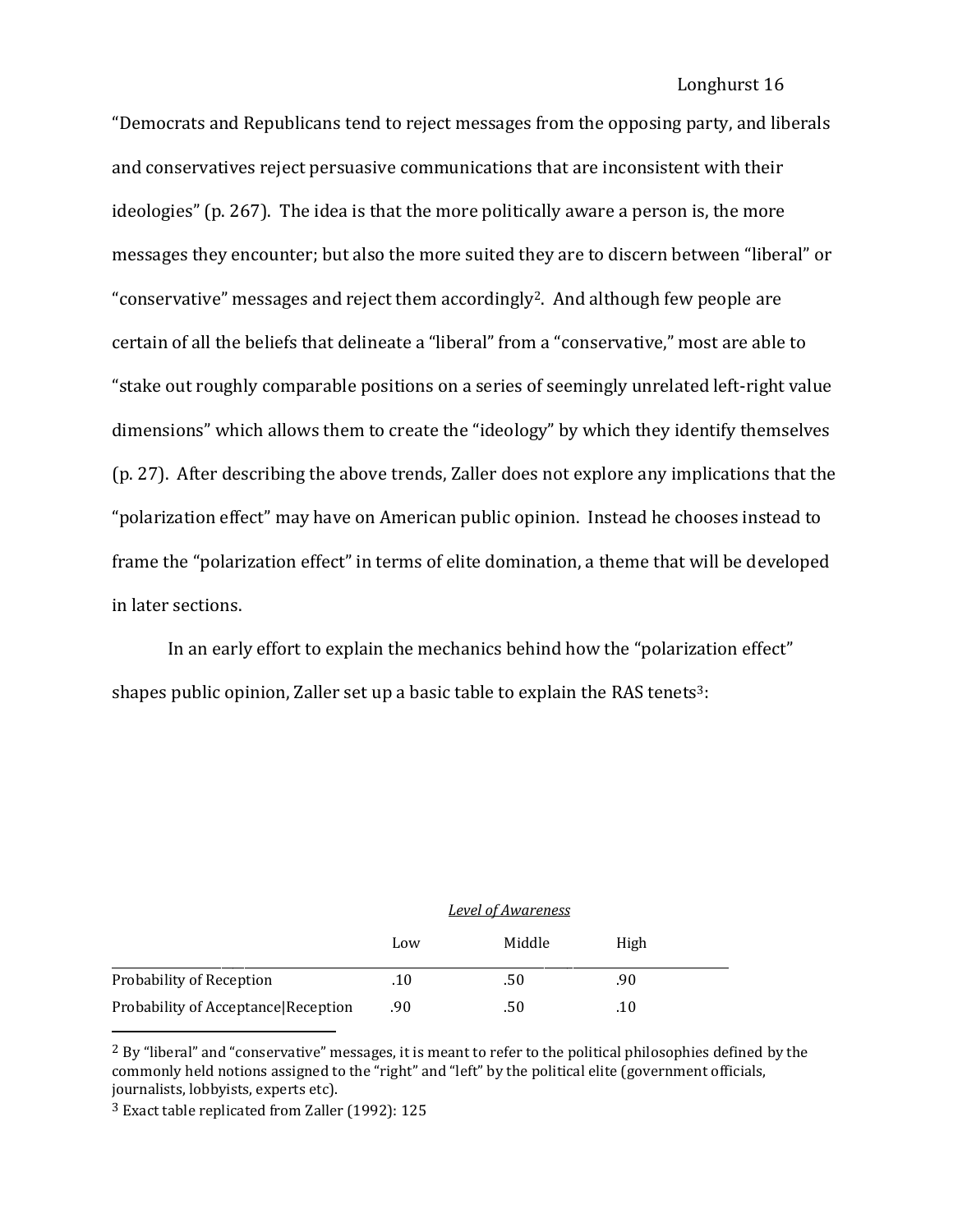Probability of Change in Opinion .09 .25 .09 Table 1, attitude change in response to a hypothetical unpartisan message

The effect of this table is that it numerically shows the way in which political awareness affects political attitude. The first row, "Probability of Reception," refers to the probability that someone actually reads, hears, or sees the message. The second row, "probability of acceptance-given-reception," refers to the chances that someone accepts/internalizes that message, given that they received it. The third row, "Probability of Change in Opinion," calculates the overall probability that a person will change their attitude in relation to the message. From this hypothetical table one can see how it is more likely for more aware people to receive political messages (row 1) while also being less likely to accept those messages that they have received (row 2). People who are less aware receive fewer messages but they are much more likely to accept the messages that they do receive (row 2). Finally, one can observe that highly aware and lesser-aware people are the least likely to change their attitudes (row 3), but for different reasons. To explain the role of partisanship, Zaller went on to stratify the population by ideology. The following is his table constructed to measure the theoretical response to an arbitrary "liberal" message<sup>4</sup>:

| Level of Awareliess   |     |     |             |     |     |     |                                           |
|-----------------------|-----|-----|-------------|-----|-----|-----|-------------------------------------------|
| <b>Among Liberals</b> |     |     |             |     |     |     |                                           |
| Low                   |     |     |             | Low |     |     |                                           |
| .10                   | .50 | .90 |             | .10 | .50 | .90 |                                           |
| .90                   | .85 | .80 |             | .90 | .46 | .02 |                                           |
|                       |     |     | Middle High |     |     |     | <b>Among Conservatives</b><br>Medium High |

*Level of Awareness*

4 Table leaves out data for moderates, for exact table refer to Zaller (1992): 127

l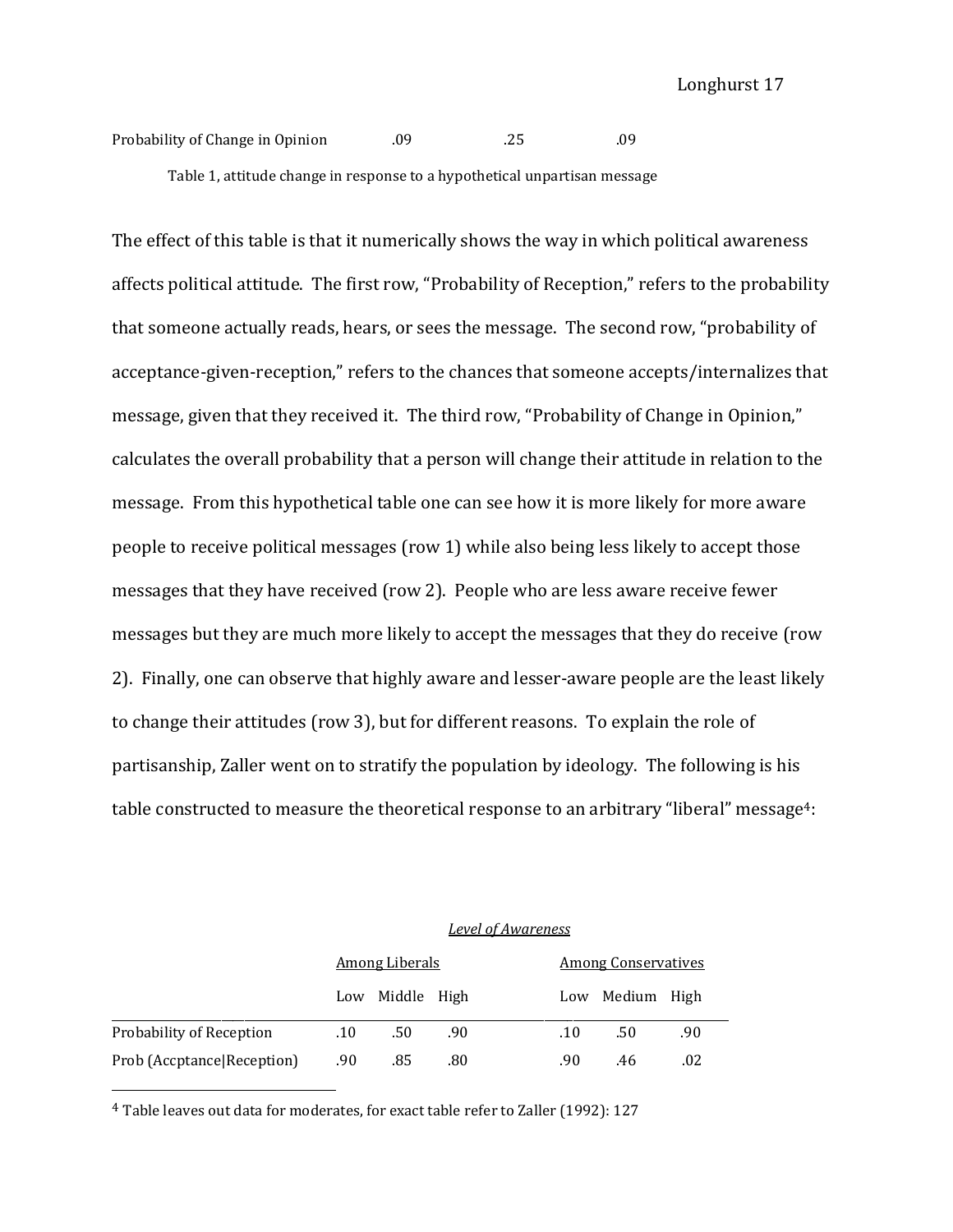Probability of Change in Opinion .09 .425 .72 .09 .23 .018 Table 2, attitude change in response to a liberal message

This table shows the dynamic relationship between political philosophy, political awareness and attitude formation. The idea is that highly aware liberals are more likely to conform to the "liberal" doctrine while highly aware conservatives are more likely to reject "liberal" messages. Without loss of generality, the trends would be the same if the arbitrary message were a conservative one instead. The key variables addressed here are the likelihood that people receive political messages and their probability of rejecting those received messages based on their predispositions'.

Zaller based these tables on the fact that it was largely the role of people's predispositions that regulated their resistance to certain political communications. This paper will demonstrate that it is these same political predispositions that not only lead people to resist political communications, but also prevent certain political communications from ever being received. Zaller argued that awareness precipitated *resistance* towards contrary messages. Today, awareness precipitates *prevention* of reception of contrary messages.

From table 2 it is clear that for polarization to occur, the probability that a liberal accepts a "liberal" message must increase while that same probability for a conservative must decrease. For this to happen, the probability of reception and message-acceptance of that "liberal" communication must increase for liberals while decreasing for conservatives. Let's first deal with the case of reception.

## **Consumption of Media: From Bad to Worse**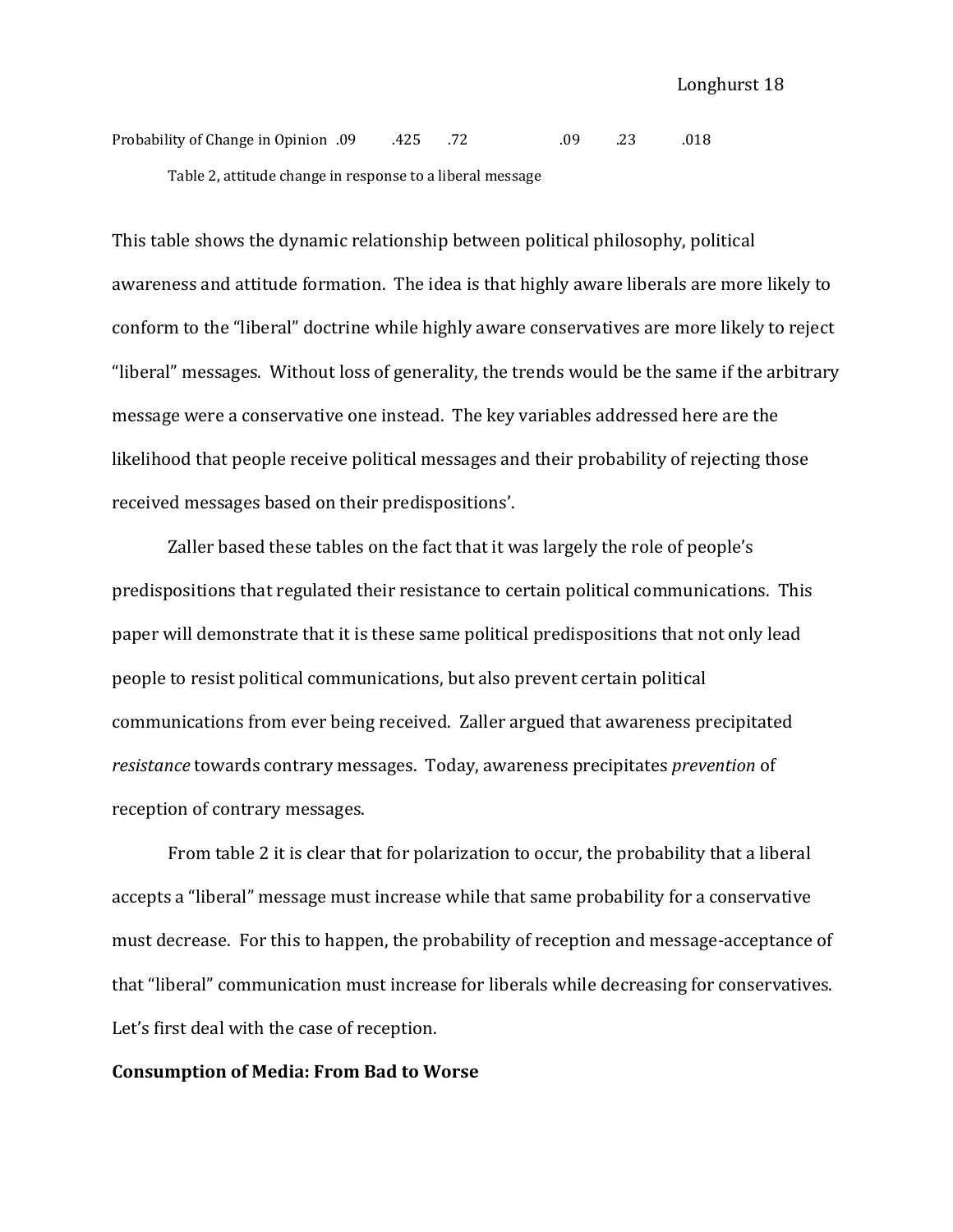This section will demonstrate how the way in which the American public consumes news digitally can explain contemporary political polarization. Using Zaller's model to understand the relationship between political awareness and predispositions, I will show how the "'niche news' paradigm" and the "echo chamber effect" (both explained below) can both be used to explain the partisan-driven politics of America today.

As mentioned above, Zaller (1992) held that people are "not so rigid in their information-seeking behavior that they will expose themselves only to ideas that they find congenial," in the early 1990s people watched *the* news not *their* news (p. 139). But as this section will argue, this claim of Zaller's has been outdated and remains inapplicable in today's political world. In their 2009 publication *Red Media, Blue Media: Evidence of Ideological Selectivity in Media Use*, professors Iyengar and Hahn found that although American's historically got their daily news from "one of three network newscasts" that all offered a "homogeneous and generic 'point-counterpoint' perspective on the news," the settings of media consumption has changed (p. 20). Anymore, "consumers can access with minimal effort—newspapers, radio, and television stations the world over" which increasingly leads people to choose their media in accordance with their "partisan considerations" (p. 20). By testing the effect that news sourcing/labeling (Fox, CNN, NPR) had on people's selectivity towards news stories, the authors were able to conclude, "the divide in news selection between liberals and conservatives is considerable" (p. 29). Surprisingly, this trend of press outlet selectivity held for non-political topics such as sports, travel or local crime as well (p. 19).

In a similar study published in *Communications Research*, Dr. Silvia Knoblock-Westerwick found that the participants in her study tended to choose to read articles that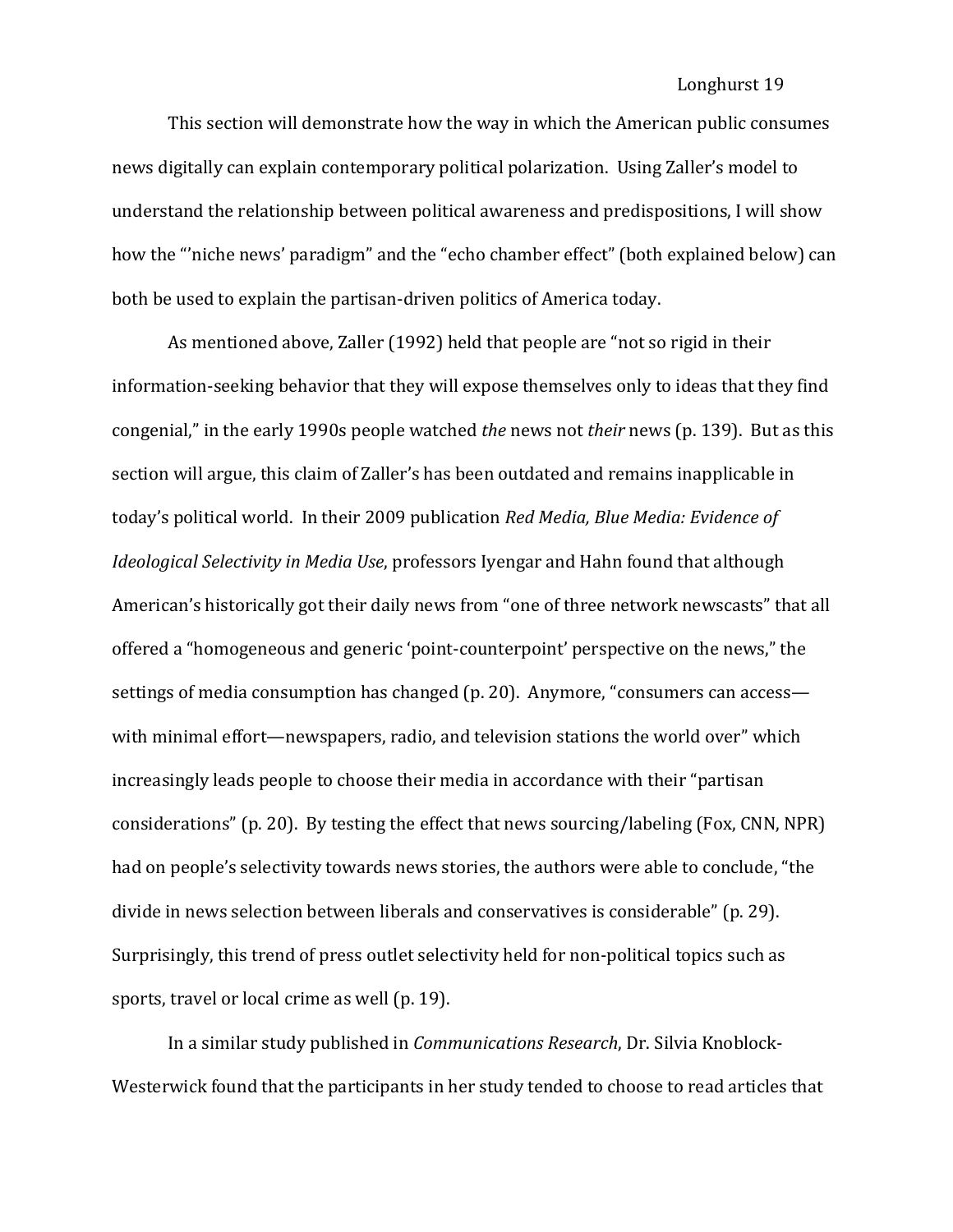they felt would support their predispositions. Because people have so many media outlets to choose from, they tend to "choose messages that converge with preexisting views" (Knobloch-Westerwick and Meng 2009: 445). Despite that technology easily allows access to contrary discourse, this research found that most people simply choose not to access it. By being able to limit oneself to preferable media outlets, "technology has facilitated citizens' ability to seek out information sources they find agree- able and tune out others that prove dissonant" (Iyengar, Sood, and Lelkes 2012: 28). To summarize, it is has been found that there is ample evidence that suggests that people are selective when choosing their source for news. Moreover, this selectivity is amplified by technology in that people can instantly choose the news they prefer and limit exposure to outlets of which they disapprove. These studies confirm that people are more selective when choosing where to get their news, but are the political communications of these outlets really so different? Let's now examine the case of polarization among the press outlets themselves.

Although the association between Republicans with Fox or Democrats with MSNBC seems obvious, this clear distinction between 'red' and 'blue' news has not always been so apparent. With the growth of cable networks and the introduction of the Internet, news media has experienced "a more fragmented information environment in which . . . news outlets compete for attention" (Iyengar and Hahn 2009: 20). And it is precisely because of this "crowded national market" that media outlets are experiencing "weaker economic incentives to aim for a politically moderate" audience (Prior 2013: 6). Concomitantly, there is now a "strong economic incentive for news organizations to cater to their viewers' political preference" which helps to explain the "'niche news' paradigm" of today's media (Iyengar and Hahn 2009: 21). In multiple studies, it is commonly found that Fox news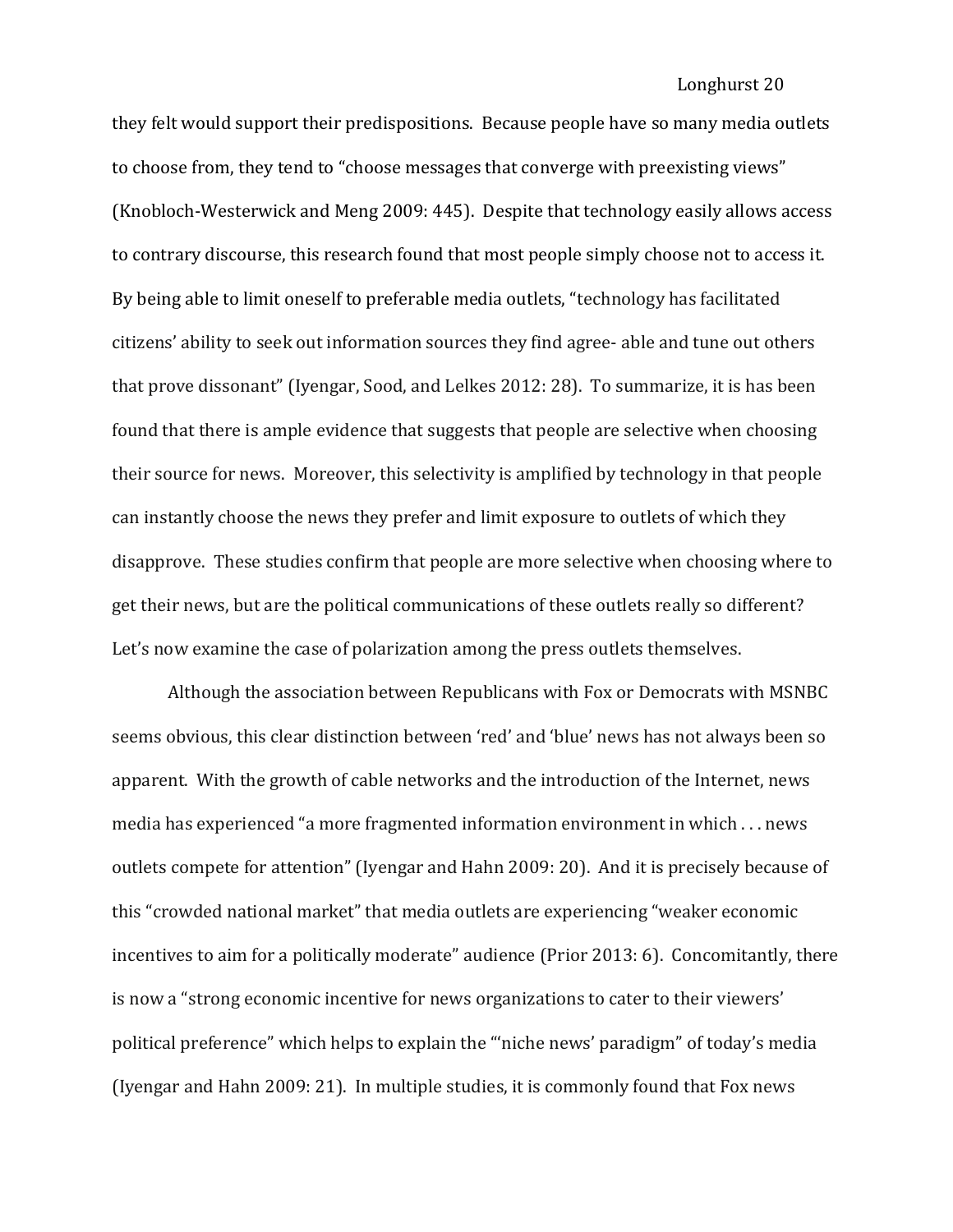tends to sympathize with conservative elites and viewpoints, while companies such as MSNBC and the *New York Times* tend to take more liberal stances (Iyengar and Hahn 2009; Prior 2013; Starr 2010). The significance of this trend is that it threatens the validity of Zaller's original conclusions because he accounted for the effect of partisan *messages*, but not the effect of a partisan *press*.

In a 2010 article ran in the *Atlantic*, Princeton's Paul Starr describes the new dynamic created by the "intensification of ideological journalism." He writes that although America has historically had partisan press outlets, "partisan media are now firmly part of our national conversation." Despite the seemingly daunting reality of institutionalized polarization, Starr remains optimistic and argues that "democracy needs passion, and partisanship provides it." Although it has been documented that certain "talk radio shows, cable news channels, and websites do offer more ideological extreme packages of news and opinions" some remain skeptical as to whether or not this is an inherently dangerous development in American politics (Prior 2013: 7).

I argue that a partisan press *is* a dangerous development and when paired with a partisan audience, the two factors lead to a more polarized America. Consider table 3, which is similar to table 2, but with updated numbers for the probability of reception (row 1):

*Level of Awareness*

|                            | <b>Among Liberals</b> |             |     |     | <b>Among Conservatives</b> |     |  |  |  |
|----------------------------|-----------------------|-------------|-----|-----|----------------------------|-----|--|--|--|
|                            | Low                   | Middle High |     | Low | Medium High                |     |  |  |  |
| Probability of Reception   | .20                   | .65         | .98 | .05 | .35                        | .50 |  |  |  |
| Prob (Accptance Reception) | .90                   | .85         | .80 | .90 | .46                        | .02 |  |  |  |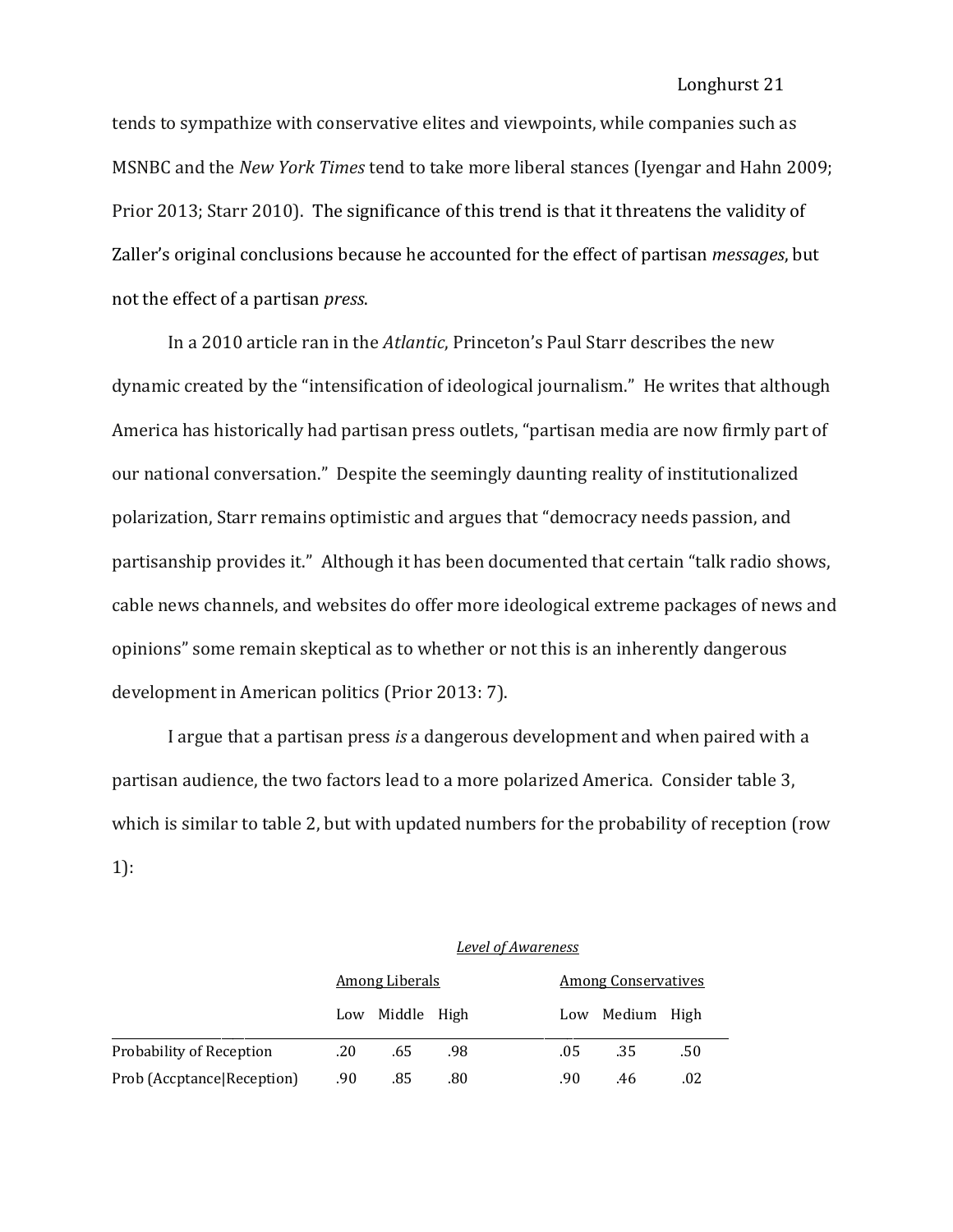Probability of Change in Opinion .18 .553 .784 .045 .161 .01 Table 3, reflects updated hypothetical probability of reception to a liberal message

The original numbers have been replaced by new hypothetical figures that better reflect the partisanship of press outlets and the partisanship-driven selectivity of press outlets on behalf of the consumers. The updated numbers reflect the fact that "liberals" watch liberal news thus they are exposed to more liberal messages, leading to a higher chance of reception. On the other side, "conservatives" watch conservative news thus lowering their chances of being exposed to "liberal" messages. The hypothetical numbers are constructed in such a way to reflect the findings of Iyengar and Hahn<sup>5</sup> (2009) and Knobloch-Westerwick and Meng (2009)<sup>6</sup> and Prior (2013).

From simply updating the first row, Table 3 produces some interesting results. On the side of the liberals, across the three categories we see over a 28% increase in the chance that any liberal (low-high awareness) will change their opinion to match that of the message, with the largest increase being among those liberals who are moderately aware. On the side of the conservatives we see over a 19% decrease in the chance that any given conservative from the three populations adopts the "liberal" message as opinion. Just from updating the probabilities of reception to match contemporary American politics, the table demonstrates how public opinion can polarize.

Now that the effect of a polarized press and partisan-driven selectivity have on public opinion has been suggested, the updated probabilities for message-acceptance-

 $\overline{\phantom{a}}$ 

<sup>5</sup> Iyengar and Hahn (2009) found that Republicans chose "liberal" outlets (CNN/NPR) around 10% of the time (p. 28).

<sup>6</sup> Knobloch-Westerwick and Meng (2009) found that the more aware a person was, the longer they spent reading "attitude consistent messages" (p.442). Moreover, they found that people spent 36% more time reading opinion-confirming stories as opposed to contrary stories (p. 443).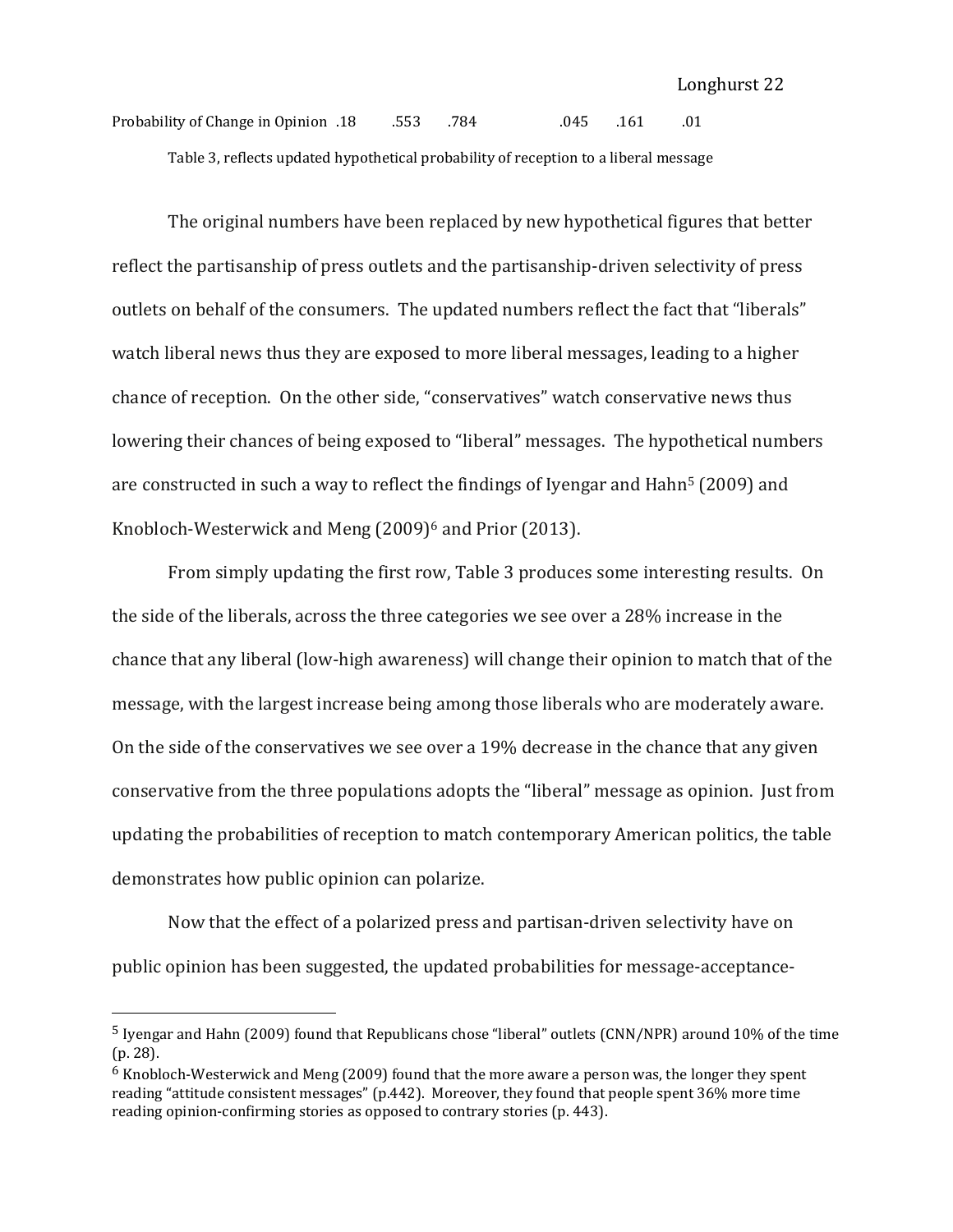given-reception need to be considered. The following table updates the final probabilities of the RAS Model in accordance with the "niche news paradigm." The idea is that selfidentified "liberals" consistently choose to consume liberal media because it speaks to their predispositions. Concomitantly, they *identify* with these political communications because they come from a "liberal" source. This is known as the "echo chamber effect" which helps to explain why "liberals viewing MSNBC or reading left-of-center blogs may well end up embracing liberal talking points even more firmly" (Sunstein 2012). People accept the opinions of those they trust, and they trust those who speak to their dispositions. This trend is confirmed by Iyengar and Hahn (2009), where the authors comment on the trend of partisans labeling contrary arguments as "erroneous" and ignoring the message altogether.

|                                      | <b>Level of Awareness</b> |        |      |  |                            |        |      |  |
|--------------------------------------|---------------------------|--------|------|--|----------------------------|--------|------|--|
|                                      | <b>Among Liberals</b>     |        |      |  | <b>Among Conservatives</b> |        |      |  |
|                                      | Low                       | Middle | High |  | Low                        | Medium | High |  |
| Probability of Reception             | .20                       | .65    | .98  |  | .05                        | .35    | .50  |  |
| Prob (Accptance Reception)           | .95                       | .95    | .90  |  | .80                        | .35    | .02  |  |
| Probability of Change in Opinion .19 |                           | .6175  | .882 |  | .04                        | .1225  | .01  |  |

## Table 4, reflects updated hypothetical probabilities of both reception and message acceptance of a liberal message

Table 4 is similar to table 3 but has an updated second row to reflect the discussed "echo chamber effect." From the table, it is easy to see that an updated second row will alter the final probability that a person will accept the message (third row). Comparing to Table 2, there is now over a 45% increase in the chance that any given liberal across the three populations will adopt the "liberal" communication as opinion. On the other wing, there is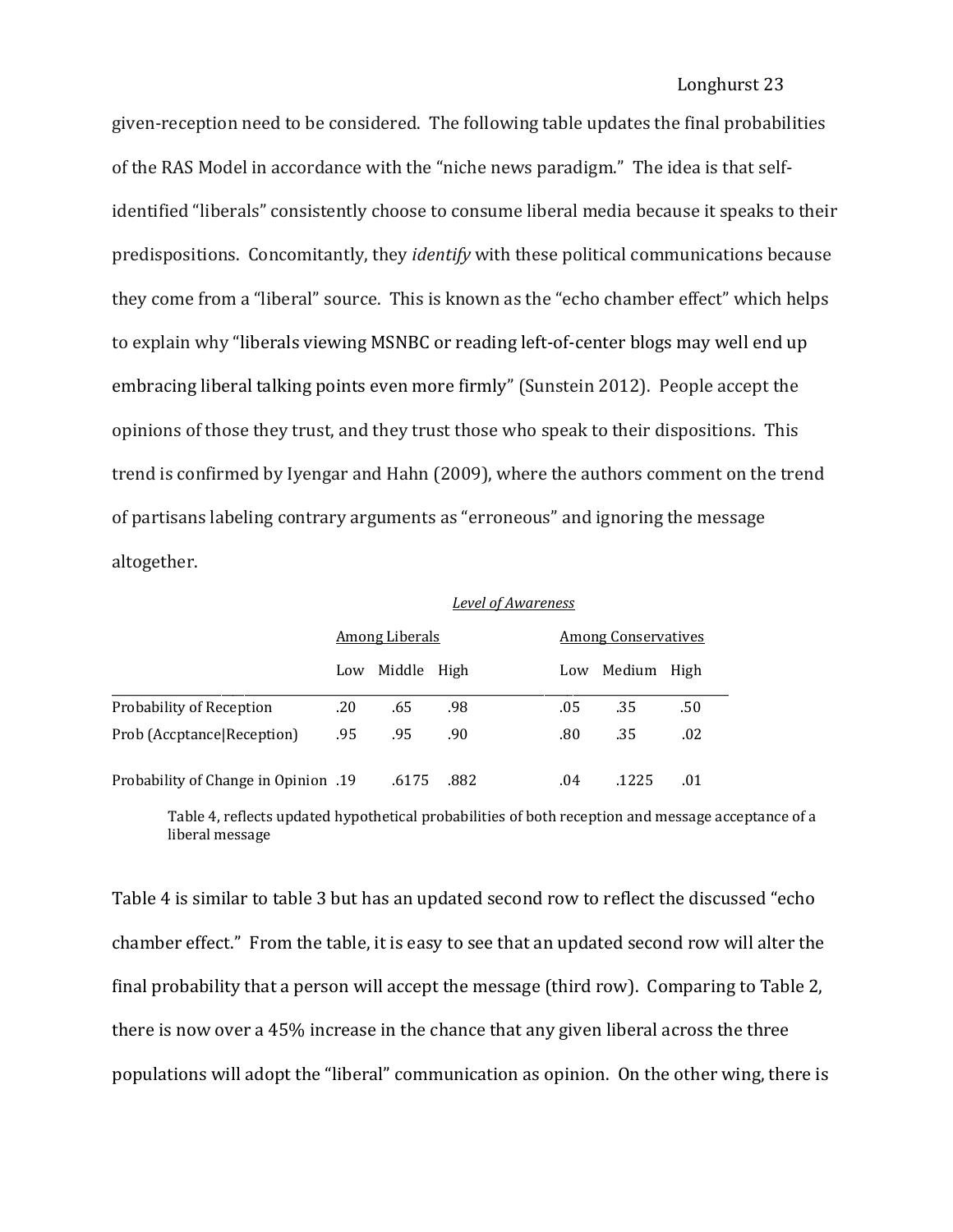now a 24% total decrease in the chances that any given conservative changes their opinion to that of the "liberal" message.

So what are the consequences of this updated news consumption paradigm? According to the theoretical updates of Zaller's original data, a more polarized American public. But is America actually politically polarized, if so, to what extent? The next section will aggregate many different pieces of evidence, from measurements of congressional voting to American's evaluation of out-party presidential incumbents, showing the existence of a divided America.

## **A Polarized America**

 $\overline{\phantom{a}}$ 

The section will briefly review the literature suggesting that America is in fact politically polarized. In the top-down fashion that previous sections approached production and consumption of media, the first evidence of political polarization analyzed will be that of political elites. In their recent book detailing the polarization of American politics, professors Poole, McCarty and Rosenthal are able to provide "systematic evidence" that the "behavior of members of Congress in fact has become highly polarized along a liberal-conservative ideological dimension" (McCarty, Poole, and Rosenthal 2006: 16). By analyzing the roll call votes of members of Congress and looking into the ideological ratings<sup>7</sup> of members of Congress, the authors are able to deduce that since the mid 1970s, Senators and Representatives of the House tend to vote along party lines, and tend to be much more ideologically polarized themselves. Moreover, the authors argue that the dwindling number of moderates in Congress further shows this trend of polarization (note

<sup>7</sup> These ratings tend to be compiled by interest groups such as the Americans for Democratic Action, League of Conservation Voters or the Chamber of Commerce. The technicalities and validity of these indices are discussed in their book *Polarized America*, pages 16-20.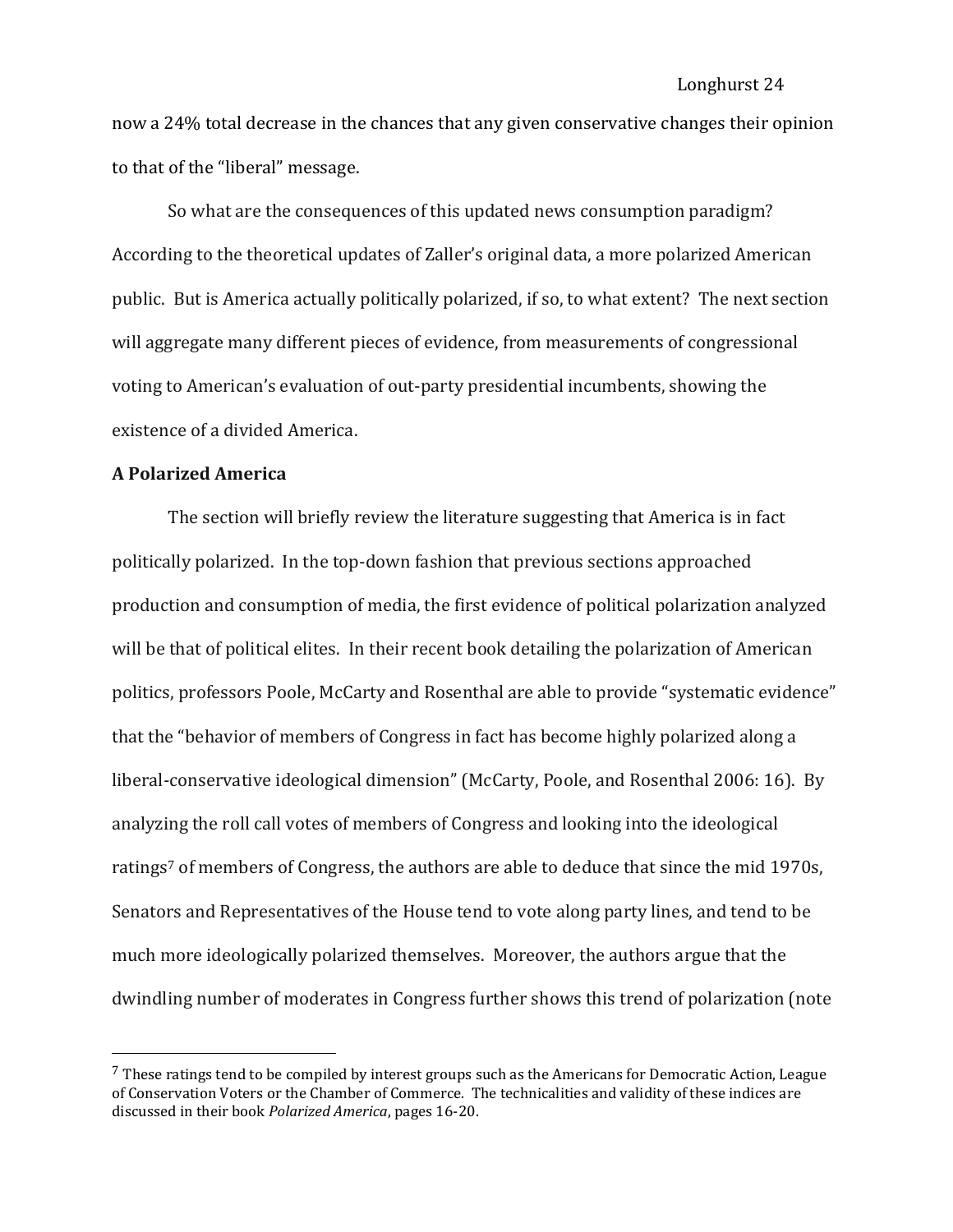the recent departure of Maine's own Olympia Snowe) (p. 15). Reflective of the polarization among political elites, it should be of no surprise that there has also been a polarization of the Democratic and Republican parties political platforms (Alesina and Rosenthal 2000). More than the polarization of the institutionalized political elite, it is also important to look at political players who are out of the public eye. According to political scientists Layman and Carsey (2002), two professors' who have written extensively on the subject, there is "considerable evidence that the parties' convention delegates and grassroots-level activists have grown more polarized on social welfare, racial, and cultural issues" (p. 786). The significance of looking at the role played by party activists is that "the policy positions of electoral elites and the political perspectives of the mass electorate are shaped heavily by the ideological orientations of the parties' activists" which as previously noted, "have become increasingly polarized among multiple ideological dimensions" (Layman and Carsey 2000: 25). But what about the American public, are they too split by partisan lines?

The drift towards the political poles of the American public is evidenced by a reduction in the number of battleground states and recent Congressional elections that have been characterized as "the least competitive in history," due in part to the lack of moderates or true swing voters in the American public (Abramowitz, Alexander, and Gunning 2006: 75). But to what extent are the voters themselves actually polarized? Some critics would be quick to dismiss polarization as an "illusion stemming from the tendency of the media to treat conflict as more newsworthy than consensus" (Iyengar and Hahn 2009: 19). But evidence suggests otherwise. In a recent study looking at trends of selfreported political philosophy, it was found that the "relationship between ideology and party identification has increased dramatically" which in turn "has contributed to higher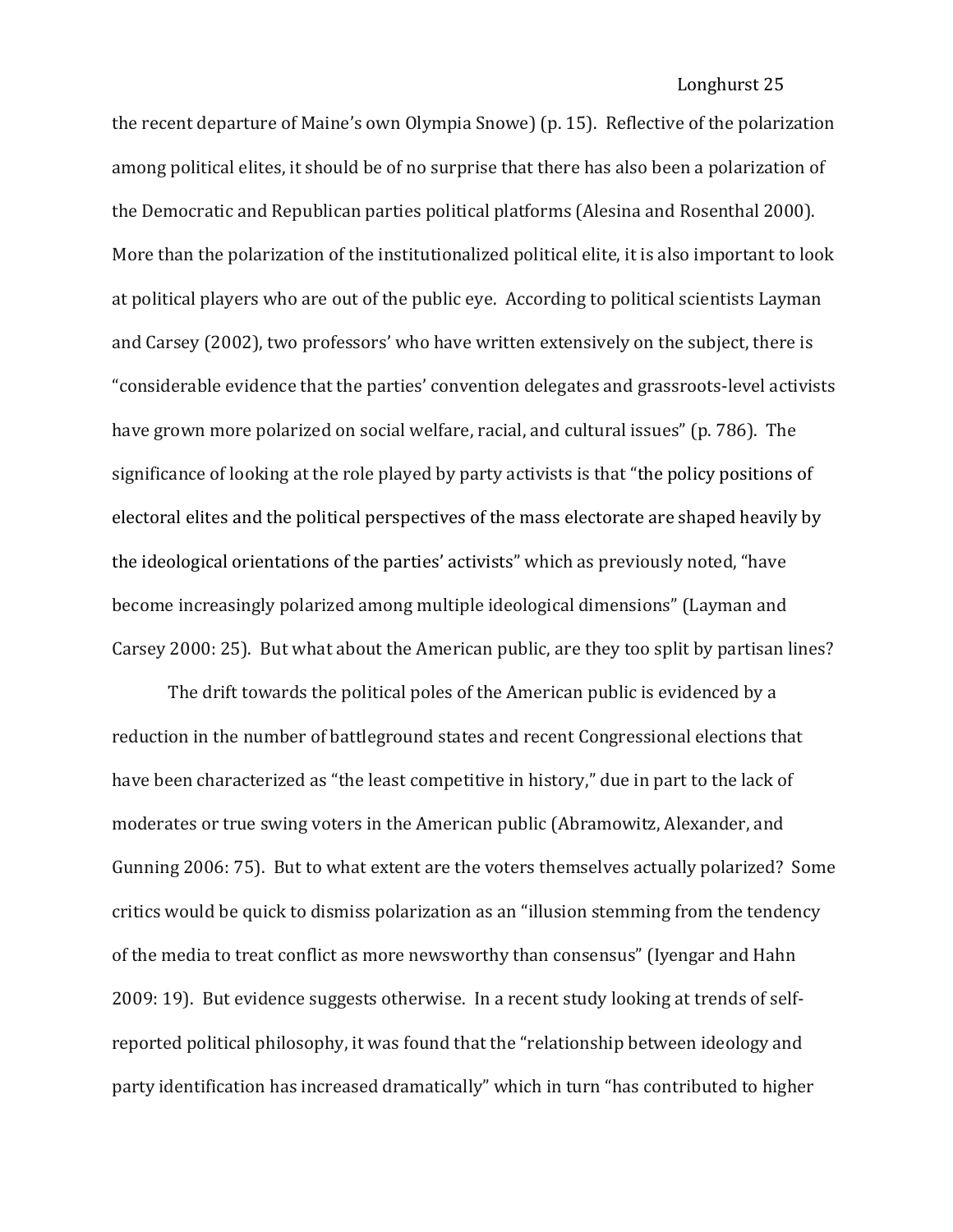levels of party loyalty in presidential and congressional elections" (Abramowitz and Saunders 2006: 175). Meaning that liberals are highly likely to vote Democratic consistently and conservatives are likely to vote Republican consistently. The study went on to find that the between 1972 and 2004, the "average difference in ideological selfplacements of non-activists Democrats and Republicans more than doubled" (Iyengar and Hahn 2009: 20). Accompanied with this partisanship self-assessment, there has been an increasingly partisan trend in the way in which people evaluate presidential incumbents. It has been found that "negative evaluations of a president of the other party have steadily intensified" and that there exists "a widening partisan chasm between Democrats and Republicans" accompanied with an unmistakable increase in those who report at the extreme (strongly disapprove/approve) regarding the president's performance (Iyengar and Hahn 2009: 20). Along with simply drifting towards partisan labels, there is also evidence that suggests that political polarization may in fact be indicative of a cognitive phenomenon as well as a political one.

In an interesting new take on political polarization, political scientists Iyengar, Sood and Lelke (2012) have argued that political polarization is best to be understood in terms of *affect* rather than ideology. They believe that by investigating the way in which "partisans view each other as a disliked out group," one could better explain polarization on a broader, social level (p. 2). By finding that partisanship is a now stronger social divide than either race or religion, they are able to quantitatively and qualitatively show how Democrats and Republicans are beginning to loathe one another (p. 11). Although they dispute the claim that it is "true ideology" that divides us (most are not clear on what exactly a "liberal" or "conservative" believes), their findings are nonetheless significant to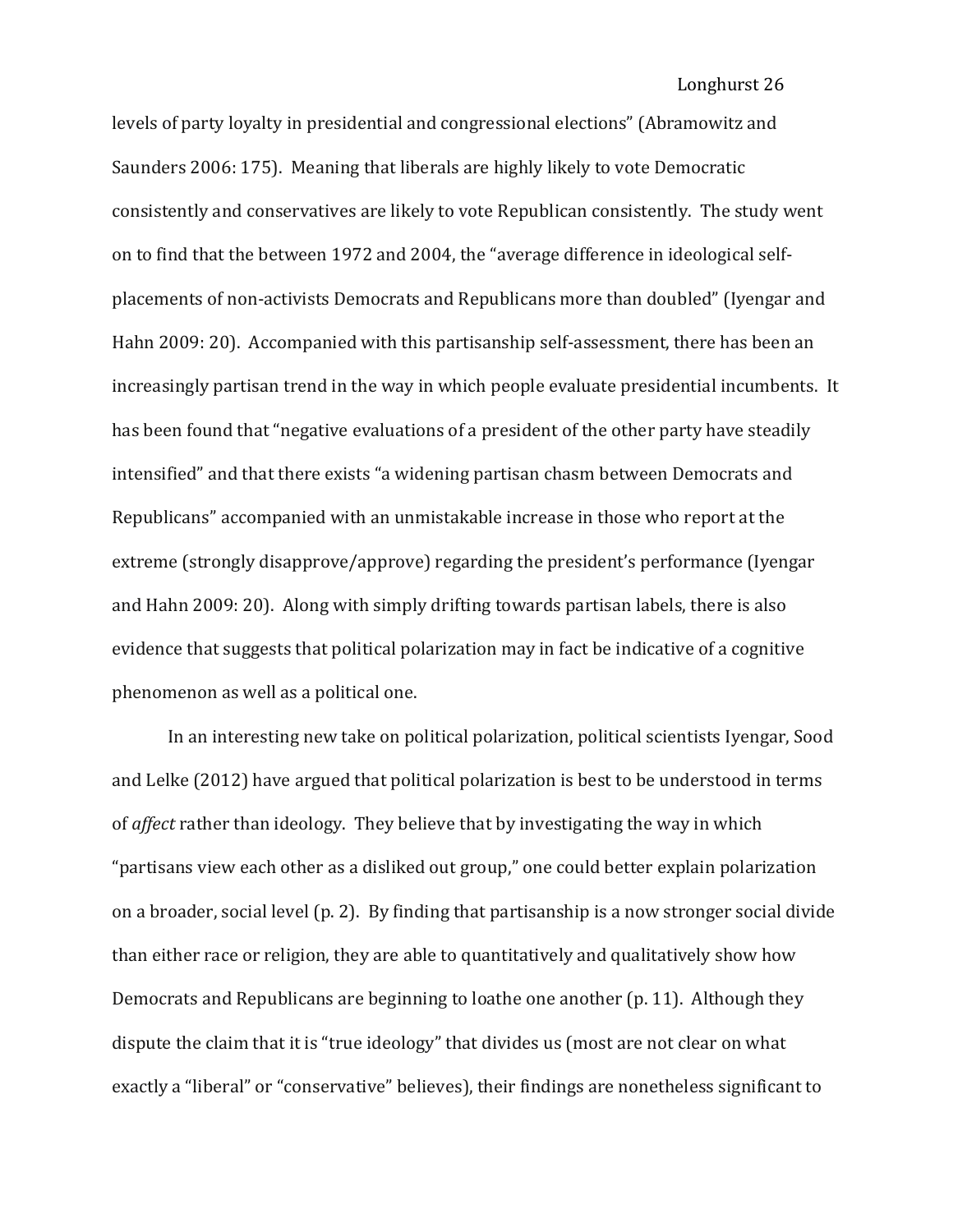this thesis in that they offer evidence of the growing political polarization among the American public.

In a final effort to chart the depth of American political polarity, I will now turn to some interesting results found from the General Social Survey (GSS). In 1991, when asked whether or not they believe a woman should be allowed to have an abortion for any reason (an inherently political question), 59.3% respondents who labeled themselves as a "strong liberal" agreed while 44.4% of those whom labeled themselves as a "strong conservative" thought likewise8. Interestingly, when the exact question was asked in 2004, 75% of strong liberals agreed while only 28.2% of strong conservatives did. This works out to be a 15.7% increase in "strong liberals" who answer "liberally" and a 16.2% increase in "strong conservative" who answered "conservatively" (according to common definitions of liberal/conservative). Although these numbers are not meant to rigorously "prove" the existence of a polarized America, they are provided to help substantiate this essay's claim that America is notably more polarized than it was two decades ago; a trend that neither Chomsky/Herman or Zaller could have predicted.

So far this thesis has demonstrated that a partisan press, paired with the fact that people prefer partisan news, has led to political polarization. Figure 1 reflects the arguments so far:

 $\overline{\phantom{a}}$ 

<sup>8</sup> Actual question reads: "Please tell me whether or not you think it should be possible for a pregnant woman to obtain a legal abortion if she wants it for any reason?" Results based off of 557 and 514 responses respectively, no weights or filters applied. Mnemonic code: ABANY.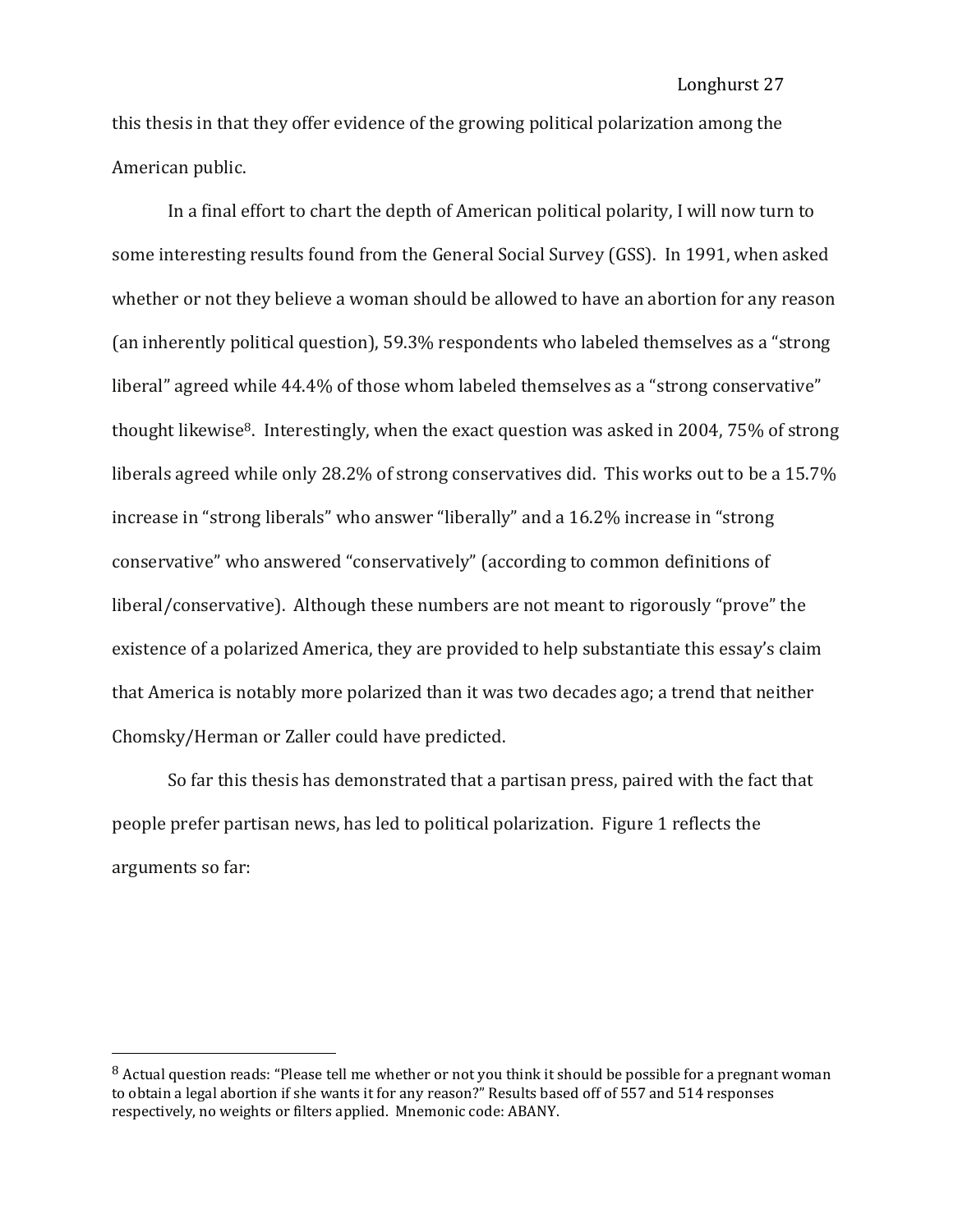

Figure 1, sources of political polarization

Now this essay will evaluate how technology plays a role in mass political polarization. To preface this argument, I will first explain some of the technological developments that have happened between the America of when Zaller and Chomsky constructed their models and the America of today.

## **Digital America: Technological Developments since 1990**

There is no event, or year, that clearly separates 'contemporary' America from the America during which Zaller and Chomsky/Herman wrote their books. However there are a couple of unique characteristics that this essay will use to distinguish between the two. The following sections of this thesis will argue and demonstrate that there has been a clear increase in the following since the early 1990s: Internet use, use of the Internet to access news media and the capitalization of online news media. It is clear that the digital media environment in America has changed since 1990, and this section will help translate simple observations into investigative implications.

The following data will provide evidence of the Internet "boom" of the early 1990s and explain it's consequential effects on the political economy of American mass media. I argue that the digital consumption of news has exasperated both the "echo chamber effect" and the "niche news paradigm" and that the competitive market for online news has adversely affected the content of the news.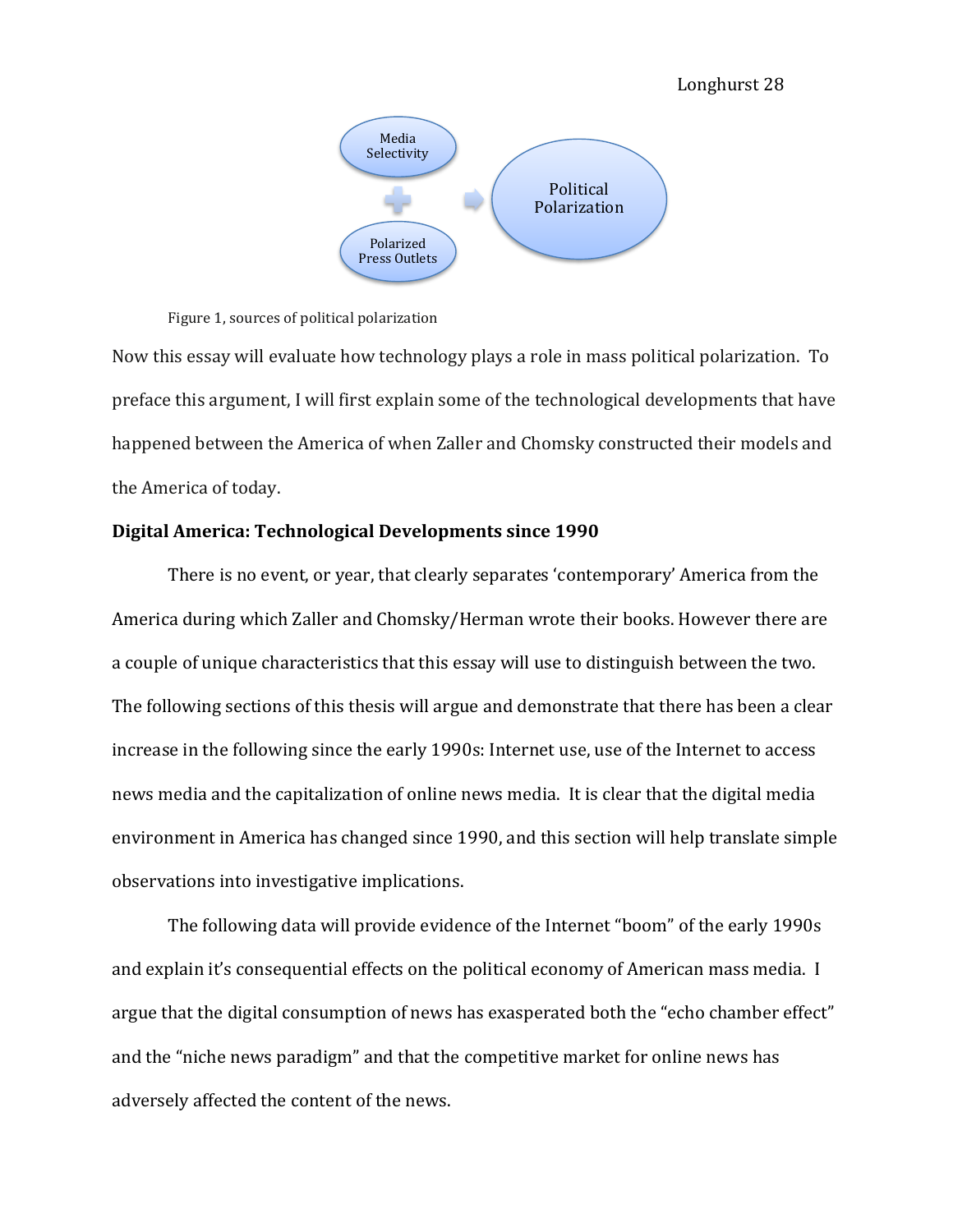In 1995, six years after the original publication of *Manufacturing Consent* and during a time when the Internet was still relatively "new," there were an estimated 16 million users<sup>9</sup>. By June of 2012, that number had jumped to 2,405 million users. To put that into perspective, the number of Internet users jumped from 0.4% of the world's population in 1995 to 34.3% in 2012. In conjunction, in the year 1998 (Google's first year) there were 3,600,000 searches done on Google. By the year 2011, this number had climbed to almost to two trillion, a number several thousand times larger than before (Statistics Brain 2012). More than just usage, the content of the Internet has grown exponentially as well. According to the website-management firm Pingdom, in June of 1993, two years after the creation of the first website, there had only been 130 website total. But by 2008, there existed over 260 million websites, an almost incomprehensible increase (Pingdom 2008). Finally, this trend is matched by results from the GSS where in 2000, only 74.7% of all respondents reported using the Internet for activities other than email while in 2004, this number jumped to 94.6%10. These figures should make it clear that there has been a drastic increase in Internet use since the early 1990s.

Concomitant with this rise of Internet use is the increase of the American public preferring to read their news online. Accompanied with this change is a decrease in readership of traditional print publications. According to a 2012 study done by the Pew Research Center for the People and the Press, only 23% of people polled reported reading a print newspaper, down from 47% in 2000 (Mitchell and Rosentiel 2012: 1). Although less substantial than the loss suffered by print media, television news consumption among

 $\overline{\phantom{a}}$ 

<sup>9</sup> According to a report by Miniwatts Marketing group.

 $10$  Actual question reads: "Other than for e-mail, do you ever use the Internet or World Wide Web?" Percents based off of 1,339 and 723 responses respectively, no weights or filters applied. Mnemonic code: WWWUSE.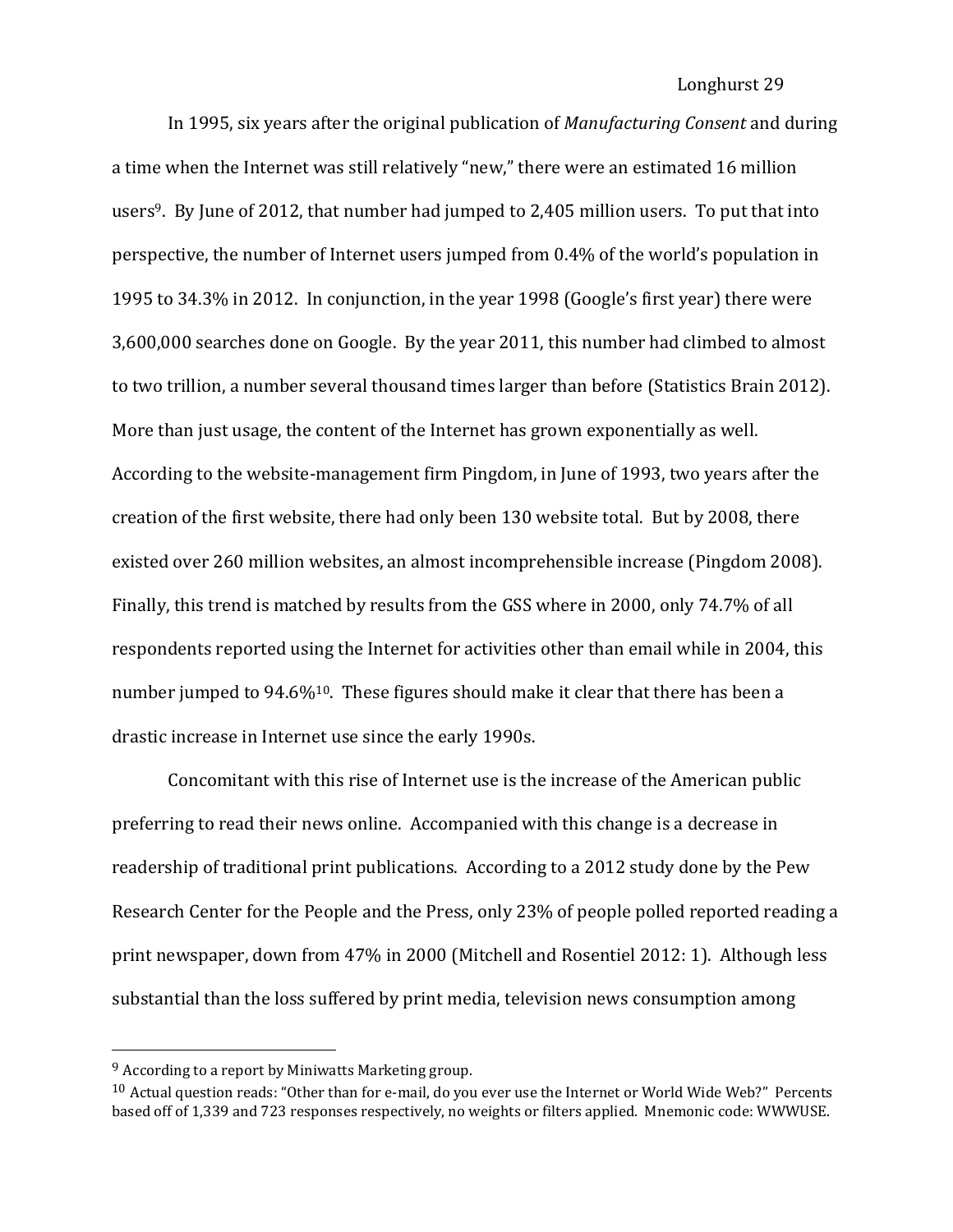those thirty and younger dropped from 49% in 2006 to 34% in 2012 suggesting that even televised news may be beginning to lose its place in the media market (p. 2). Although viewership remains stable among older Americans, the previous data suggests that the landscape of news consumption is changing. In 2004, only 24% of respondents reported getting their news online compared to 39% in June of 2012. Interestingly, the previous number does not include those who use tablets, Smartphones or other non-computer devices to read online news. Accounting for these, the same study finds the percent of people who read news online using *any* medium jumps from 39% to 50%, which seriously rivals the number of those who get their news from television, currently at 55% (p. 9). Looking at the figures for television, radio and print newspapers shows that 71% of people still get their news from at least one of these sources, while only 50% get their news from online platforms (websites, email, Twitter, Facebook, podcasts) (p. 10). But a closer look at this data reveals that the true disparities in the data are age related. Looking at those aged 18-24, 60% report using an online medium for news while only 43% report using traditional platforms. On the other hand, 86% of Americans aged 65 years or older reported using traditional sources of news while only 28% reported using digital platforms (p. 10). Finally, it is important to note that the number of people who *regularly* get their news from television has dropped from just below 80% in 1992 down to 48% in 2012. For those who regularly read a daily newspaper this number has dropped from just below 60% in 1996 down to 38% in 2012 while those who regularly (defined as three or more days a week) got news online jumped from near 1% in 1996 to 46% in 2012 (p. 14).

The above data helps confirm the suspicion that consumption of news media has changed. This data makes it clear that in recent years there has been a drastic increase in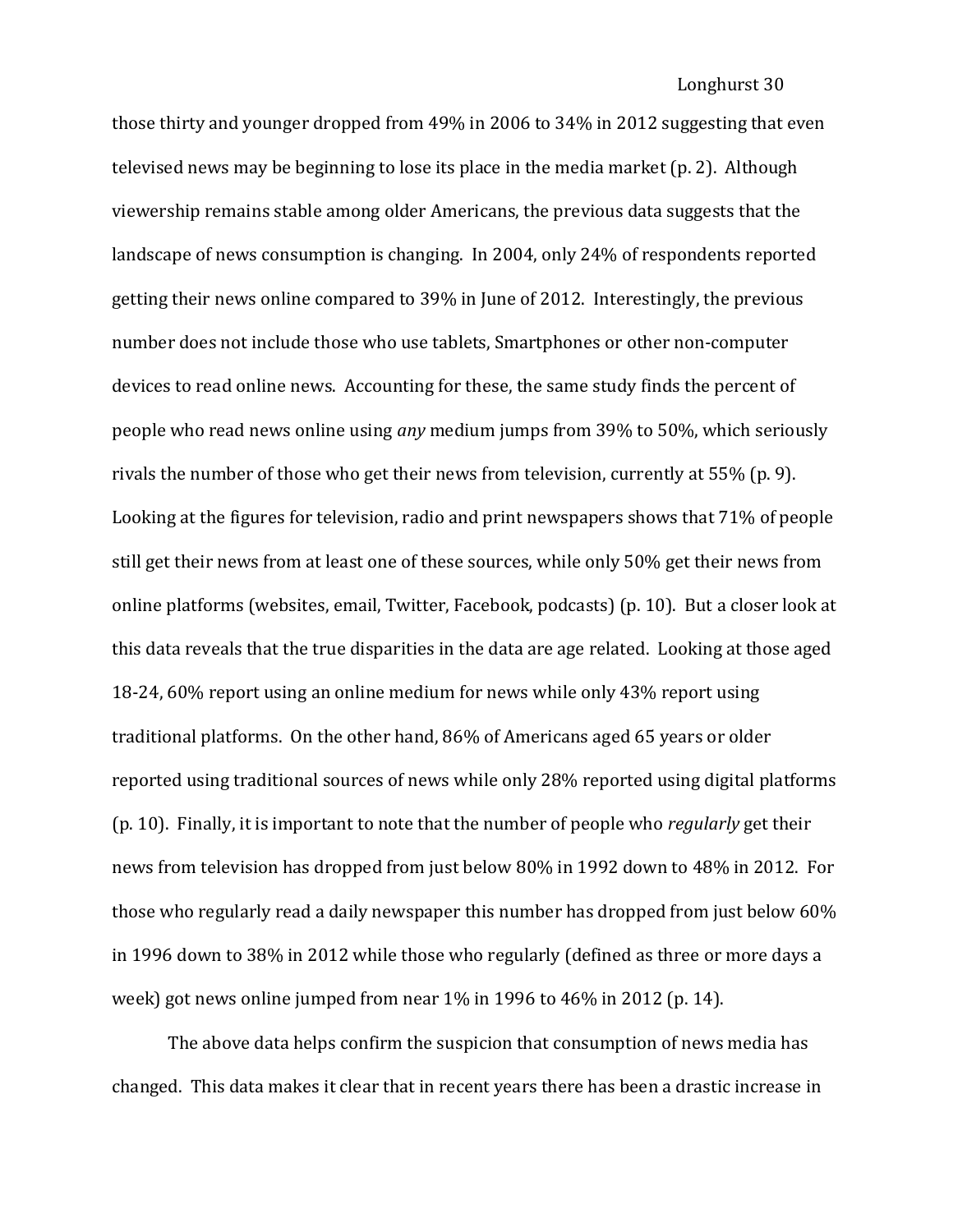the number of Americans who use digital platforms to access and consume the news. Second, we can expect this trend to continue as the population begins to shift towards the more digital friendly age groups. It is precisely these technological developments that are integral to understanding how to adapt the RAS Model to modern parameters.

#### **Technology, Polarization, and the RAS Model**

When most scholars investigate political polarization, they tend to discuss whether it's the fault of the political elite, the corporate media or whether or not it all derives from the American public. Although the study done by Knobloch-Westerwick and Meng (2009) did not speak to the origins of polarized press selectivity, their investigation did lead them to conclude, "observed selective intake may indeed play a large role for increased polarization in the electorate" (p. 445). Separately, a polarized press and partisan-based selectivity both lead to political polarization; together, these circumstances lead to an even more politically divided society.

Or consider a recent *New York Times* (2012) article in which Harvard's Cass Sunstein discusses "biased assimilation," the idea that people process media communications "in a selective fashion." Similar to what Zaller wrote twenty years prior; Sunstein believes that people treat different communications differently. The problem is that "balanced presentations can fuel unbalanced views," when people receive communications that "undermines their initial beliefs, they tend to dismiss it." Surprisingly, Sunstein does not recommend neutral news (people will simply pick and choose which arguments to believe), but rather he argues that the solution can be found among the political elite. If elites were more centrist, the media would adjust their reporting and the ideological centrism would trickle down to American the public.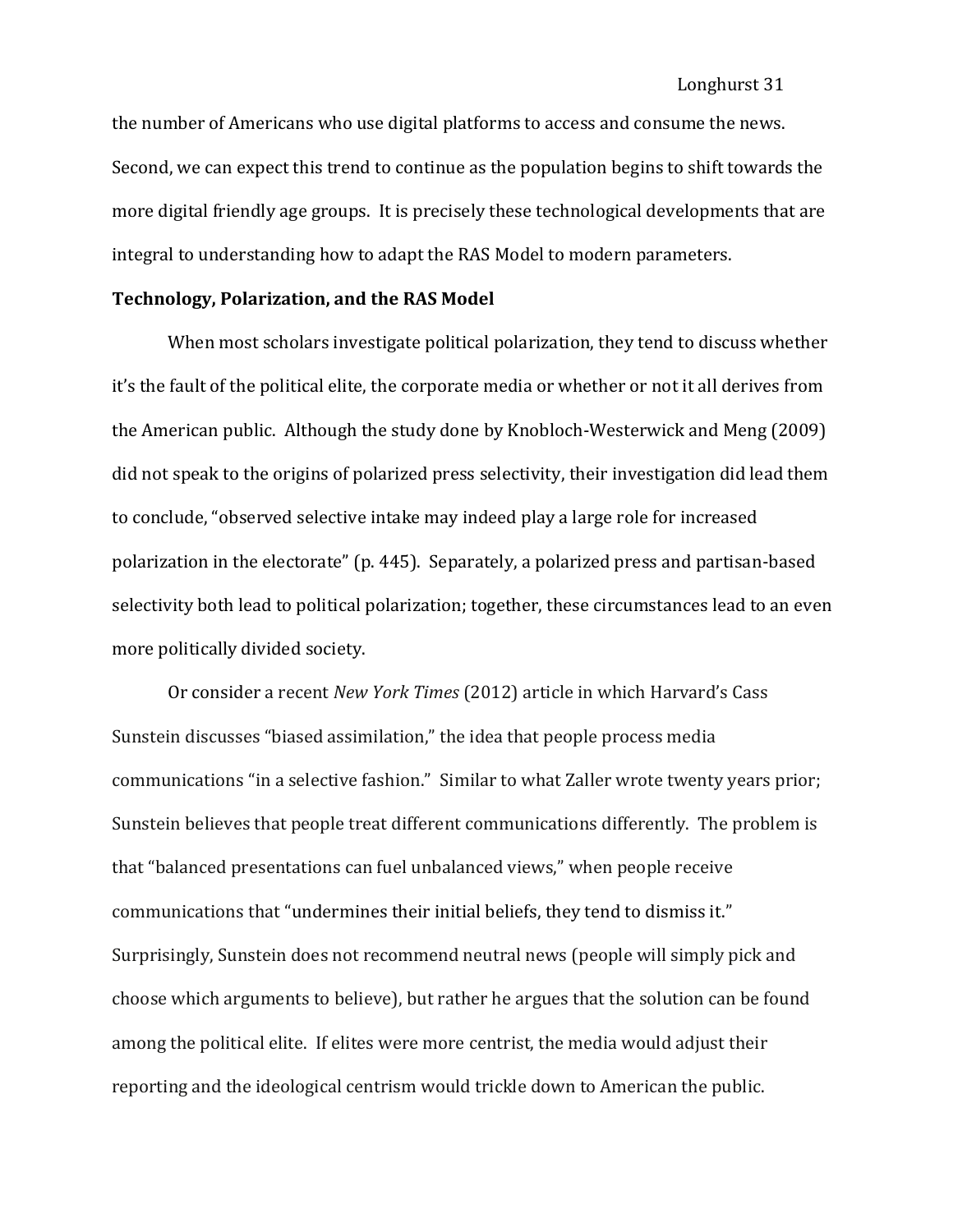Ironically, this ability of the elites to shape public opinion simply by adjusting their own "opinions" is exactly what worried Chomsky and Herman. But for Sunstein and Zaller, elite-produced ideology does not present a significant problem.

What this essay argues is that the origins of political polarization can be found in the Internet boom of the 1990s. Most research goes no further than looking at the relationship in figure 1. This essay maintains that it is technology that led to the two factors that yielded political polarization:



Figure 2, Technology's effect on the mass media paradigm

Because it is difficult for news-media companies to financially profit in the digital marketplace, news companies have resorted to partisan reporting in hopes to appeal to at least part of the American public. Moreover, because the Internet offers consumers so many choices, people have the ability to only consume news that they find politically agreeable. Finally, because people consume news that reinforces their opinions, they grow more partisan in their beliefs and will be even more devoted to their partisan press outlet, which in turn encourages ideological bias on part of the news companies themselves thus completing the "echo chamber" effect. Reevaluating the RAS Model based on the technological developments of the last two decades allows for a clearer understanding of the nature and origins of political polarization.

It is interesting and perhaps ironic that Zaller solved the riddle of public opinion at the moment it was about to change dramatically. But if Zaller's model could deduce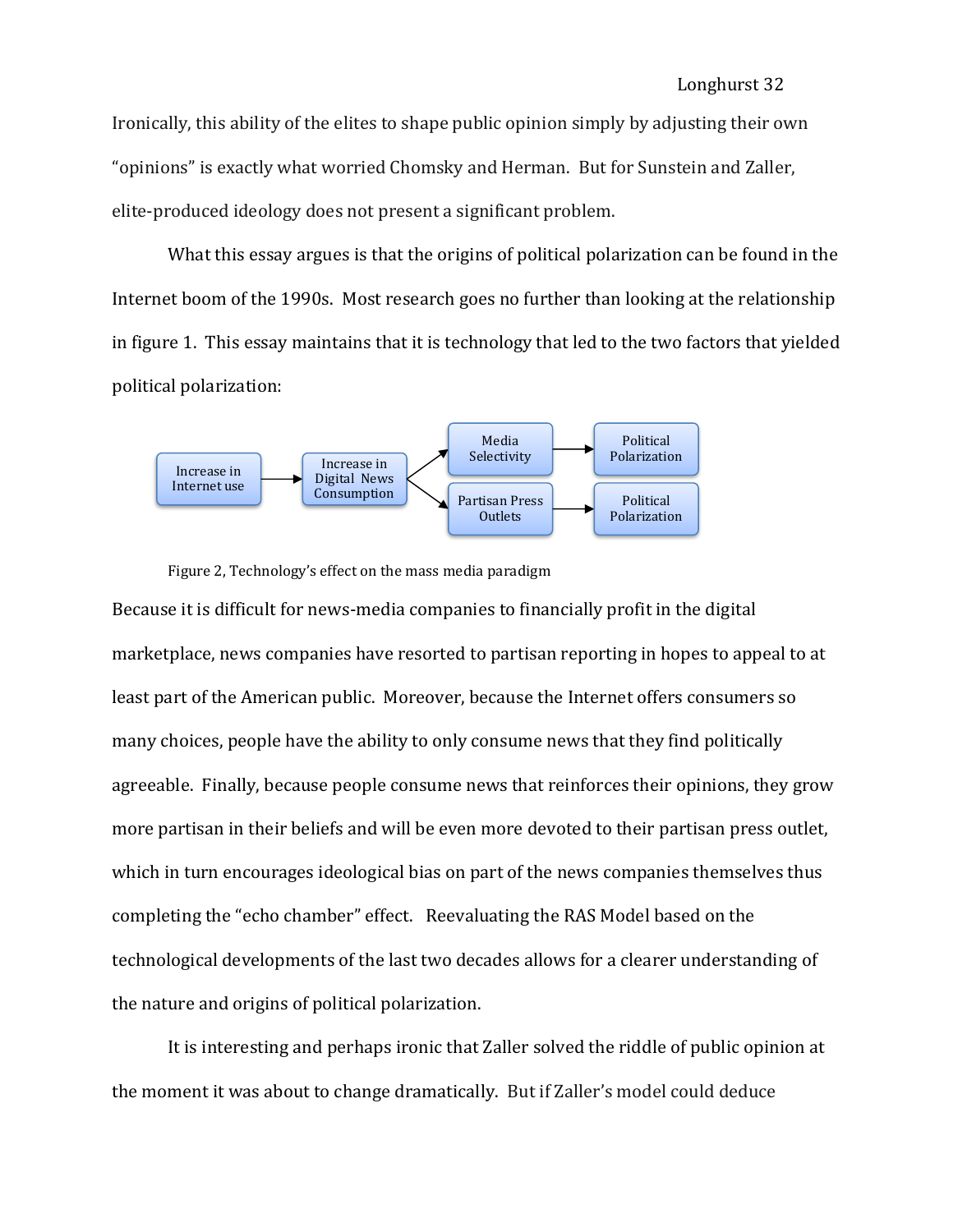political polarization, why did he not consider it significant? For one thing, Zaller could not have known the extent to which people would become selective in their outlet preferences, nor could he have known the magnitude to which the digital realm would grow. But on a more fundamental level Zaller knew the big picture was not about political polarization, it was about elite domination.

## **A New Dynamic: Understanding Digital News Media**

To place political polarization in the context of the new digital media environment, this paper must first describe how exactly this "new" environment differs from the old "traditional" news environment. My argument is that the dynamic costs of advertizing and the lack of a revenue generating mechanism have created a difficult market for online news media, one which prioritizes profit over content. The idea of this section and the next is that by applying Chomsky's model, it can be understood how the new mode of production for digital media produces just as much "manufactured" news as traditional methods. Before discussing how the new media environment figures into Chomsky and Herman's analysis, it is important to discuss these developments in the context of the "new" America. The changing dynamic of news media is stated in the Pew Research Center's 2011 *The State* 

## *of the News Media*:

The old news economic model was fairly simple. Broadcast television depended on advertising. Newspapers on circulation revenue and a few basic advertising categories. Cable was split half from advertising and half from cable subscription fees. Online, most believe there will be many different kinds of revenue. This is because no one revenue source looks large enough and because money is divided among so many players. (Rosentiel and Mitchell 2011)

The current problem facing news media is fundamentally economic. Americans have made the switch to online news consumption yet they are less likely to pay the user fees that have been traditionally associated with news media i.e. paying for cable or for a newspaper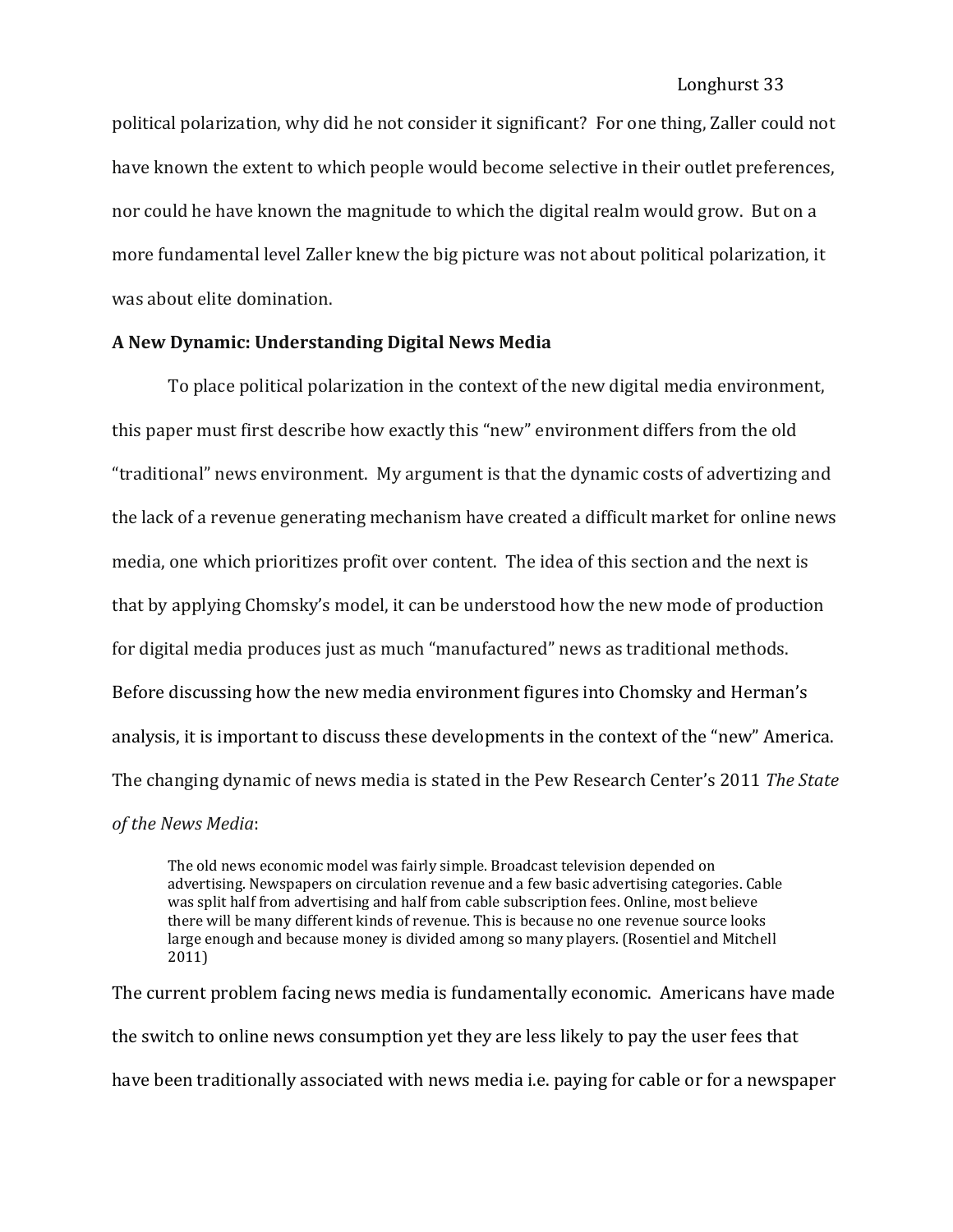subscription. In that same report it was found that although many different newspapers "have moved to some kind of paid content on their websites" only about 1% of users chose to pay for that content. In fact, the only press outlets that have been successful in charging for their content are those that sell "financial information to elite audiences" such as the *Financial Times* or the *Wall Street Journal*. In an environment where news media can no longer profit from user fees, companies must begin to heavily rely on the one alternate source of revenue: advertising.

To understand what role modern advertising plays in digital news media, one must further distinguish between the two primary methods of online advertising. First there are banner ads, where companies pay to have their banners, logos or links displayed on other company's websites, giving consumers immediate access to the advertiser's website. The other type of advertising is referred to as 'search' advertising where companies pay search engines such as Google or Bing for the rights to certain keywords. When a consumer searches for those purchased words, that company's website comes up on the search results page. In example, type "news" in Google and the first link may be for the *Wall Street Journal* or CNN. The problem for news media is that they have to pay high prices for their own 'search' advertising while relying on diminishing revenues from selling banner ad spots to other companies.

Regarding the high price that press outlets have to pay for their own search advertising, it is best to actually look at the prices themselves. According to a recent article ran in the *New York Times*, it costs roughly \$1.25 cents to "buy" a couple of key words on Google. What this means is that every time someone searches for those words, the purchaser's website pops up as a search result and if that someone clicks on that website's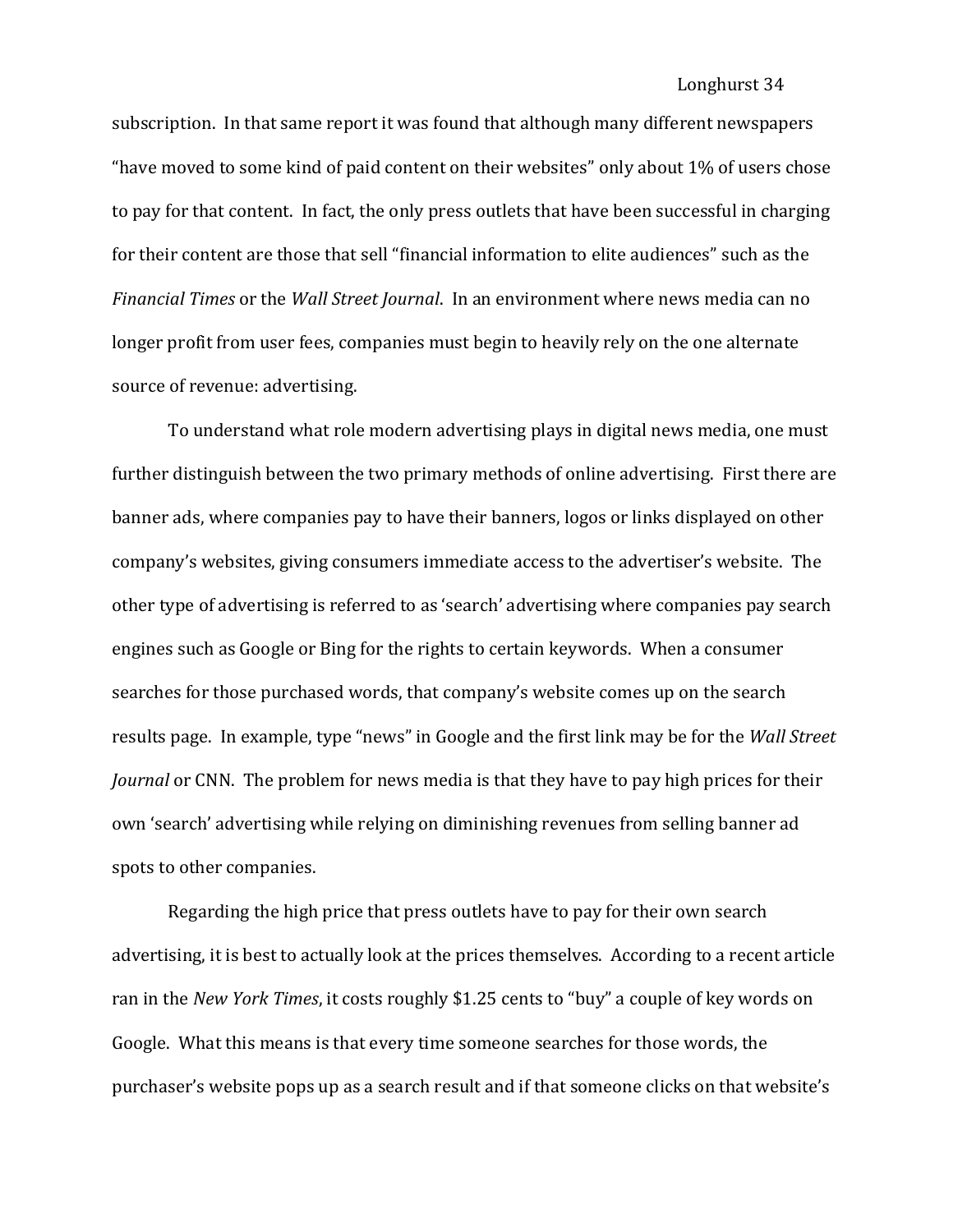link then that company must pay Google \$1.25 (Dahl 2012). Though \$1.25 may not seem large, it can easily add up to ten thousand dollars a month or more, which "'can bleed many a small business dry,'" including local news outlets looking to expand digitally (Dahl 2012).

Because reporting news has never been an inherently profitable business, press outlets are forced to rely on selling banner ad space to offset the high costs of adaptation their business model to the digital market. The problem is that banner ads only make up about 23% of the online advertising market, and of that market over half is dominated by five large companies (i.e. Facebook) (Rosentiel and Mitchell 2011, 2012). What this means is that of all those companies who want to advertise online, only 12-13% will even consider advertising through an online press outlet. Unfortunately, "the news industry, late to adapt and culturally more tied to content creation than engineering, finds itself more a follower than a leader shaping its business" (Rosentiel and Mitchell 2011). By relying on Internet "aggregators" (such as Google or Facebook) to bring press outlets their audience, then further relying on software developers (like Apple or Google) to deliver their content to consumers, there is not much profit to be gained from digital news coverage (Rosentiel and Mitchell 2011). Struggling to survive without a sustainable stream of revenue, many worry that these complex difficulties will lead to a general devaluation of the field of journalism as media outlets scramble to recover from their losses by stretching their journalists thinner and offering less original news coverage.

The news media is having a difficult time with the transition from traditional mediums to digital-based consumption. From the corporate level down to local newspapers, press outlets are struggling to reinvent their revenue model as they are continually faced with soaring advertising costs and lack of sustainable income through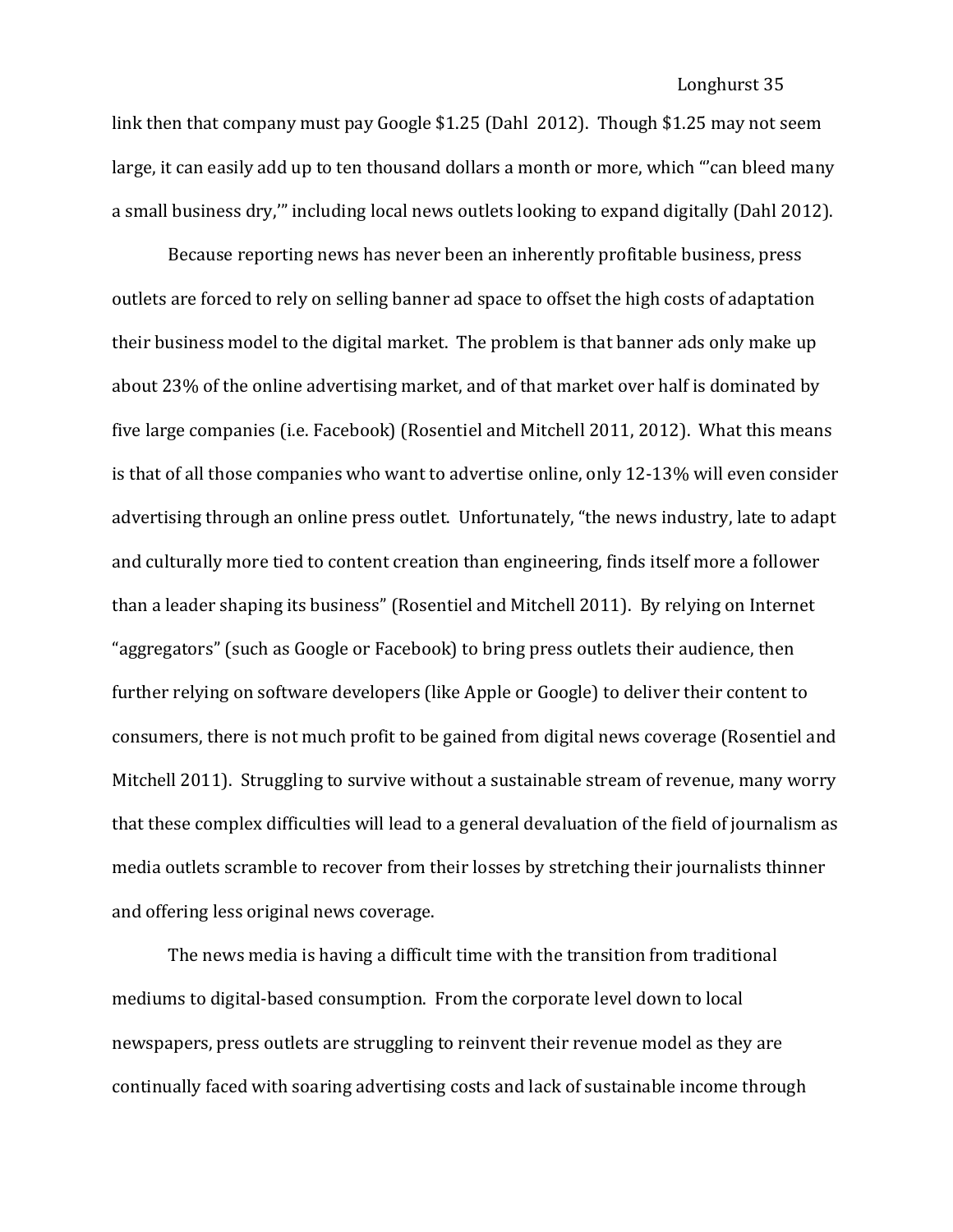established methods. But what exactly are the implications of the described trends above? The significance in defining the "new" America in terms of a new corporate model is that it allows us to reevaluate Chomsky and Herman's original approach and predictions based on the technological and social developments of the last two decades.

#### **Manufacturing Content: From Staged News to Sensational News**

The purpose of this section is to apply the Propaganda Model to the conditions of the digital media environment. I argue that Chomsky/Herman's model is fully adaptable to the digital news market and can be used to explain how exactly news is manufactured today. In it's original form, *Manufacturing Consent* provided countless examples evidencing the clear existence of a manipulated media apparatus that denied the American public balanced, representative news. But to what extent have digital technologies affected the validity of Propaganda Model as applied to the America of today? Has the changing newsmedia industry fixed the problems that Chomsky and Herman described or has the new business model only exasperated the problems? This section will demonstrate how the five filters can still be used to address modern informational hegemony. Moreover, this section will go on to critique the authors' original predictions while explaining how the authors' themselves have updated their previous predictions.

To demonstrate that the Propaganda Model is adaptable to the dimensions of today's digital world, I will address each filter individually. Recall that their first filter is in regards to the size and elite ownership of the corporate media. Their idea was concentrated ownership of news media by elite corporations would inherently put the owners' vested interests above content. In their original 1988 analysis, Chomsky and Herman found that 29 companies controlled near half of all media outlets. But in 2012,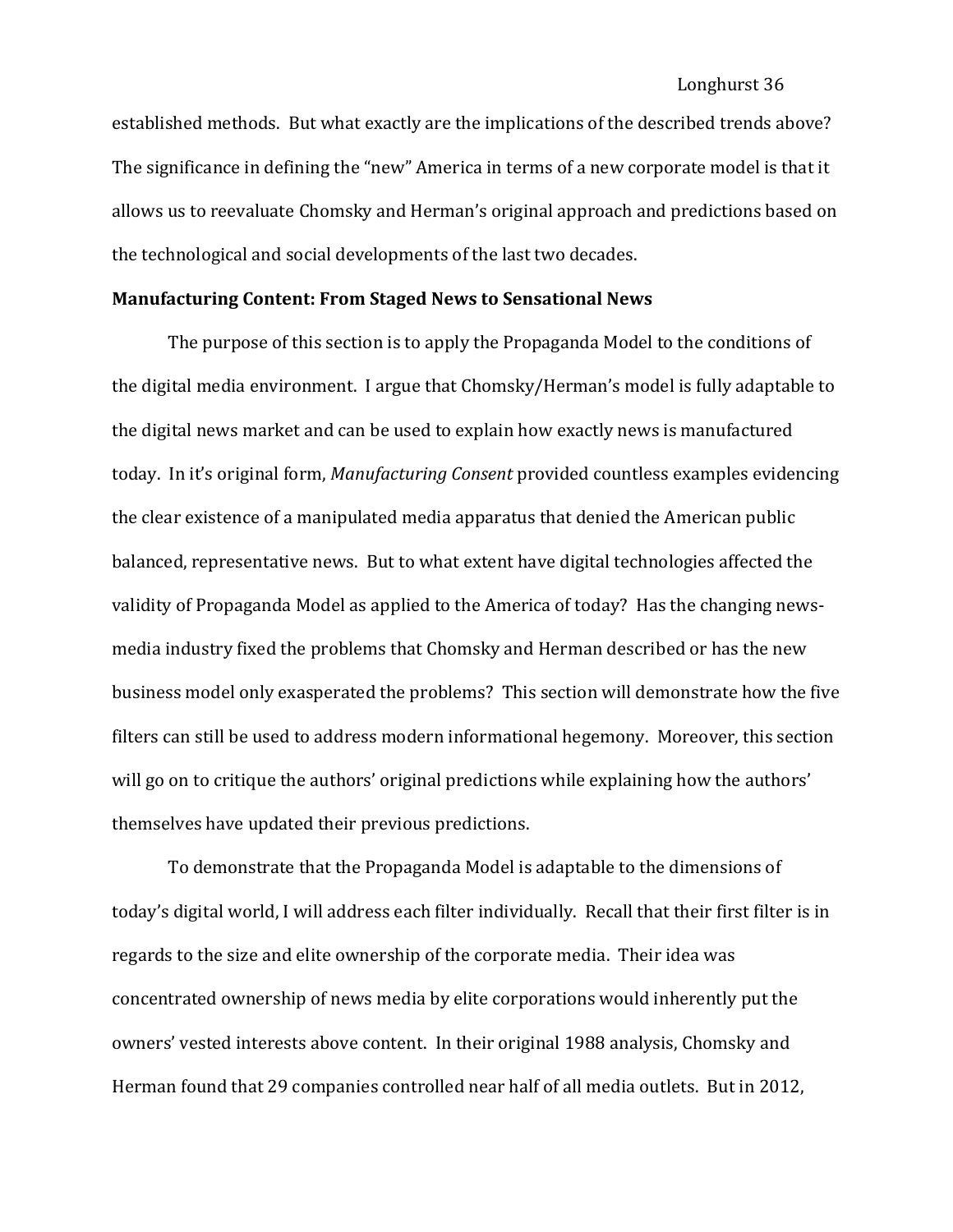Ashley Lutz of the Business Insider found that about six companies now effectively control 90% of the media in America. The six corporations collectively own and operate 70% of cable channels while the remaining 30% is divided among the other 3,762 media companies. It is estimated that around 178 million unique users consume news produced by Time Warner (which owns CNN, TIME, Huffington Post) monthly. Clearly, the elite group of news producers in America has grown even more exclusive since the original writings of Chomsky and Herman.

But how exactly has the development of the Internet itself affected this filter? In an article appropriately titled "Has the Internet Changed the Propaganda Model?" journalist/editor Sheldon Rampton argues that low startup costs for websites has encouraged the development of the type of independent news companies that Chomsky was hopeful for. Rampton (2007) goes onto to write, "the price of entry into internet publishing is dramatically lower than the price of entry into traditional media such as newspapers and television." For examples, Rampton explains how successful companies like Wikipedia and Craigslist started off as single-employee ventures. The flaw in Rampton's reasoning is that he treats all web-startups alike. As the Pew Research Center's 2011 and 2012 edition of *The State of the News Media* continually suggested, digital news media is not profitable. The price of attracting customers is higher while there is diminishing marginal returns on selling banner advertisements to third parties. The Internet provides a way for anyone to successfully create and manage a website, but in this digital environment, it is harder than ever to stand out. Engaged citizens can easily create a source for balanced, independent news; but it is unlikely that they will be able to attract much support given that even the largest companies are having a difficult time financing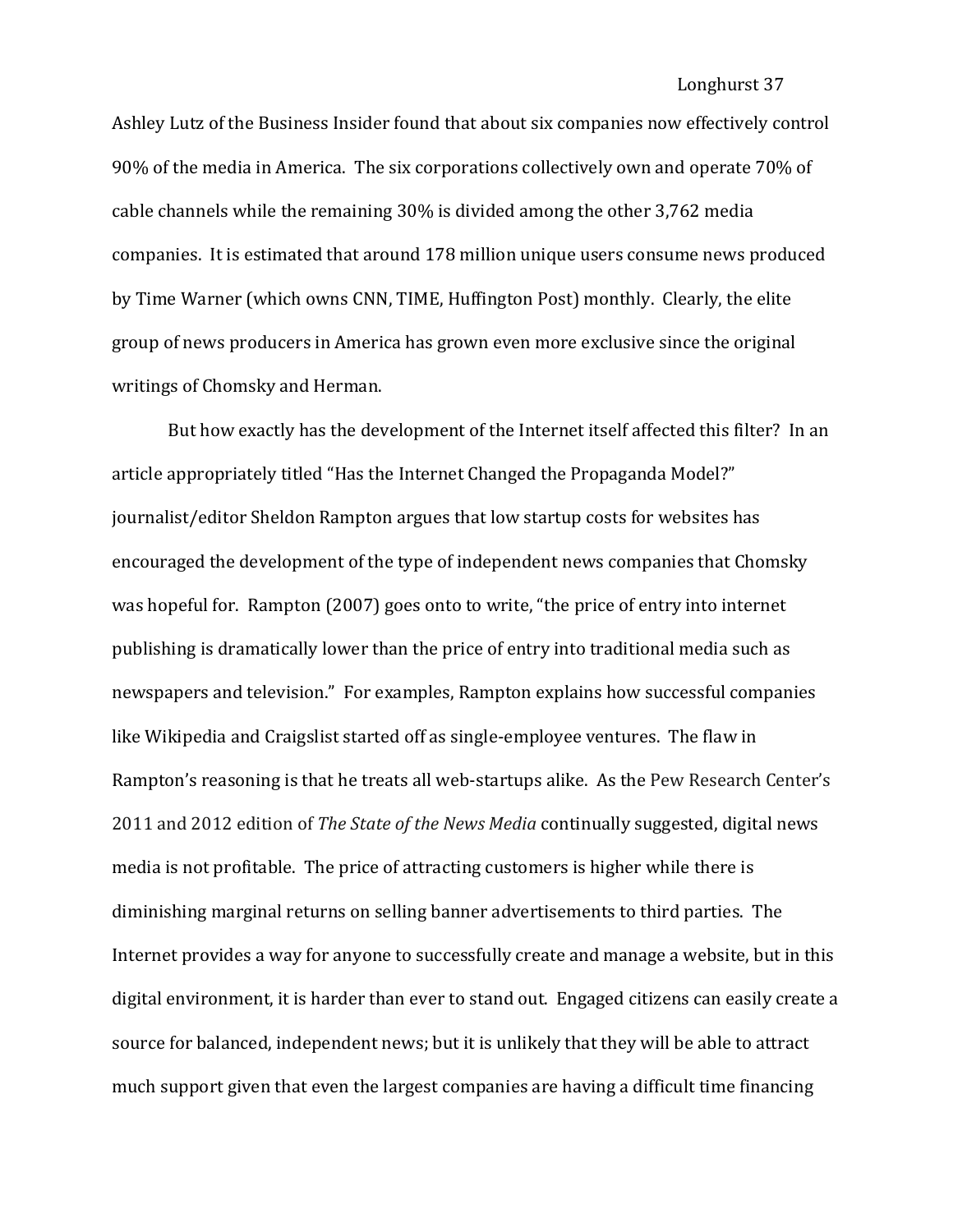their digital branches. Or as Chomsky and Herman (2002) put it in their updated introduction, "the Internet is not an instrument of mass communication for those lacking brand names, an already existing large audience, and/or large resources" (p. xvi). Digital technologies have created a difficult dynamic for news-media outlets, big or small. But Chomsky and Herman's first filter is still applicable considering that six media giants produce close to the entirety of the communications that the American people watch, hear and read on the Internet.

Now consider the model's second filter, advertising. Originally, the authors argued that because press outlets heavily rely on revenue from advertising, it is the advertisers', not the consumers, which ultimately decide which outlets will be successful. But how has this filter been changed by the introduction of the Internet and other digital technologies? Rampton (2007) argues that the Internet has partially liberated news media from the constraints of catering to the advertisers'. He writes that although "advertising-heavy websites may attract more revenue than ad-free sites . . . they hardly provide a *quality*  advantage." Once again he goes on to cite the cases of Wikipedia and Craigslist suggesting that these two websites (both free from *paid* advertisements) are proof that companies do not always have to rely on ad-revenue. Unfortunately, Rampton's arguments simply do not apply to the digital news-media environment of today. Recall the Pew Research Center's *The State of the News Media*, which clearly outlined how only 1% of people choose to pay for online content (2011) while less than 10% of people choose to buy an app for their news (2012). People are not willing to pay for their news through traditional methods anymore. The future and success of the digital press will be reserved for those outlets "who can target content and advertising to snugly fit the interests of each user" (Rosentiel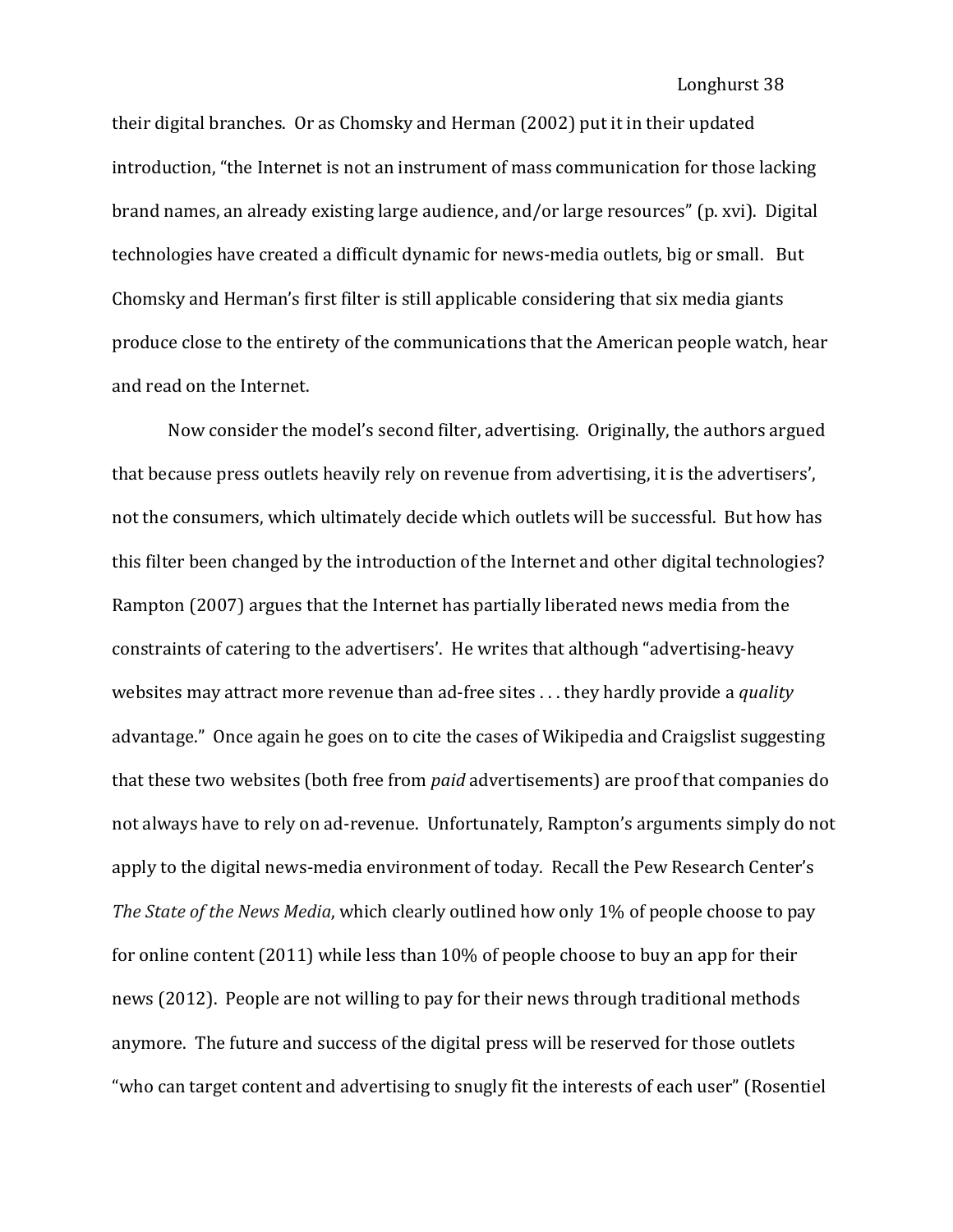and Mitchell 2011). The problem is that "new community media sites are beginning to put as much energy into securing new revenue streams . . . as creating content" and even "larger national online-only news organizations focused more on aggregation than original reporting" than in years prior. Chomsky and Herman share this belief that the Internet has not loosened the advertisers' grip over press content as well. In response to the new market dynamic presented by digital technologies "large media entrants into the Internet have gravitated to making familiar compromises-more attention to selling goods, cutting back on news, and providing features immediately attractive to audiences and advertisers . . . the boundaries between editorial and advertising departments have weakened further" (Chomsky and Herman 2002: xvi-xvii).

Related to the financial difficulties associated with online advertising is the model's third filter, information-sourcing. The idea is that the news that people consume is often just reporters repeating what they found out from government officials or public relations departments. When it comes to the relationship between this filter and the Internet, there are two disparate schools of thought. The first of these beliefs is what has loosely been termed "citizen journalism" or "participatory journalism" which is the idea that the Internet has become the new medium for which all citizens can play "an active role in the process of collecting, reporting, analyzing and disseminating news and information" (Bowman and Willis 2003: 9). The Internet has provided many different approaches (i.e. blogs) for people to get their voice out there and circumvent more traditional styles of reporting. People argue that this in turn leads to a more diverse informational environment where consumers can truly get their news from the grassroots level and avoid relying on the "official" sources that Chomsky/Herman previously derided.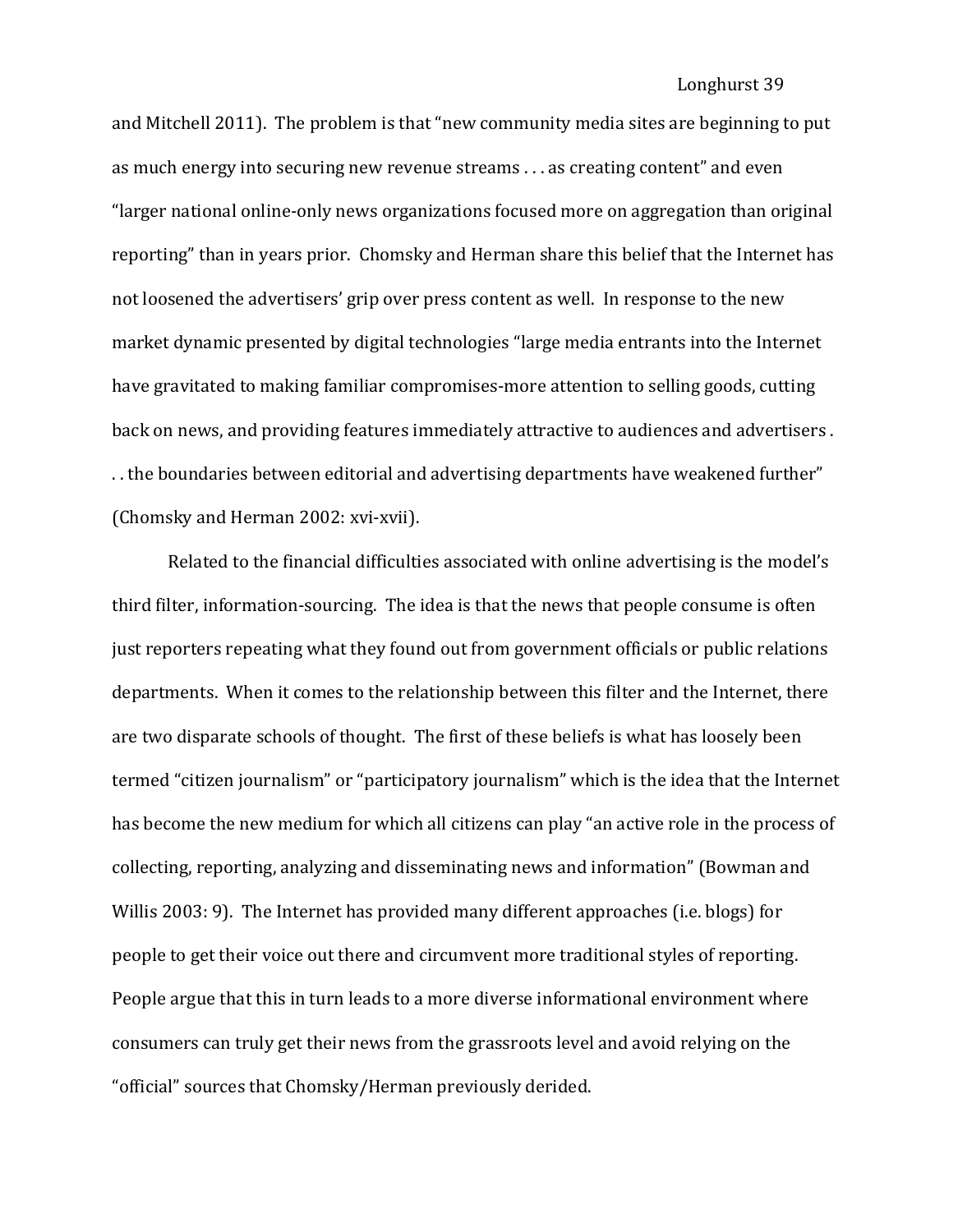The opposing school of thought is not quite so optimistic. The idea is that genuine reporting done by professional journalists is fading into history<sup>11</sup> because of the difficult market environment for press outlets. Because of "lower pay, more demands for speed, less training, and more volunteer work, there is a general devaluing" of the entire journalist profession. As one commenter pointed out, "'some vitally important stories are less likely to be covered . . . It's very frightening to think of those gaps and all the more insidious because you don't know what you don't know'" (Rosentiel and Mitchell 2011). News companies, small to large, have to make financial sacrifices to stay afloat in the digital age; unfortunately, there are diminishing resources to go towards critiquing sources, crossreferencing stories or true investigative endeavors.

But which approach is better able to describe the political economy behind the news media today? Although the Internet provides an environment suited for "participatory journalism," I would argue that it is unlikely that those looking for updates on foreign wars or domestic reforms will fully trust or believe what is written on blogs. People have become increasingly distrustful of what they read on the Internet. Take Wikipedia for example, majority of its articles are written and studiously edited by professionals yet it is still often discredited as an unreliable source. If people do not trust a site like Wikipedia, are they really going trust some no-name website? In regards to the critical approach to contemporary media's "sourcing," I am strongly inclined to agree with Chomsky and Herman's updated take on the impact of digital technologies on the presses reliance on "official" sources. The Internet and the diminishing funds devoted to genuine journalism "have made the media more dependent than ever on the primary definers who both make

 $\overline{\phantom{a}}$ 

 $11$  Though some believe in this idyllic past of journalism, others, such as Chomsky, are reluctant to believe that such a time as this actually ever existed.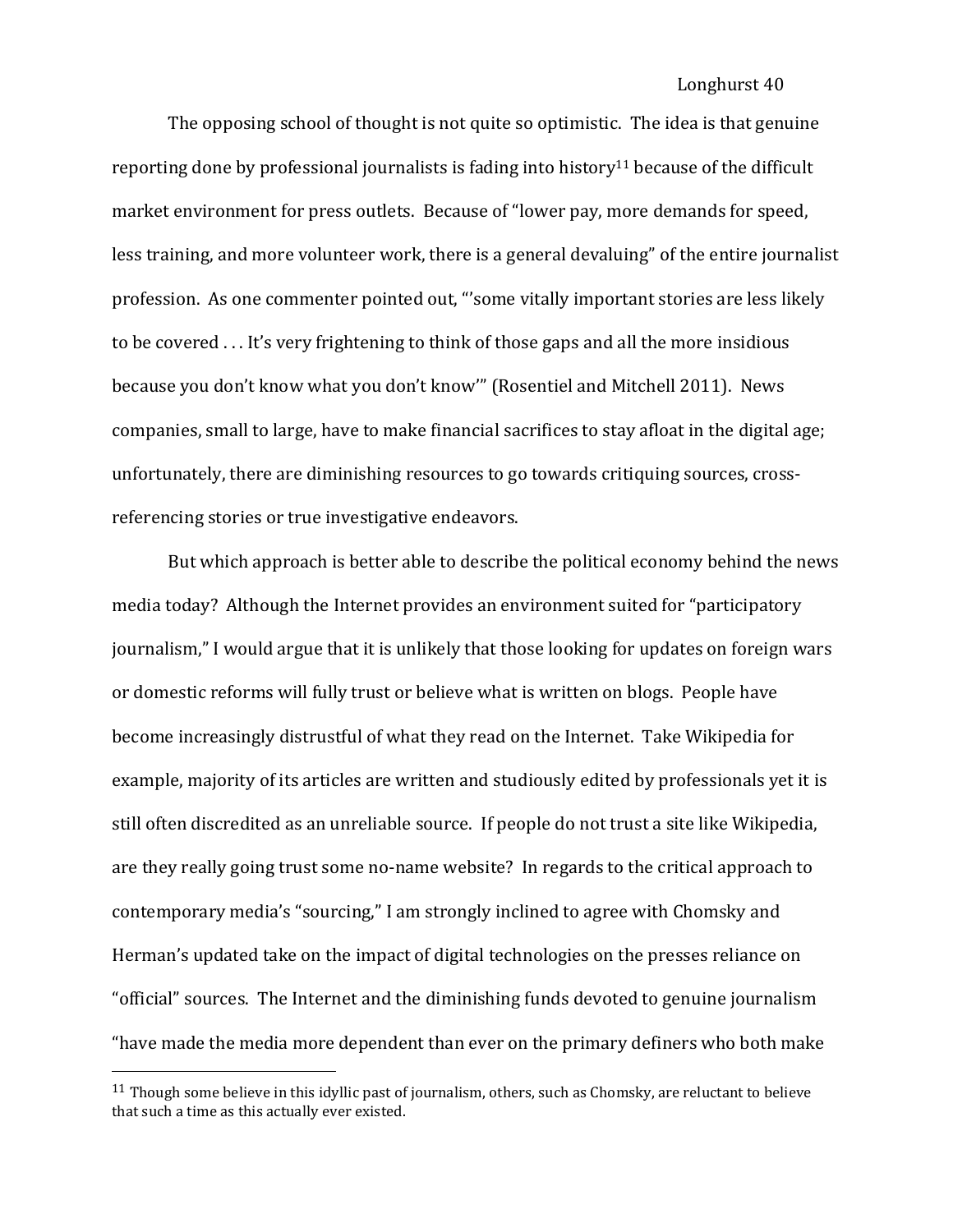the news and subsidize the media by providing accessible and cheap copy" (Chomsky and Herman 2002: xvii). It does not matter that anyone can blog or write an op-ed piece; the public still chooses to get their news from mainstream sources. The problem is that the sources relied upon by mainstream journalists are being chosen from an ever-dwindling number of elites.

The idea of consumers being skeptical of what they read online gives rise to the model's next filter, flak. Chomsky and Herman's original argument was that mainstream press outlets avoid covering certain stories to deter possible retaliatory measures from various interest groups or organizations. But to what extent has the Internet affected the validity of this filter? On a more optimistic note, some believe that the Internet has lessened the fear of flak because "lawsuits are difficult to mount and even more difficult to win" in the digital environment (Rampton 2007). Moreover, there is a new degree of anonymity that can be reached on the Internet that allows individuals or grassroots organizations to report the "truth" without the backlash that usually accompanies such reporting.

On the less optimistic side, there is Chomsky and Herman's (2002) belief that digital technologies have only strengthened the filter of flak as a mechanism of "elite influence" (p. xvii). They argued this point based on the fact that because corporate press has fewer resources to devote to journalism, the media must do their best to not offend those companies and institutions that pay their bills. In 2013, this is still clearly the case. News media is in a financial crisis and must confront a market where advertisers' are the ones in demand. Because advertisers' have so many choices and platforms to advertise their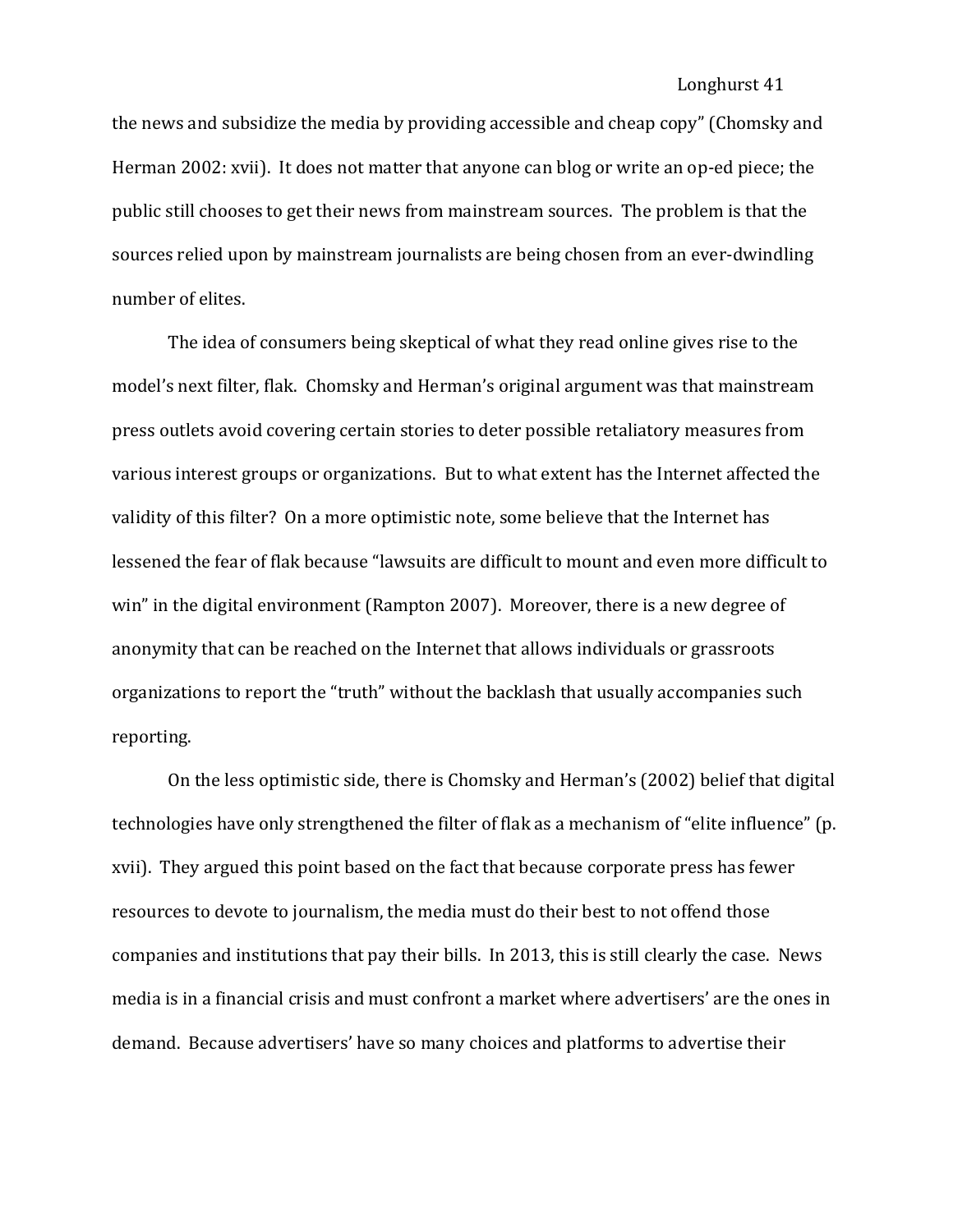product, it is likely that they would not hesitate to pull their ad-spots from an "offensive" news company.

Another interesting new perspective on flak in the digital age is that of 'grassroots flak.' The idea is that because many website offer "user comment" sections where any reader is able to post her or his thoughts, media outlets have to also worry about how *consumers,* as well as advertisers', will react to their content. Recent research details how negative user comments at the bottom of an online article seriously effects how unbiased consumers react to that news story given that they have read the comments (Brossard and Scheufele 2013). The press must now work to avoid traditional flak as well as flak on lesser levels. Ironically, it was the press outlets themselves who brought on the second type of flak through enabling "user comments."

The final, and perhaps most interesting, filter to Chomsky and Herman's Propaganda Model is the argument that mainstream media must adhere to the then-elite ideology of anticommunism. Unsurprisingly, this filter no longer speaks to communism. But the filter was never meant to be limited to anticommunist rhetoric. The filter was meant to encompass the process by which the corporate media must align their communications with the dominant elite ideology, whatever that ideology may be at the time. In 2002, Chomsky and Herman suggested that the filter be changed from "anticommunism" to the "market ideology" where the "triumph of capitalism" is always respected and never questioned (p. xvii). Alternatively, this filter could easily be adapted to fit with the current "anti-terrorist" or "anti-Islam" ideology, or as Rampton (2007) puts it, the "'anti-anti-Americanism'" ideology. A perfect example of this can be seen in last fall's CNN 2012 Tea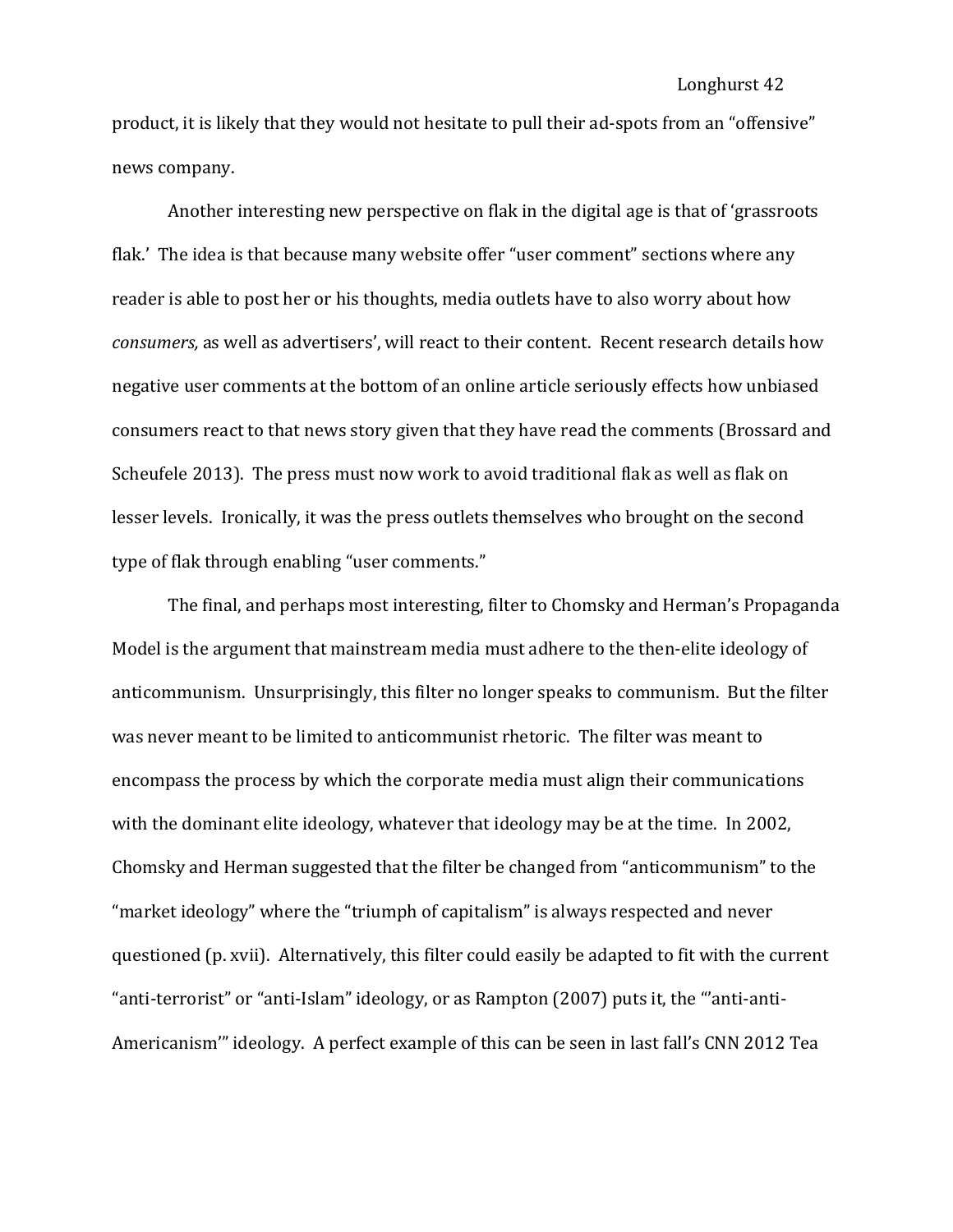## Party Presidential Debate. When asked about the roots of 9/11, the moderate Republican Ron Paul responded that:

We're under great threat because we occupy so many countries ... we're there occupying their land, and if we think we can do that without retaliation, we're kidding ourselves . . . what would we do if another country, say China, did to us what we did to all those countries. . . this whole idea that the whole Muslim world is responsible for this and attacking us because we're free and prosperous, that is just not true. (CNN 2011)

Throughout this explanation of the historical roots of 9/11 Ron Paul was booed by the crowd and plainly scolded by his fellow Republican candidates. What he said was not in line with the elite ideology and he was reprimanded accordingly. Conversely, Pennsylvania's right-wing senator Rick Santorum had this to say about the roots of 9/11: "they (the Jihadists) want to kill us because of who we are and what we stand for. And we stand for American exceptionalism, we stand for freedom and opportunity for everybody around the world and I am not ashamed to do that" (CNN 2011). Unsurprisingly, the audience cheered Santorum as he confirmed the elite, "anti-Islam" doctrine.

#### **Chomsky's predictions: From 1988-2008**

With the rise of the Internet, many may be quick to dismiss the Propaganda Model as an antiquated relic of pre-Internet corporate mass media. The above section demonstrated how the Internet has affected the filters in different ways. But the real challenge is not updating Chomsky's model for him, but rather investigating how his own optimistic predictions have changed since the books first publication in 1988. Originally, both Chomsky and Herman were excited that breakthroughs in technology would allow smaller, less-financed groups to begin broadcasting their own news communications. They hoped that because technology was getting both cheaper and more efficient, people who were traditionally shunned from the field of reporting/journalism due to lack of finances could find solace in new technologies and open up their own press outlet; an outlet that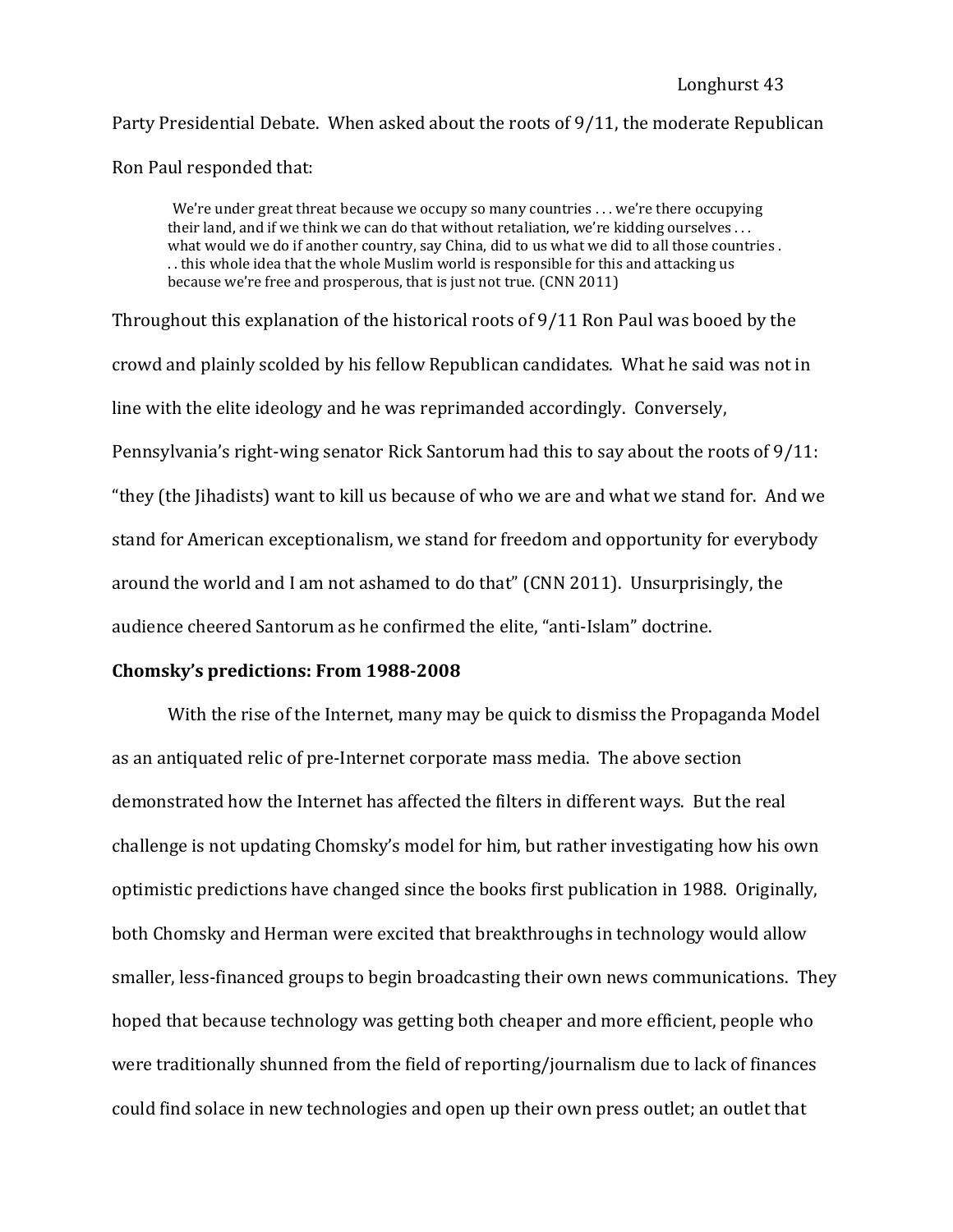would be free from the five constraints that continually poisoned corporate media. They assumed that by fixing the media at the "top" (by providing alternative news), the people at the "bottom" would react accordingly. They believed that the American people would welcome and support this "alternative" type of news if only given a chance.

But in 2002, roughly a decade after the introduction of the Internet to the American public, the authors' were compelled to readdress their optimistic predictions made the decade prior. Apart from updating the filters themselves, the authors' also addressed the overall role that the Internet plays in American society. They wrote that although "the Internet has increased the efficiency and scope of individual and group networking" and has been "a valuable addition to the communications arsenal of dissidents and protesters," the Internet "has limitations as a critical tool" (p. xv-xvi). By 2002, the authors' admitted that new technologies had not quite had the liberating effect that they had hoped. Regardless, they still saw great potential in the Internet as a tool for those who choose not to consume mainstream news.

In 1988 the authors' were optimistic that people would rise to the occasion of new technology, fourteen years later they conceded that "those whose information needs are most acute are not well served by the Internet," but what about more recently (p. xvi)? To what extent has the Internet further obfuscated Chomsky and Herman's original predictions twenty years after publication?

In 2008, Chomsky gave a lecture in Cambridge, Massachusetts addressing the Internet's role in the updated Propaganda Model. During the lecture, he never deviated far from his central argument that the Internet's effect is not one-dimensional. He admits, "there are serious problems with Internet, but it's done a lot of great things" (Chomsky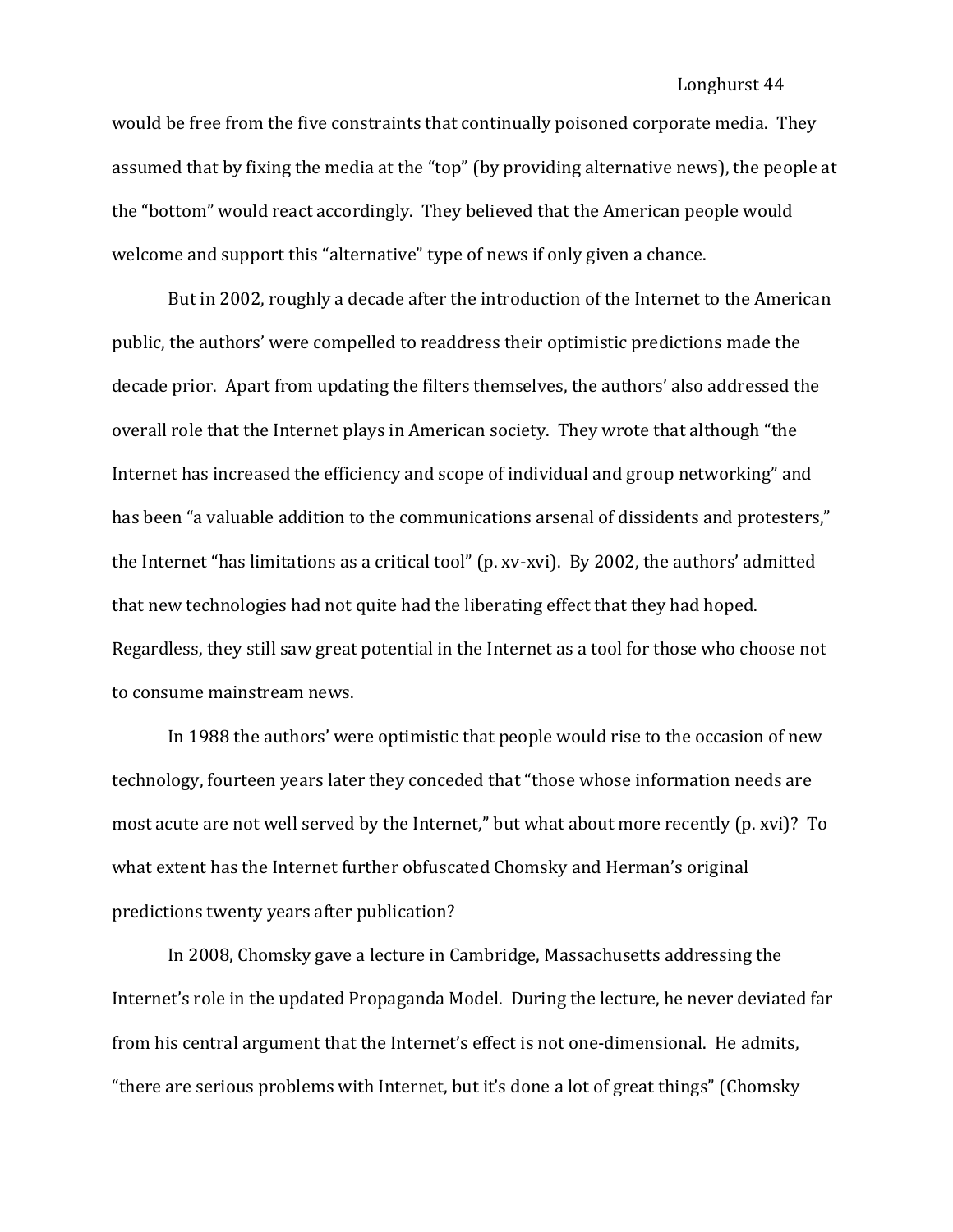2008). On the one hand, the advantages of the Internet are that it allows worldwide connectivity and promotes the dissemination of information and knowledge. This is the advantage of technology that Chomsky and Herman originally thought would enlighten and empower the uninformed public. But giving the people access to the world's largest bank of knowledge is not without problems. In his lecture, Chomsky described the difficulty:

If you're flooded with massive information and you sort of try to wade through it, you're totally paralyzed. You have to know what to look for, you have to have a framework of understanding . . . if you don't have it, you're just flooded with meaningless information. (Chomsky 2008)

More than the issue of informational-overload, Chomsky argues that the real problem is that when people do use a "framework" to interpret what they read or hear, that framework "comes from indoctrination that they've been subjected too."

One likely reason that people habitually approach the Internet with this problematic framework is because of 'dissident skepticism,' where discourses that deviate from the norm or take a critical approach to mainstream news are labeled as conspiracy theories. Or take for example the prevalence of "flogs" (fake blogs) and fake reviews. Peoples' fears about small, independent media outlets are only exasperated by this new trend of for-profit blogs. Look at the recent case where Wal-Mart employees were the real creators of two supposed "grassroots" blogs that promoted shopping at Wal-Mart while simultaneously deriding the many critics of the company. Because of the inherent anonymity of the Internet, companies and institutions are able to easily create "front groups" to push their products or messages by way of posing as objective, third party bloggers (Rampton 2007).

But more than just diminishing people's trust in what they see online, these fake blogs have went one step further to create their very own market for their services! As "online retailers increasingly depend on reviews as a sales tool, an industry of fibbers and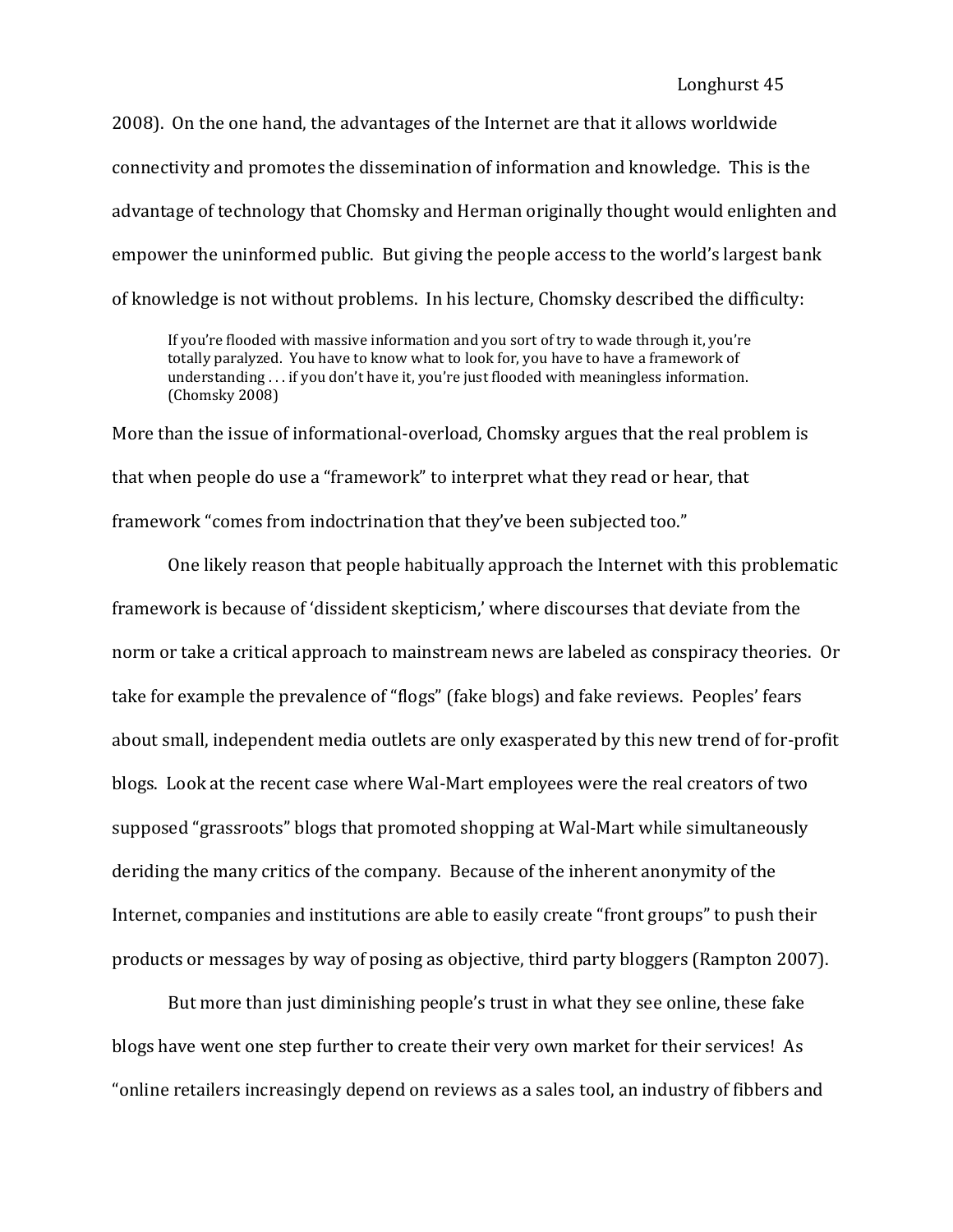promoters has sprung up to buy and sell raves for a pittance" wrote David Streitfeld (2011) of the *New York Times*. For an average of five to ten dollars, a company can buy a five-star review from a professional reviewer. Unfortunately, what started out as a small trick to boost ratings has turned into an online "arms race" where every company is buying more and more top reviews in fear of being left behind by the competition. Initially, consumers thought that online reviews would give them an opportunity to have their experiences heard. But now, more and more are beginning to realize that online reviews are just another avenue of profit-motivated deceit.

But how does virtual deception relate to Chomsky's evaluation of effect of the Internet on the production of media? With mainstream media there has to exist at least some degree of reputability that people can trust. Whereas with small, unknown press outlets, people are likely to label them unreliable or bias despite the actual quality of their content. The Internet is the best avenue for finding real, unbiased news; but very few know how to actually find this news, and even fewer would care to do so. Ironically, this has led to a greater reliance on the "trusted" elite.

## **Chomsky and Zaller Intersect: Conclusions of Elite Domination**

The real congruity between these two models is not that Zaller explains the "bottom" while Chomsky explains the "top" of corporate media, but rather that both models converge in their conclusions. Although Zaller certainly did not set out to explain the production of media, the implications of the RAS Model make it near impossible to ignore the brooding topic of elite control. On the other hand, whereas Chomsky/Herman were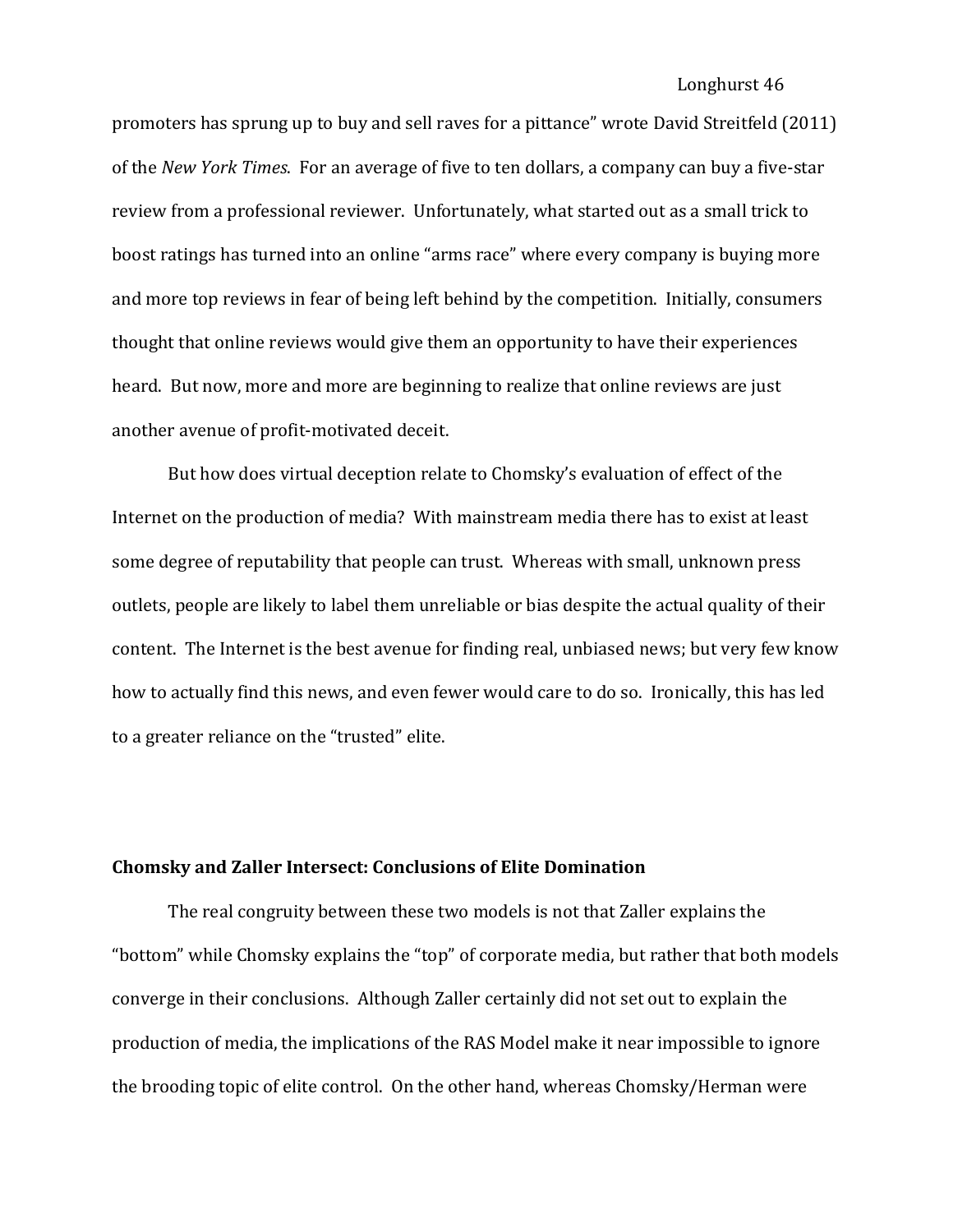primarily concerned with the nature of the self-censorship of the press, they too could not ignore the broader implications of their findings. Neither book deliberately sets out to evaluate the question of elite domination; yet both authors are compelled to speak to this facet of American politics. Interestingly, they take very different approaches.

In his books epilogue, Zaller includes a subsection called *The Parable of Purple Land* where he describes a fictitious society meant to mirror America. The parable stresses the population's general lack of interest in politics and their tendency to form their opinions based on "the menu of elite-supported options" (p. 314). Interestingly, Zaller admits that public opinion can be tailored to fit the elite ideology yet he does not necessarily frame this as a problem. To defend his argument, Zaller analyzes American citizens in a fashion strikingly similar to French philosopher Alexis de Tocqueville. In his book *Democracy in America*, Tocqueville writes, "since life is too short for such a course and human faculties are too limited, man has to accept as certain a whole heap of facts and opinions which he has neither leisure nor power to examine and verify himself, things which cleverer men than he have discovered and which the crowd accepts" (Tocqueville [1835] 2006: 434). Americans trust the arguments of those more knowledgeable than themselves simply because they lack the time and means to disagree. Regardless of the merit of this theory, it is interesting to see that Zaller agrees with Tocqueville's ideas. Zaller writes, "citizens could still be confident that, the more closely they looked into a subject, the more likely they would be to reach the same conclusions reached by the expert subcommunity sharing their own values" (Zaller 1992: 314). In essence, because Americans tend to be preoccupied and lack the resources to intelligibly critique the powers that be, Zaller believes that elite domination cannot be avoided. Elites provide the framework that people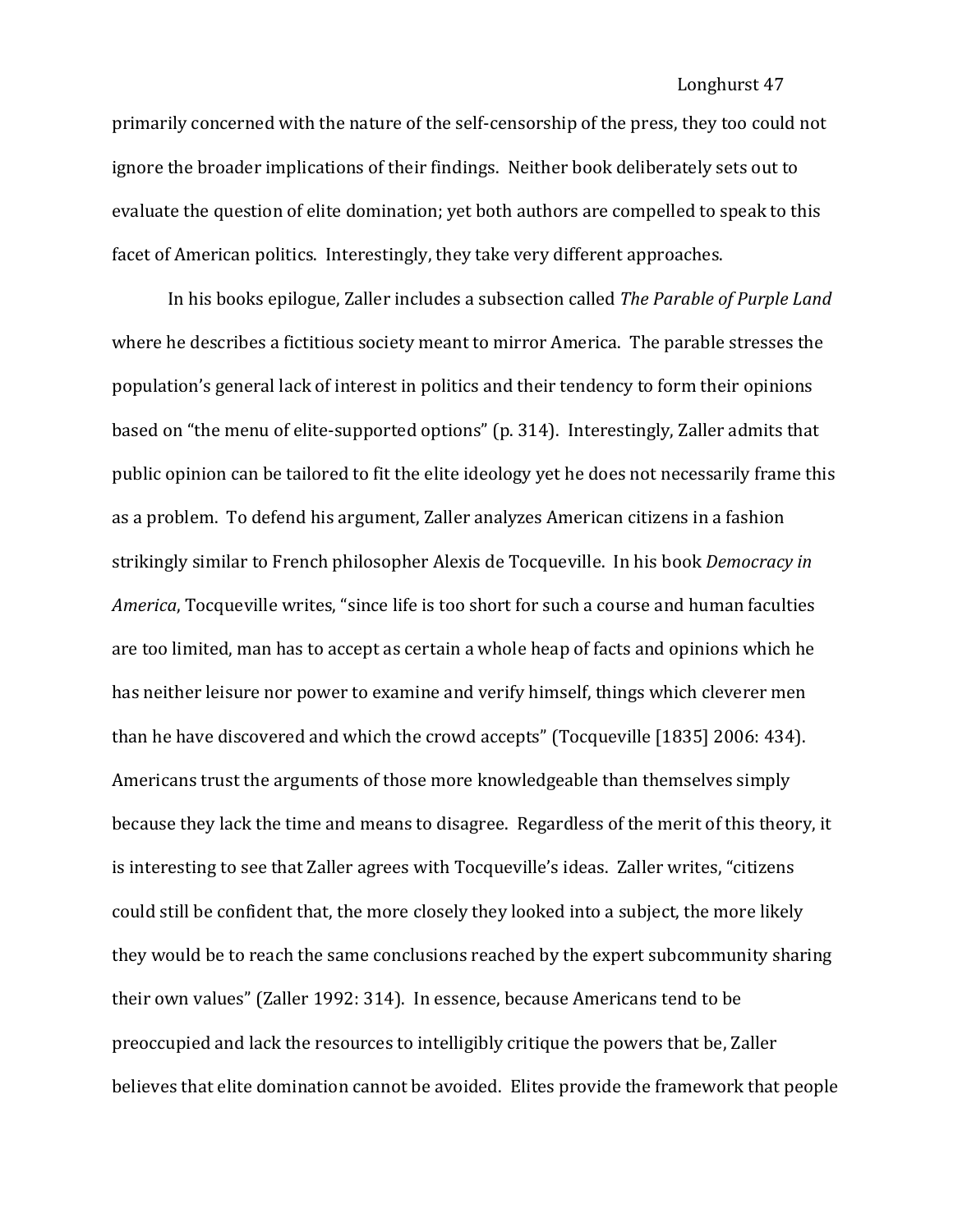need to approach today's world of mass-disinformation. The public simply does not care enough about politics to challenge the political hegemony in America. Moreover, the ways in which people consume and process news makes it notably uncomplicated for elite powers to push their agenda via the press.

On the other hand, Chomsky and Herman are very concerned about the near omnipotent power of the American political elite. The obvious consequence of elite domination is that dissent of the elite ideology is ignored. The problem, however rare, is the case when the American public favors the dissenting message over the elite message. For an example, the authors (2002) look to the case of NAFTA, the regional trade agreement that would effectively drive labor wages down. The majority of the American public did not favor NAFTA nor did they want it passed despite that the political elite (both Democrats and Republicans) supported the treaty. Even "liberal" press outlets like the *New York Times* and the *Washington Post* derided the dissidents by suggesting that the "public was uninformed and didn't recognize it's own true interests" (Chomsky and Herman 2002: xvii). In this case, the public had no avenue of elite representation. Despite that public opinion opposed elite ideology, our "representative" politicians easily passed a bill that the people did not want. But the broader issue here is not about specific policies, but rather that dissent is entirely excluded from the discourse.

On this topic, both Zaller and Chomsky agree: there is no equitable avenue of discussion for dissenting messages. Zaller, who does not frame this issue as a problem, writes that when elites/specialists agree on one particular policy, all journalists will "say roughly the same thing" and the media will frame the policy as a fact rather than something to debate or question (Zaller 1992: 327). Zaller further confirms this idea through his RAS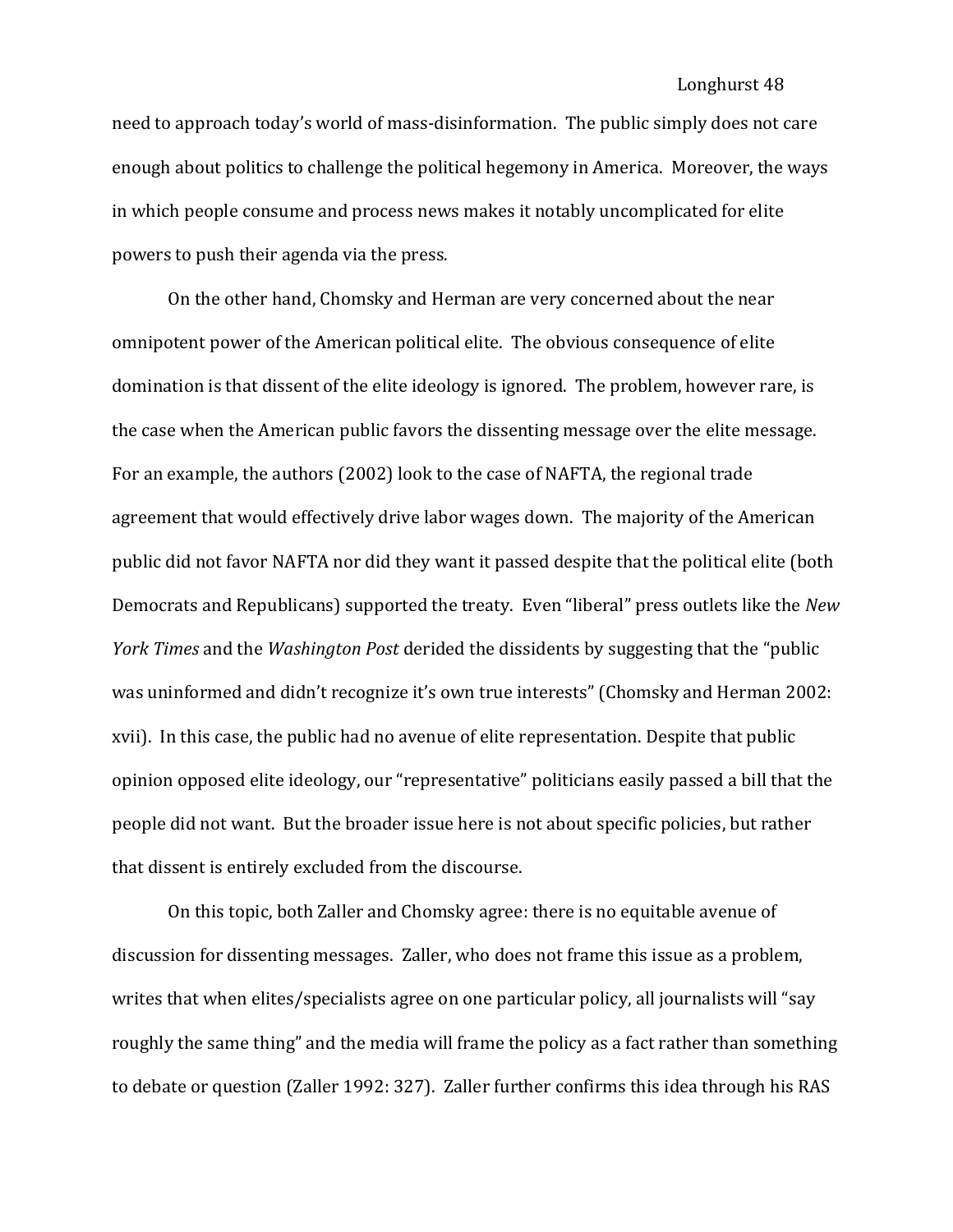Model where he finds that "in cases of elite consensus, political awareness leads to increased support for the mainstream policy," when people are not given an option, they tend to simply support the policy that all the elites support (p. 113). In line with their book's theme, Chomsky and Herman (2002) argue that mainstream media limits the "debate to the terms defined by the two parties" and excludes "deliberation and expression" of alternate policy initiatives (p. xli). But what about the Internet, to what extent have digital technologies promoted the dissemination of contrarian ideas?

At first glance, I believe that many would assume that the Internet is the muchawaited miracle for dissidents worldwide. But taking a more critical approach, I argue that the Internet has reinforced the American public's acceptance of mainstream policies. Because of the vast amount of information on the Internet, most people simply are not of the right framework to discern fact from fiction. As Chomsky (2008) puts it, when majority of people access their news online, "they might as well be reading some tabloid." The Internet has exacerbated this dichotomy of "sound science" versus "junk science," where every piece published online is accompanied by a counter argument. Every elite-supported initiative is based on "sound science" while all alternative approaches or critiques are based on "junk science" (Chomsky and Herman 2002: xlvii). The problem is not that there are critical retorts, but rather that there are so many arguments that it is impossible to separate the truth from myth. The Internet has created a hypercritical environment where constant argument leads people into a state of apathetical disinterest.

This paper has sought to explain the interesting way in which the Internet, and associated technologies, has affected the political economy of American mass media, from elite production to public consumption. Using Zaller's RAS Model this thesis has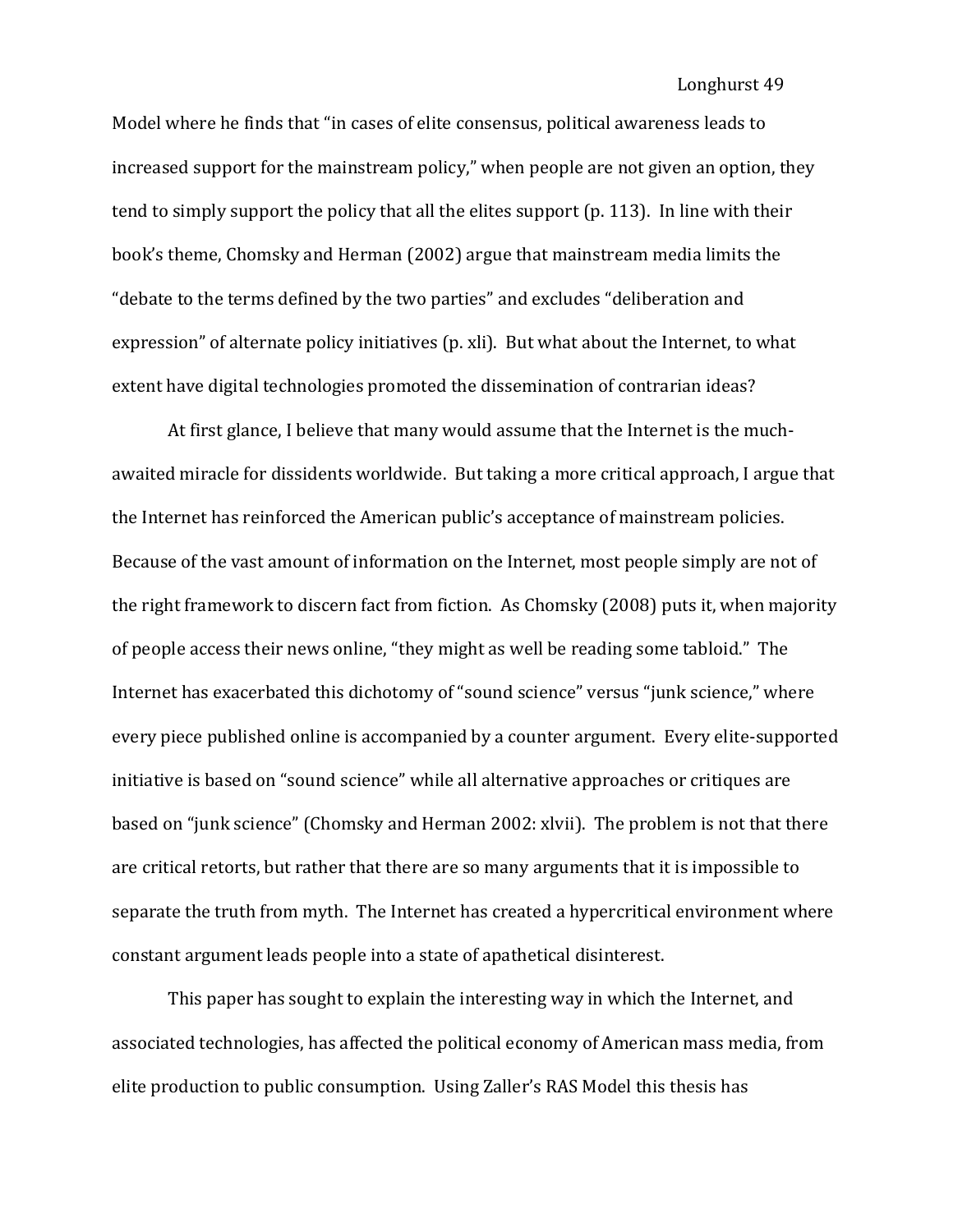demonstrated how contemporary political polarization can best be understood as a consequence of digital technologies. Moreover, this paper has shown how the new market forces of the Internet have driven press outlets to the fringes of partisanship while creating a skeptical audience that has no choice but to trust the brand-names of mainstream media.



Figure 3, implication diagram of my arguments

Regarding figure 3, it is important to understand that Chomsky/Herman's model was used to explain the role of the outer two rings in figure 3, Zaller's model was used to explain the inner two rings and the juxtaposition of both models was used to suggest the bottom core of the diagram.

Finally, this thesis has disproven Chomsky and Herman's original predictions of technology-as-savior and instead argued that their Propaganda Model still is able to perfectly describe the modern process by which news is manufactured. But what can be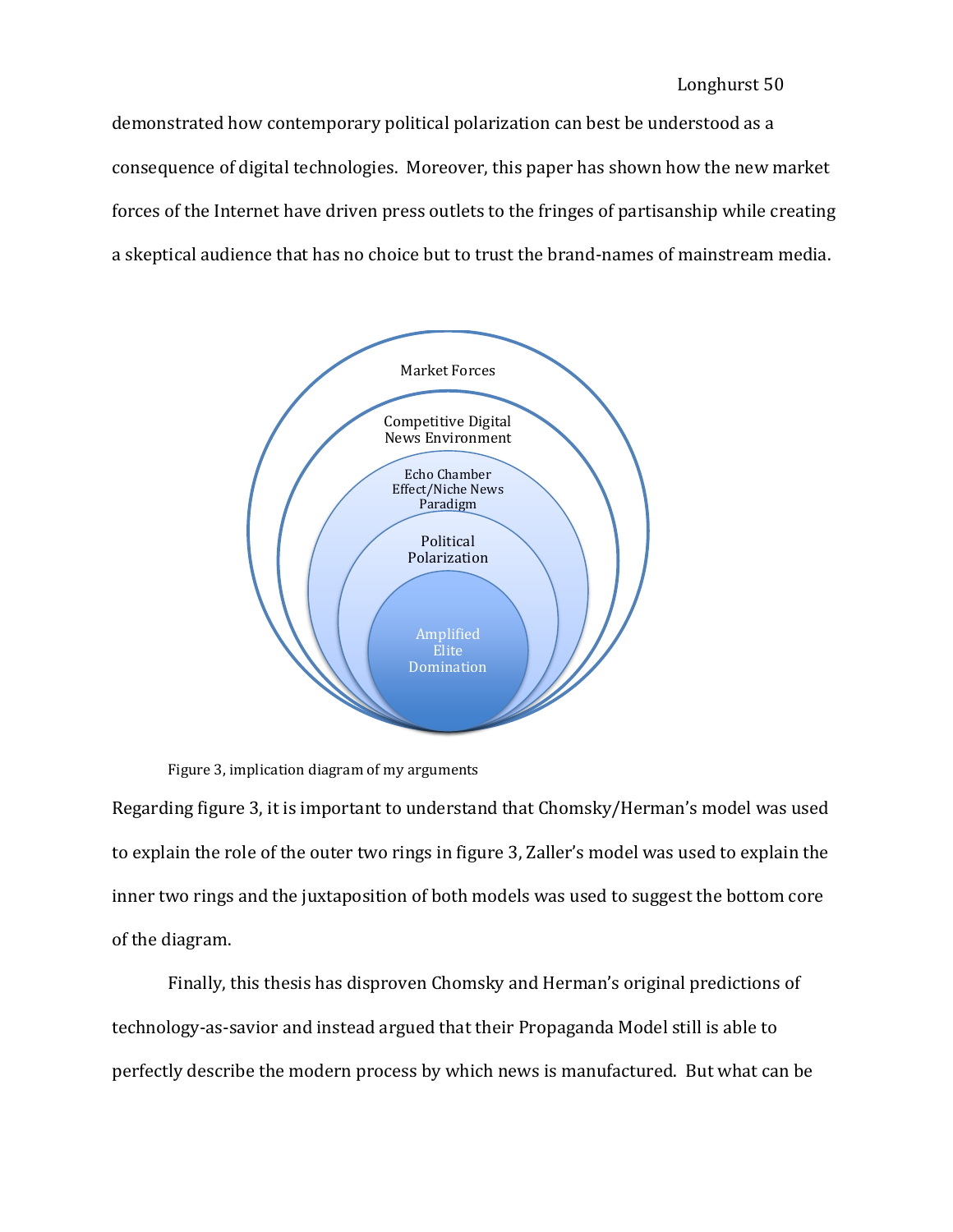concluded about elite domination? Having reviewed the literature and updated the models, I am inclined to believe that Chomsky's view of the press as the elite's tool, opposed to Zaller's view of the press as merely a buffer, is a more accurate descriptor of America today. The invention of the Internet gave the world a chance to democratize the hegemony of information. Instead the Internet has simply served as the newest platform of capitalistic forces to further enhance the ideological stratification between "right" and "left." As the "Net Critic" Rob Lucas (2012) writes, "it is hardly surprising that the technology of a hyper-flexibilized, insecure, turbulent world offers little security to the purposefully structured, meditative mind" (p. 69). In many ways, this analysis has highlighted the worst of both models; Chomsky was right about the elites while Zaller was right about the people. But what broader conclusions can we draw about the interesting relationship between Chomsky, Zaller, and technology?

## **Reflections and Further Questions**

In a recent publication discussing political scientists' general lack of interest in studying the Internet, professor Henry Farrell (2012) writes, "many social scientists, especially senior ones, still find it difficult to believe that the Internet is a matter for serious scholarly investigation." He goes on to note, "the political science literature on the Internet does not cumulate in a very satisfying way. Hence, it is poorly suited to answering the larger and more interesting questions" (p. 35). When sociologists and psychologists study the effects of the Internet on the social well being of Americans, they study the advantages as well as the disadvantages. They study how heightened connectivity affects sociability, relationships, adaptability, personal efficacy etc. Interestingly, this trend of studying both the benefits and the consequences of the Internet does not hold true for most political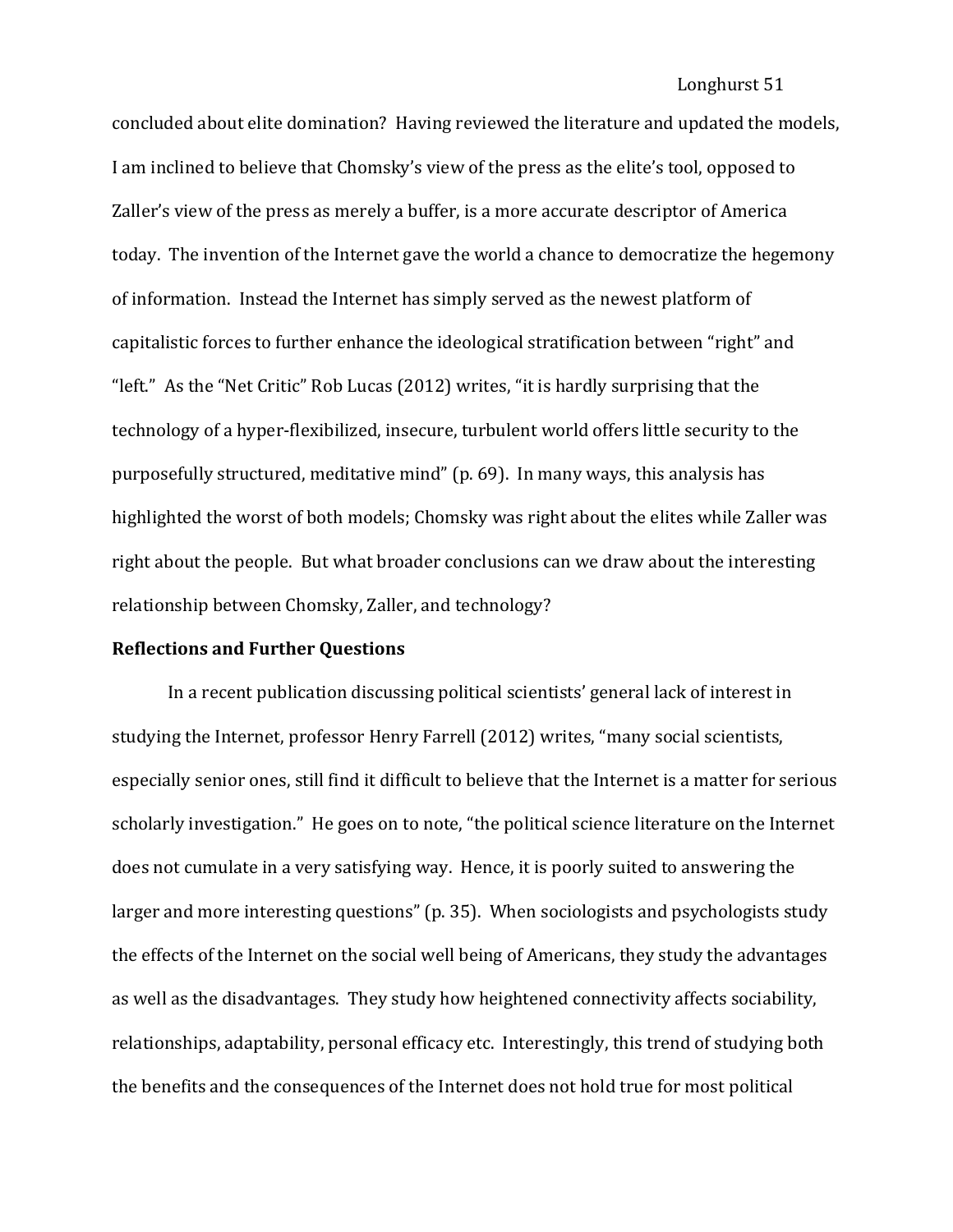scientists. In political discourse, the Internet tends to be treated as an affordable medium for connectivity, by citing the technology-driven mobilization of the Arab Spring and Occupy movements as evidence of the Internet's role as a political tool for the oppressed, many political scientists simply conclude that the Internet is a good development for grassroots politics. Unfortunately, many political scientists go no further in their approach to understanding the role of digital technologies in the modern world. The goal of this paper has been to highlight and explain some of the under-studied political consequences of America's digital dependence.

High-speed Internet has conditioned people to expect instant gratification. The Internet has pushed parts of American society to the fringes of efficiency: we optimize our routes every time we get in the car, we join websites to meet our statistically best-suited partners, we purchase our merchandise online without ever having to leave the couch. But real politics are slow, boring and unsatisfactory, something that digital-Americans are simply not willing to tolerate. But are there quantifiable or theoretical consequences to a politically shallow, web-surfing population?

To help clarify my arguments, consider the following metaphor between obesity and political polarization. Obesity is a national epidemic that seems to be the theme of most dietary books, articles, shows, programs etc. Interestingly, despite that so many scientists study the subject, no one is yet in a position to definitively declare the driving cause of obesity. Scientists know that diet, exercise, genetics, bacteria and mental-health all correlate with incidences of obesity but they are not quite sure which factor is the *best* at explaining the problem. Despite this, there are two factors that, although maybe not the most important factors, figure into the obesity equation nonetheless: Americans eat a lot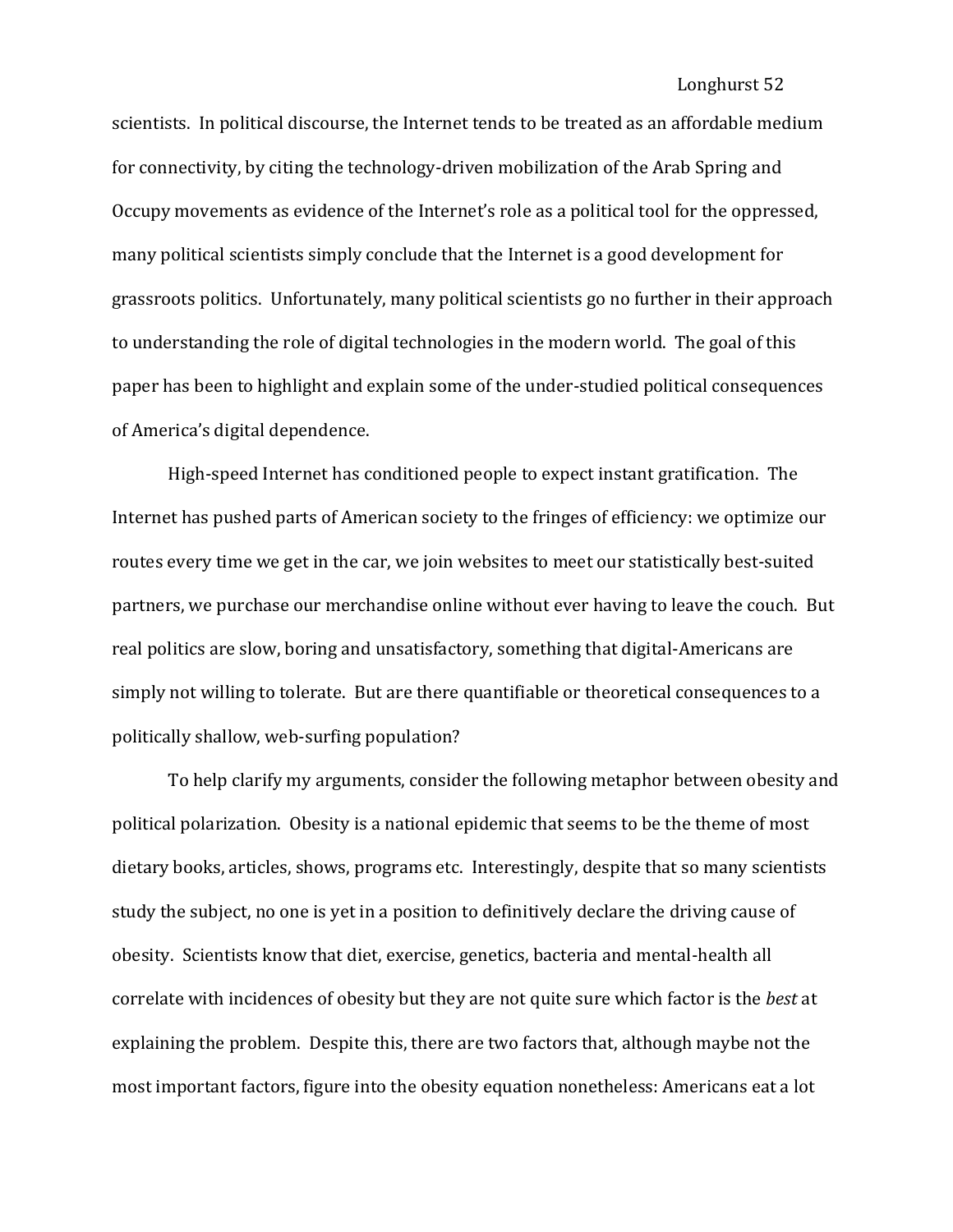and Americans eat unhealthy food. Many think that if American's simply did not eat so much then the effects that bad foods have on the body would be marginalized. Conversely, others think that if American's only ate healthier food, the quantity consumed would not matter as much. The problem is that Americans tend to eat a lot of bad food so the negative effects of both factors are combined, leading to higher incidences of obesity. With this case in mind, consider my arguments about political polarization. Many academics study the factors that drive political polarization; polarized elites, a polarized population, incomegaps etc. Yet the jury is still out on the real cause that is pushing us to the extremes. This paper has posited two factors that no doubt figure into the equation of polarization: the way in which people consume news is "unhealthy" and the news that is consumed is heavily processed. Just like obesity, I am inclined to believe one factor without the other would not precipitate the polarized state we are now in. Using Zaller's models, I argue that if people simply consumed less news, the quality of that news would matter less because people would not have as many chances to absorb the manufactured messages. Conversely, if the news itself was better, it would not matter how often people surfed headlines because at least they would be constantly exposed to true, unbiased news. But this is not the case, people constantly surf the headlines and stop only at the sensational articles that speak to their partisanship. Because of this, news companies are encouraged to produce more sensational articles in hopes to garner what little attention the American consumer has left. And just like bad foods must increasingly become "tastier" (i.e. Taco Bell's Doritos infused tacos) to remain in the competitive market, so too must news become increasingly contrived to keep its audience<sup>12</sup>. But how is the Internet behind this? I argue

l

<sup>12</sup> Micheal Moss's (2013) book *Salt, Sugar, Fat: How the Food Giants Hooked Us* details how food corporations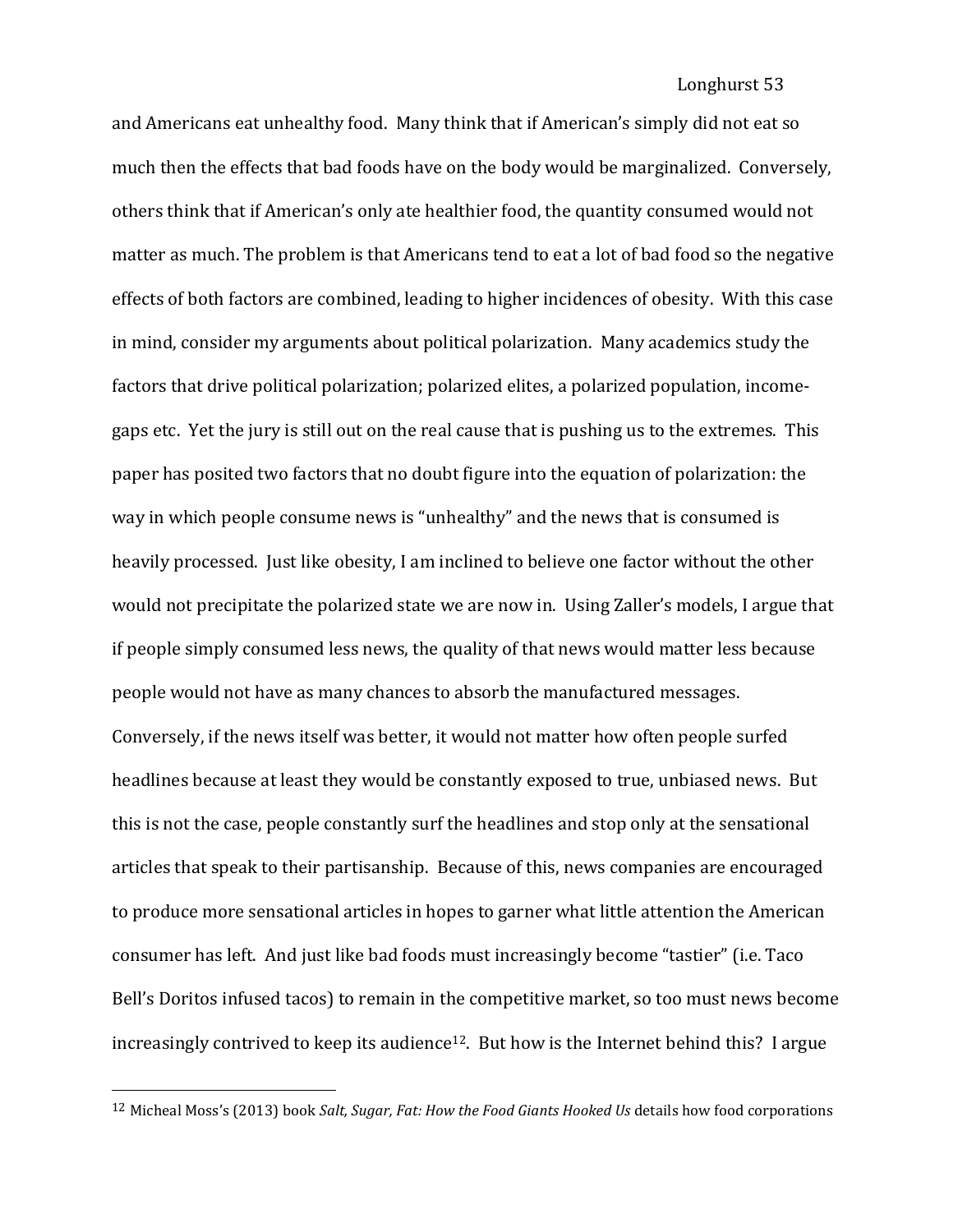that both these factors (bad news and bad consumption habits) are directly born from the evolution and dissemination of high-speed Internet-based technologies. But what are the real, broad implications of my findings? I would argue that more than anything; the Internet has provided elites with a new avenue for dividing the American public.

The history of America is the history of two choices. It began as loyalist or patriot, then northern or southern, then frontiersman or easterner, then industry or agriculture, then black or white, welfare or austerity. And now, we are "red" or "blue." By dividing us by so-called "ideology" elites are only expected to provide two options, a red option and a blue option. Some people may ask for a third option, $13$  however they rarely work hard to find the "Third Way" in American politics. When politics are framed in an arbitrary "us or them" context, the population splits and oligarchs are allowed to dominate by obfuscating any alternative options. Take the case of Barack Obama. By most measures, he is a moderate conservative; he has taken a weak "market-approach" to climate change, quietly advocated for gay-rights, taken a traditionalist stance on Cuba, passed a moderate- if not ineffective- health care "overhaul," authorized executions without trials of American citizens etc. Despite these and many more examples, the "blues" are happy with Obama because at least he is not a "red." Liberals do not demand, or even suggest liberal policy initiatives. Instead, they simply support the "blue" policy that Obama suggests.

This paper has sought to explain how the above paradox can continue unquestioned in American politics. The messages we receive, and the process by which we consume those messages, allow for a quasi-state of disinformation to permanently exist in

 $\overline{\phantom{a}}$ 

increasingly rely on the science of taste to sell more products.

<sup>&</sup>lt;sup>13</sup> According to the Federal Election Commission's report of 2012, Jill Stein (the leading third party candidate) received 469,501 votes (0.36% of the popular vote) in the 2012 presidential election.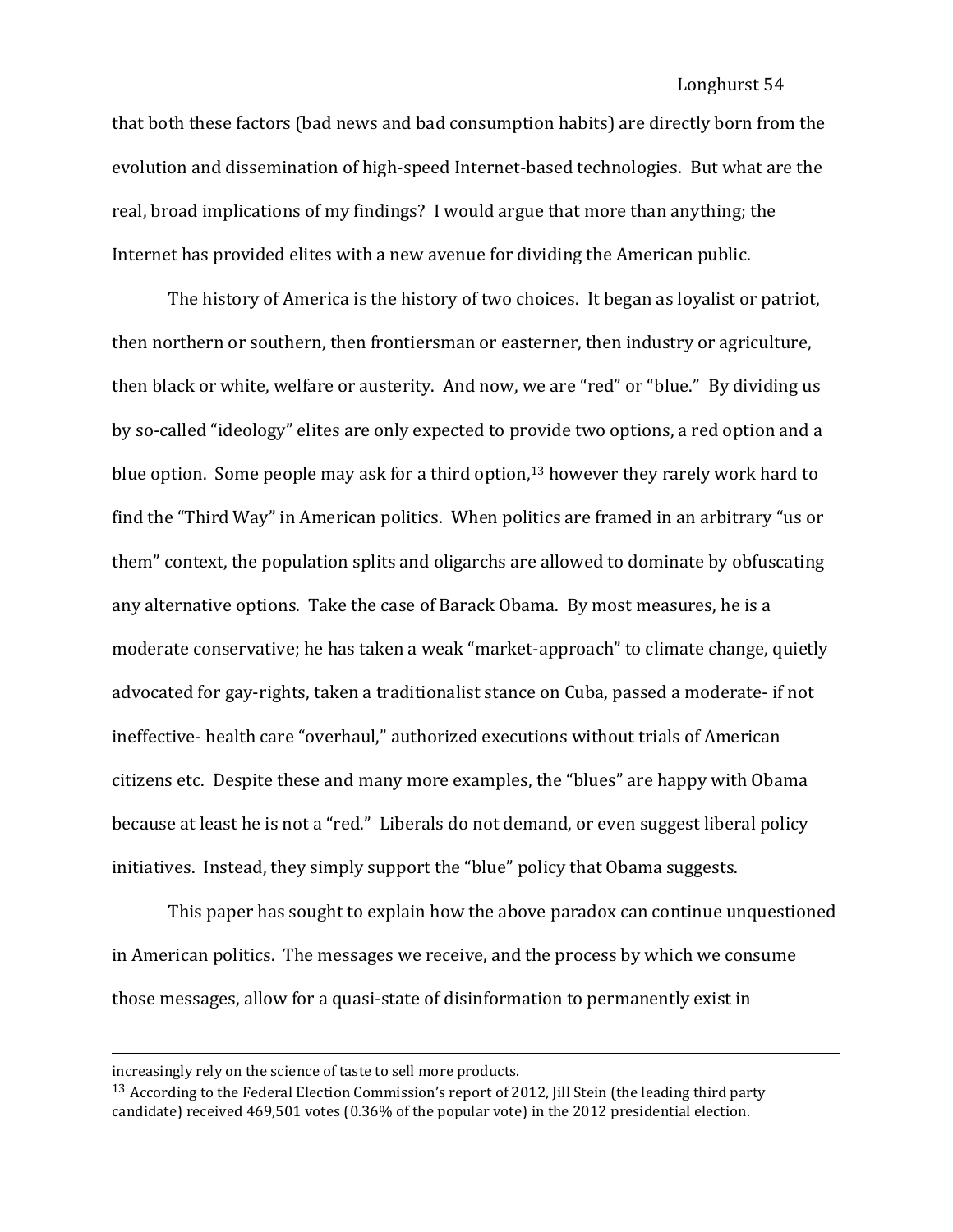contemporary politics. But I believe that it was never the original intent of the elite to turn the Internet into the latest Tocquevillian yoke of the American people14. Instead, I am quite confident that it was the deep, capitalistic forces of America that transformed the Internet from a platform for global solidarity into an invisible chain that politically paralyzes the American public and further forces us into unquestioned, polarized obedience. Alas, as Lucas (2012) concludes his own review of the role of the Internet, "the Web, we might say, is the pre-eminent technological construct of an increasingly sickly neoliberal capitalism" (p. 69).

## **References**

 $\overline{\phantom{a}}$ 

- Abramowitz, Alan, and Brad Alexander and Matthew Gunning. 2006. "Incumbency, Redistricting, and the Decline of Competition in U.S. House Elections." *The Journal of Politics* 68(February): 75-88.
- Abramowitz, Alan, and Kyle Saunders. 2006. "Exploring the Bases of Partisanship in the American Electorate: Social Identity vs. Identity." *Political Research Quarterly* 59(June): 175-187.
- Alesina, Alberto, and Howard Rosenthal. 2000, "Polarized Platforms and Moderate Policies with Checks and Balances." *Journal of Public Economics* 75(2000): 1-20.
- Bowman, Shayne, and Chris Willis. 2003. *We Media: How Audiences are Shaping the Future of News and Information*. American Press Institute: The Media Center.

 $14$  In various places Tocqueville describes the repressing effect of religion, politics, habit and family in terms of the "yoke" (Tocqueville [1835] 2006: 299, 429).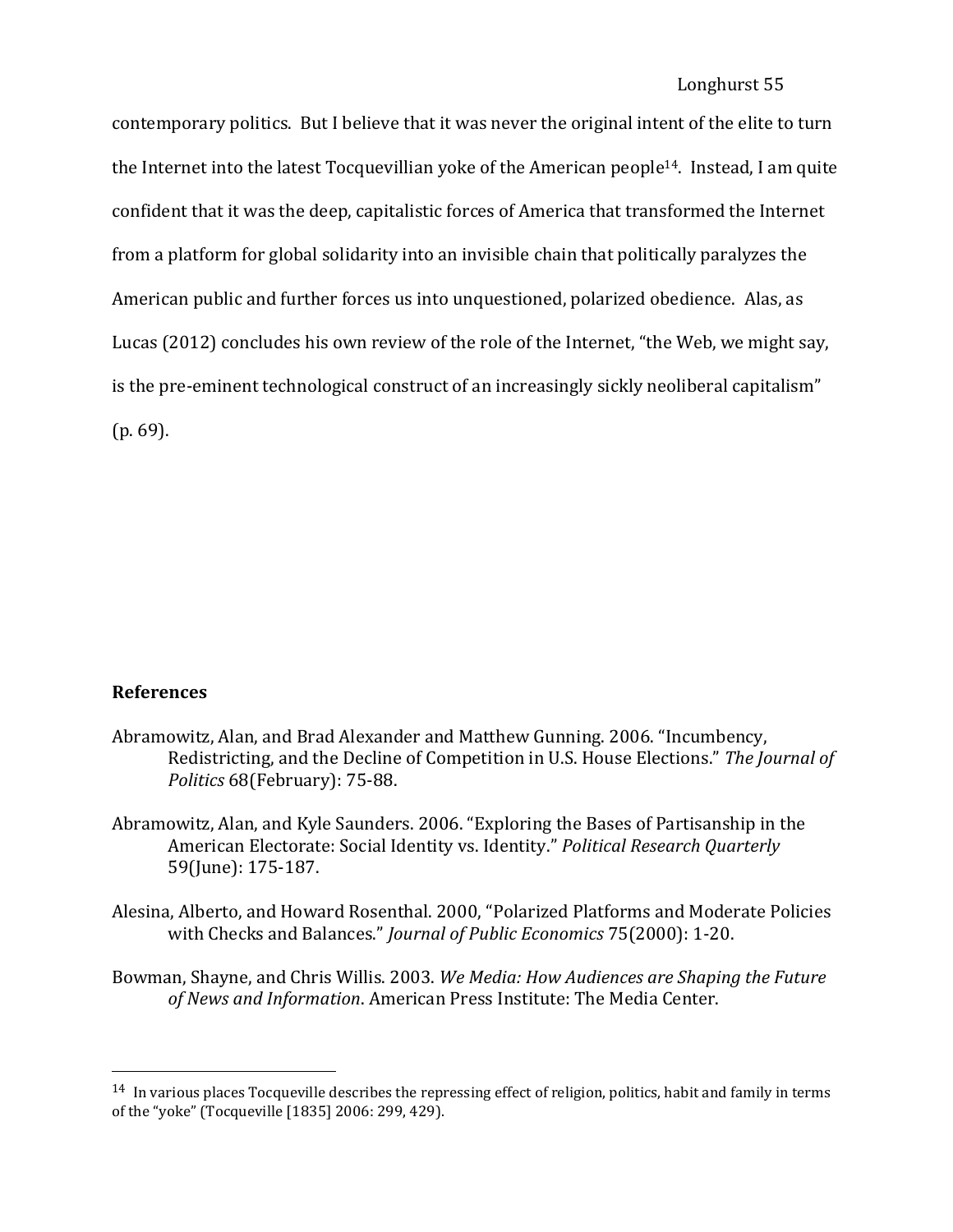- Brossard, Dominique, and Dietram A. Scheufele, "This Story Stinks," *New York Times*, 2 March, 2013.
- Chomsky, Noam, and Edward S. Herman. 1988. *Manufacturing Consent: The Political Economy of Mass Media*. 2nd ed. New York: Pantheon Books.
- Chomsky, Noam. 2008. "Authors@Google Presents Noam Chomsky." April 22. Lecture presented at Google Cambridge Office, Cambridge. http://www.youtube.com/watch?v=rnLWSC5p1XE
- CNN. 2011. *Republican Tea Party Debate*. Filmed 12 September 2011, Florida. http://www.youtube.com/watch?v=8DsMX3yboWQ
- Dahl, Darren, "Small Players Seek an Alternative to the Expense of Pay-Per-Click," *New York Times*, 17 October, 2012.
- Federal Elections Commissions. Office of Communications. 2013. *Official 2012 Presidential General Elections Results*. Washington, D.C.: Department of Communications.
- Farrell, Henry. 2012. "The Consequences of the Internet for Politics." *Annual Review of Political Science* 15(2012): 35-52.
- Iyengar, Shanto, and Kyu S. Hahn. 2009. "Red Media, Blue Media: Evidence of Ideological Selectivity in Media Use." *Journal of Communication* 59 (2009): 19-39.
- Iyengr, Shanto, and Gaurav Sood and Yphtach Lelkes. 2012. "Affect, Not Ideology: A Social Identity Perspective on Polarization." *Public Opinion Quarterly* 76(September): 405- 431.
- Knobloch-Westerwick, Silvia, and Jingbo Meng. 2009. "Looking the Other Way: Selective Exposure to Attitude-Consistent and Counterattitudinal Political Information." *Communications Research* 36(June): 426-448.
- Layman, Geoffrey, and Thomas M. Carsey. 2000. "Ideological Realignment in Contemporary American Politics: The Case of Party Activists." Presented at the Annual Meeting of the Midwest American Political Science Association, Chicago.
- Layman, Geoffrey, and Thomas M. Carsey. 2002. "Party Polarization and 'Conflict Extension' in the American Electorate." *American Journal of Political Science* 46 (October): 786- 802.
- Lucas, Rob. 2012. "The Critical Net Critic." *The New Left Review* 77(October): 45-69.
- Lutz, Ashley, "These 6 Corporations Control 90% of the Media In America." *Business Insider*, June 14, 2012, http://www.businessinsider.com/these-6-corporations-control-90 of-the-media-in-america-2012-6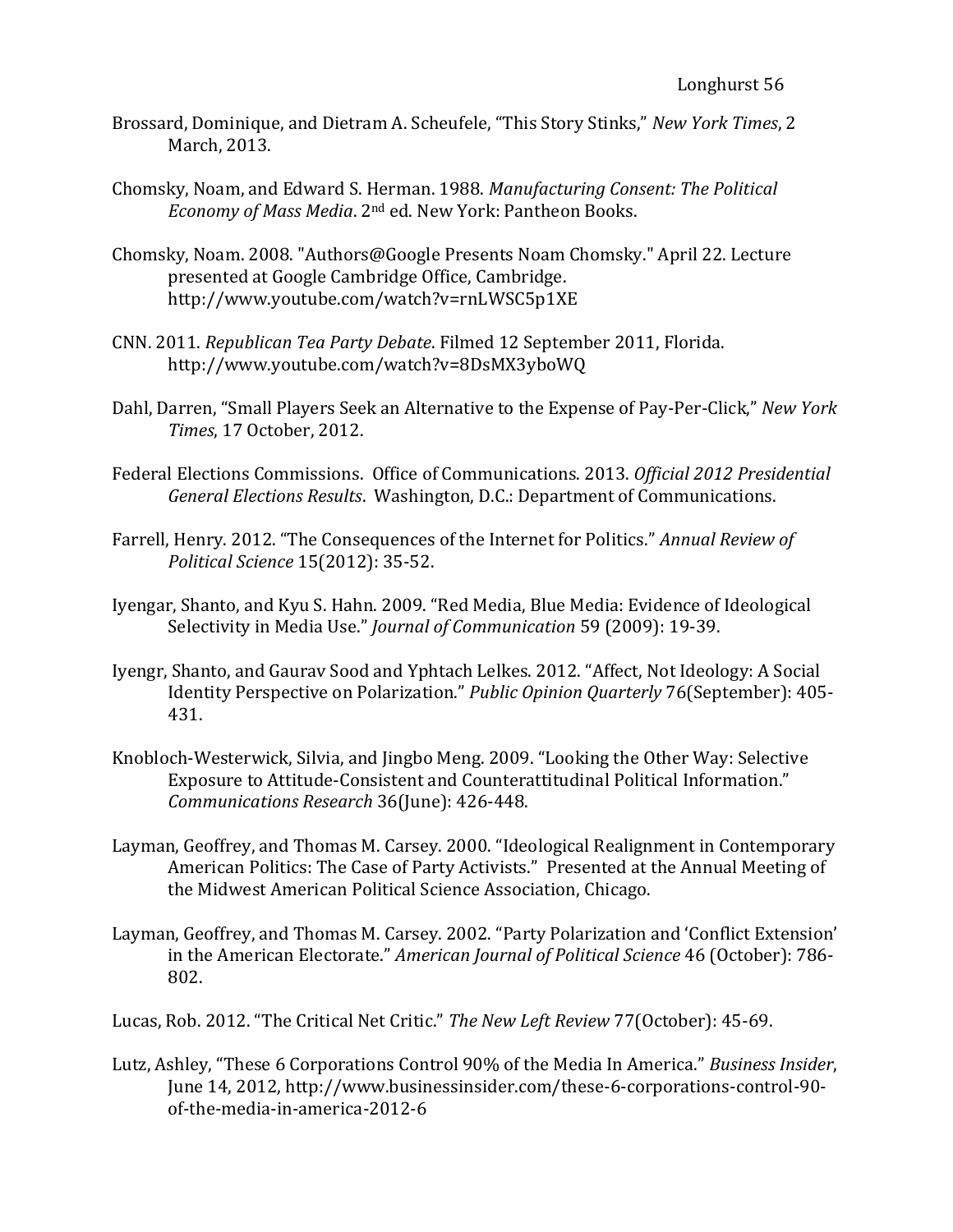- McCarty, Nolan, and Keith Poole and Howard Rosenthal. 2006. *Polarized America: The Dance of Ideology and Unequal Riches*. Cambridge: The MIT Press.
- Miniwatts Marketing Group. 2012. "Internet World Stats: Usage and Population Statistics." June 30 report accessed February 10, 2013. www.internetworldstats.com/stats.htm
- Mitchell, Amy, and Tom Rosentiel. Pew Research Center's Project for Excellence in Journalism. 2012. "The State of the News Media 2012: An Annual Report on American Journalism." Accessed February 19, 2013. http://stateofthemedia.org/2012
- Moss, Michael. 2013. *Salt, Sugar, Fat: How the Food Giants Hooked Us*. New York: Random House.
- National Opinion Research Center. 2010. *The General Social Survey*, updated 2010. University of Chicago
- Pew Research Center for the People and the Press. 2012. "Trends in News Consumption: 1991-2012: In Changing News Landscape, Even Television is Vulnerable." September 27 survey report accessed February 11, 2013. www.people-press.org
- Pingdom. 2008. "How we got from 1 to 162 million websites on the Internet." April 4 report accessed February 10, 2013. https://www.pingdom.com
- Prior, Markus. 2013. "Media and Political Polarization." *Annual Review of Political Science* 16 (2013). Forthcoming.
- Rampton, Sheldon, "Has the Internet Changed the Propaganda Model?" *PR Watch*, 22 May 2007, http://www.prwatch.org
- Rosentiel, Tom and Amy Mitchell. Pew Research Center's Project for Excellence in Journalism. 2011. "The State of the News Media 2011: An Annual Report on American Journalism." Accessed February 19, 2013. http://stateofthemedia.org/2011
- Starr, Paul, "Governing in the Age of Fox News," *The Atlantic*, January, 2010, http://www.theatlantic.com/magazine/archive/2010/01/governing-in-the-age-offox-news/307838/ (accessed February 12, 2013)
- Statistic Brain. 2012. "Google Annual Search Statistics." July 14 report accessed February 10, 2013. www.statisticbrain.com
- Streitfeld, David, "In a Race to Out-Rave, 5-Star Web Reviews Go for \$5," *New York Times*, 19 April, 2011